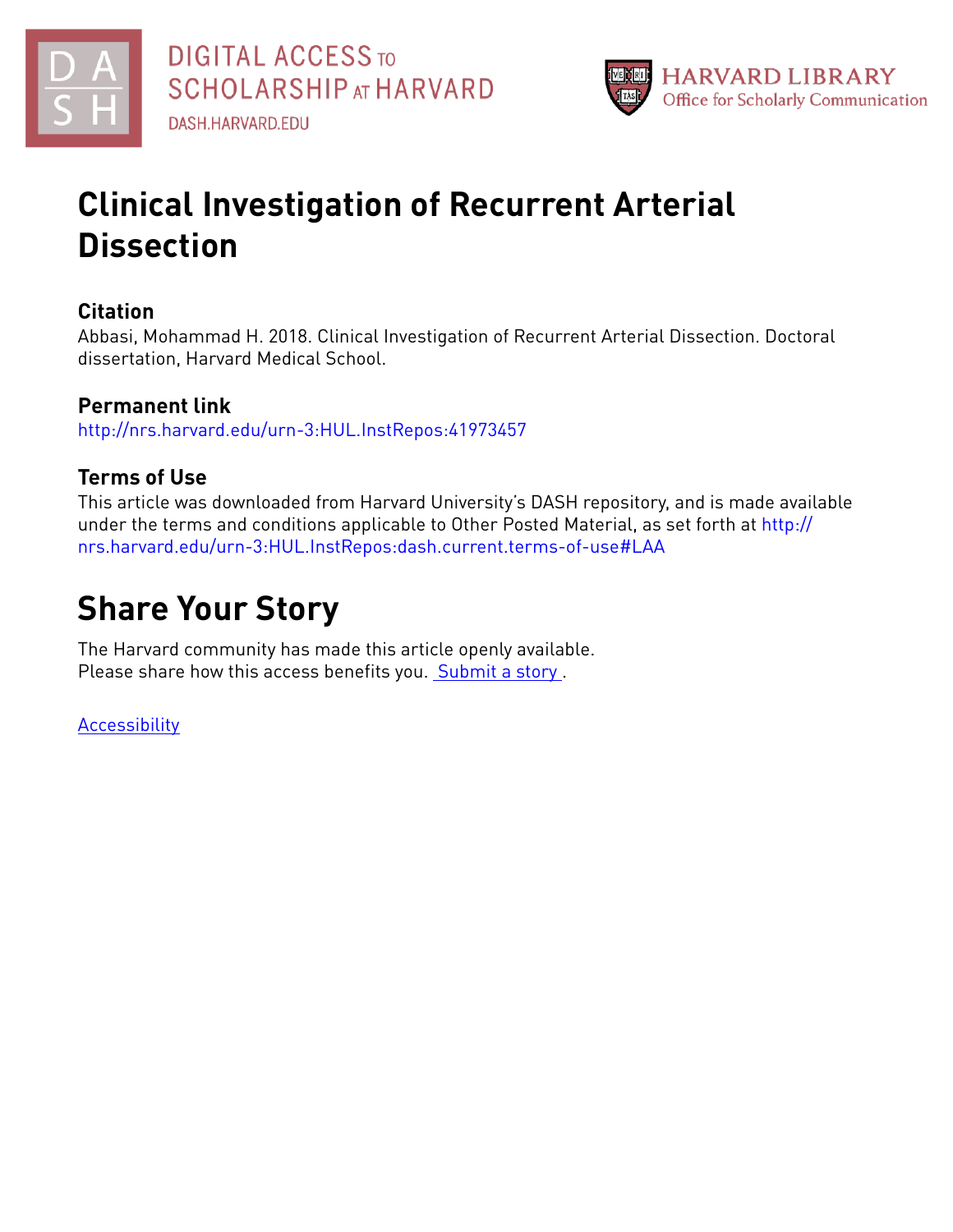# **Scholarly Report submitted in partial fulfilment of the MD Degree at Harvard Medical School**

**Date:** 1 March 2018

**Student Name:** Mohammad H. Abbasi

**Scholarly Report Title:** Clinical Investigation of Recurrent Arterial Dissection

**Mentor Name and Affiliation:** Mark E. Lindsay, MD, PhD, Cardiology Division, Department of Medicine, Paediatric Cardiology Division, Department of Paediatrics, Massachusetts General Hospital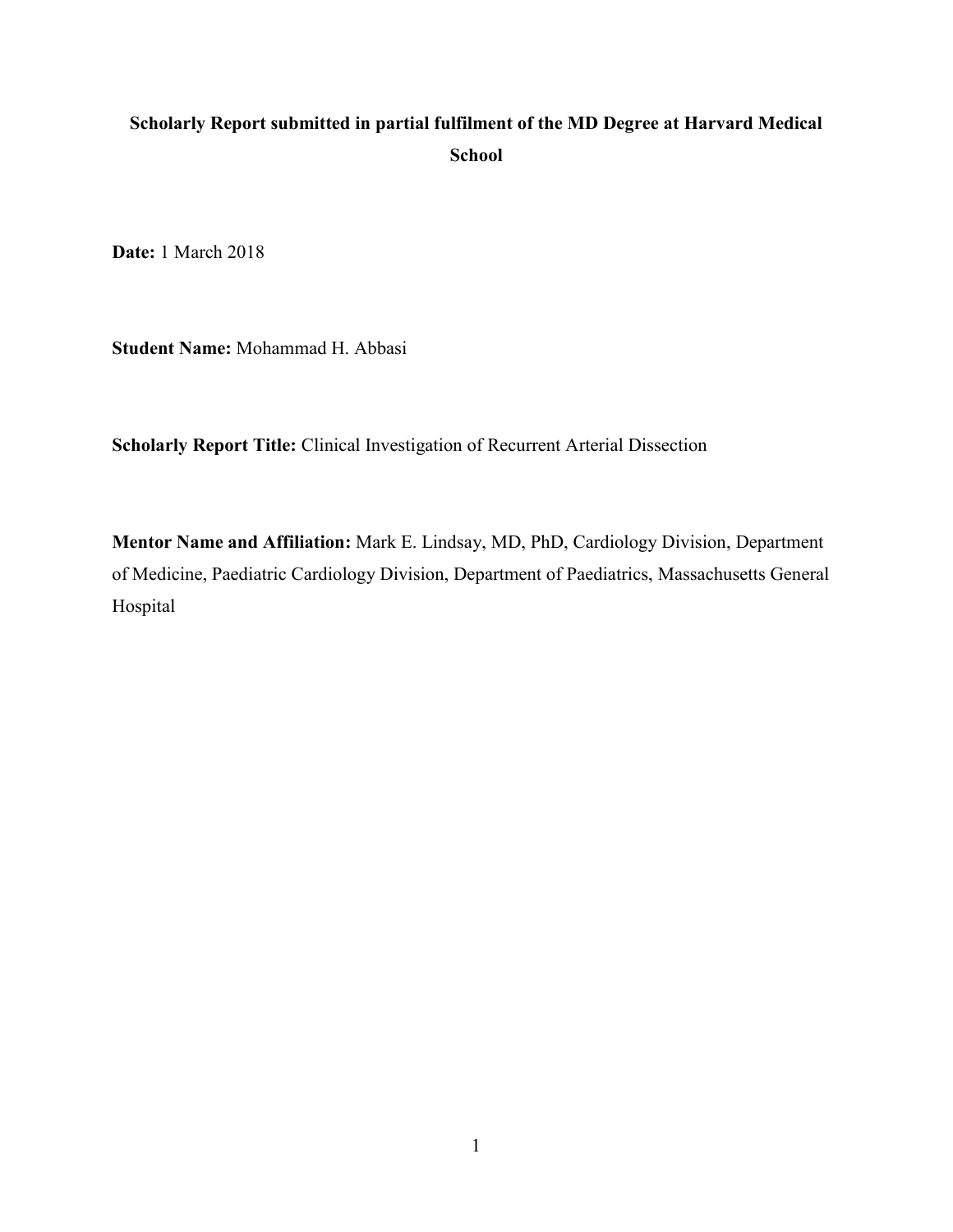# **TITLE:** Clinical Investigation of Recurrent Aortic Dissection Mohammad H. Abbasi, Yisha Cheng and Mark E. Lindsay

**Background***:* Recurrent arterial dissection (RAD) after thoracic aortic dissection is poorly understood.

**Methods***:* We used the Research Patient Data Registry (RPDR) tool to identify 954 patients with acute, imaging-confirmed, thoracic aortic dissection. We characterised dissection anatomy and elucidated the prevalence and incidence of cardiovascular risk factors and events prior to and in the peri-dissection period based on ICD-9 codes. We compared these findings between patients who experienced RAD versus a single thoracic aortic dissection (SAD).

**Results**: RAD occurred in 117 patients (12.3 %). RAD patients were younger (49.21  $\pm$  15.65 years vs  $63.20 \pm 15.19$  years,  $p < 0.0001$ ), more likely to be male (73.5 % vs 64.8 %,  $p = 0.0476$ , more likely to have Stanford Type A dissection (77.8 % vs 57.1 %,  $p \le 0.0001$ ) and more likely to have extension of dissection flap into the cervical arteries (25.0 % vs 15.0 %,  $p = 0.0207$ ). Prior to dissection, RAD patients were less likely to have a history of hypertension (29.1 % vs 53.5 %, *p* < 0.0001), diabetes mellitus (2.56 % vs 7.77 %, *p* = 0.0355), dyslipidaemia (12.0 % vs 23.2 %, *p* = 0.0041), cerebrovascular accident (6.84 % vs 14.2 %, *p* = 0.0223), heart failure (5.98 % vs 18.5 %,  $p = 0.0005$ ), disorders of the mitral valve (4.27 % vs 11.2 %,  $p = 0.0172$ ), disorders of the aortic valve (12.8 % vs 25.7 %,  $p = 0.0014$ ) and atrial fibrillation  $(4.27\% \text{ vs } 16.1\% \text{, } p = 0.0005)$ , but were more likely to have Marfan syndrome (26.5 % vs 4.30 %, *p* < 0.0001). RAD patients also had a lower incidence of new hypertension (13.3 % vs 49.4 %, *p* < 0.0001), diabetes mellitus (0 % vs 4.53 %, *p* = 0.0200), dyslipidaemia (0.97 % vs 14.0 %, *p* = 0.0001), first-time cerebrovascular accident (3.67 % vs 11.8 %, *p* = 0.0088), heart failure (7.27 % vs 20.1 %,  $p = 0.0008$ ) and disorders of the mitral valve (2.68 % vs 11.3 %,  $p = 0.0039$ ) in the first 30 days after thoracic aortic dissection. Most RAD events consisted of recurrent aortic dissection (88.0 %).

**Conclusions***:* The first 30 days following thoracic aortic dissection is a perilous time with a high incidence of new cardiovascular events in previously healthy patients. RAD may be a marker for underlying aberrations in vascular connective tissue integrity.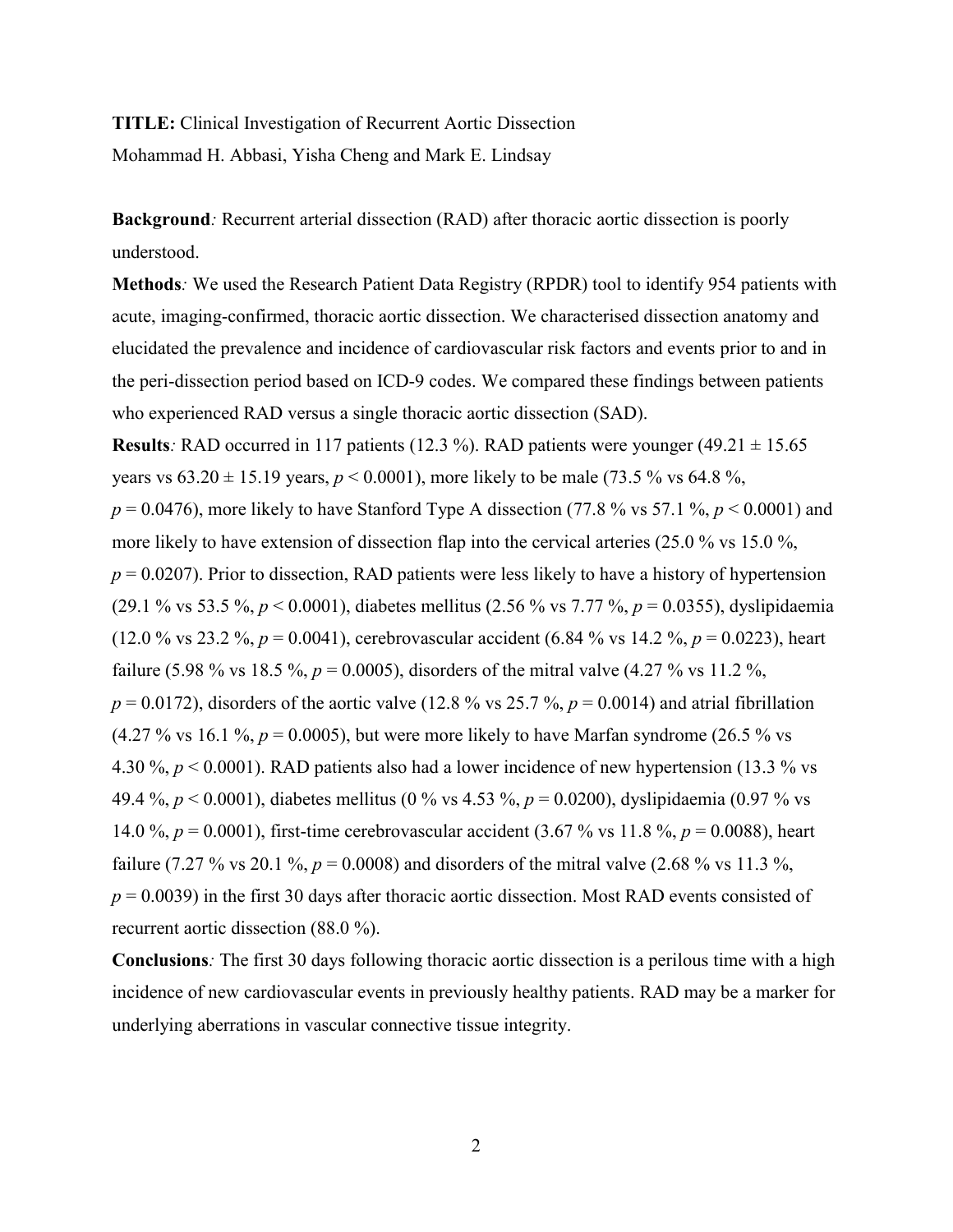#### **Introduction**

Arterial dissection remains a poorly understood and challenging disease. Stemming either from a tear in the vascular intima or from the rupture of the vasa vasorum, dissection propagates via haemorrhage into and further separation of the layers of the arterial wall.<sup>[1](#page-35-0)</sup> This complex phenomenon can be complicated by frank rupture and extravascular haemorrhage, obstruction of the native vessel lumen, stagnation of native flow and generation of thrombus, all of which may lead to distal malperfusion syndromes. Acute thoracic aortic dissection is a particularly perilous manifestation of arterial dissection. Though relatively uncommon with an incidence of 2.53 per 100,000 patient-years,<sup>[2](#page-35-1)</sup> acute thoracic aortic dissection continues to portend a poor prognosis. Data from the International Registry of Acute Aortic Dissection (IRAD) demonstrate an inhospital mortality rate of 32.5 % (26 % for patients managed surgically and 58 % for patients managed medically).<sup>[3,](#page-35-2) [4](#page-35-3)</sup> Strikingly, autopsy studies of acute thoracic aortic dissection reveal a pre-hospital mortality rate of 21.4 % and a 30-day mortality rate of 54.9 %.[2](#page-35-1) Despite recent advances and improvements in surgical technique and technologies, thoracic aortic dissection continues to be associated with a mortality rate of at least 1 % per hour amongst patients who arrive alive to hospital until definitive surgical intervention is initiated.[5](#page-35-4)

Previously, we described the prevalence of recurrent aortic dissection in the IRAD database and found that Marfan syndrome is a strong clinical marker for this otherwise rare phenomenon.[6](#page-35-5) However, the total risk of recurrent arterial dissection (RAD) in any vascular bed following thoracic aortic dissection remains unclear. In addition, the relationship between vascular connective tissue diseases, including Marfan syndrome, and propensity for RAD remains largely uncharacterised. Given that clinical care often remains focused on the aorta, current interventions in the management of acute thoracic aortic dissection may be insufficient to protect survivors of thoracic aortic dissection from concomitant or additional dissection events and malperfusion syndromes. For example, peri-dissection cerebral ischaemia has been described to occur in as many as 15.[7](#page-35-6)% of patients with acute Type A dissection in one study.<sup>7</sup> In particular, in patients with Marfan syndrome, aneurysm and dissection of the carotid arteries has been reported both as a complication of and independently of an acute aortic syndrome.<sup>[8,](#page-35-7) [9,](#page-35-8) [10,](#page-35-9) 11,</sup> <sup>[12](#page-36-1)</sup> Likewise, peri-dissection myocardial ischaemia has also been observed.<sup>[13,](#page-36-2) [14,](#page-36-3) [15,](#page-36-4) [16,](#page-36-5) [17,](#page-36-6) [18,](#page-36-7) [19,](#page-36-8) [20](#page-36-9)</sup>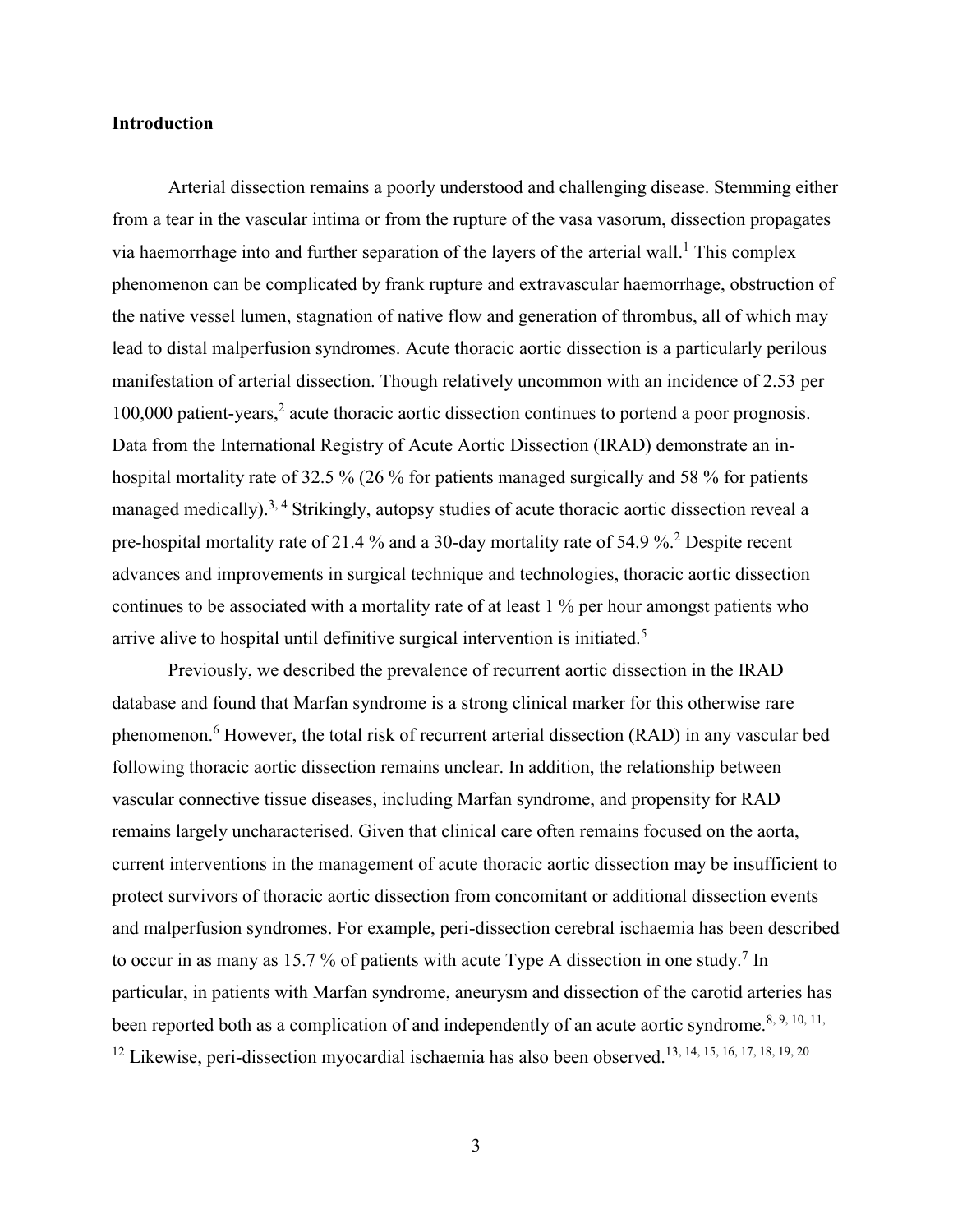In this observational study, we aim to study patients with thoracic aortic dissection to quantify the risk of RAD. We also aim to characterise the anatomy of dissection in patients both with a single aortic dissection (SAD) and with RAD, and to determine the prevalence of Marfan syndrome in the RAD population. Finally, we aim to empirically describe the rate of peridissection malperfusion syndromes—including cerebral and myocardial infarction—in patients presenting with acute thoracic aortic dissection and to describe the rate at which these events occur in the SAD and RAD cohorts.

## **Student Role**

This study was student-driven. The medical student investigated the literature and compiled all references, designed the Research Patient Data Registry query, identified and isolated the patient cohort of interest, performed chart review (personally reviewed the medical record and all radiographic data for approximately 500 patients, and trained and assisted the coauthor in chart review of the remaining patients), performed the initial data analysis (including statistical analysis) and proposed all initial conclusions. The medical student wrote the entirety of the first draft of the manuscript and revised it with appropriate guidance from the Faculty **Mentor** 

#### **Methods**

## *Patient Selection*

Using the Research Patient Data Registry (RPDR) tool, we queried the electronic medical record at Massachusetts General Hospital and Brigham and Women's Hospital for "Thoracic Aortic Dissection" on 7 July 2015. We then investigated the medical record of each identified patient to confirm the presence of acute thoracic aortic dissection. Only patients who were both acutely symptomatic and had imaging-confirmed thoracic aortic dissection, defined as visualisation of a dissection flap on computerised tomography (CT), magnetic resonance imaging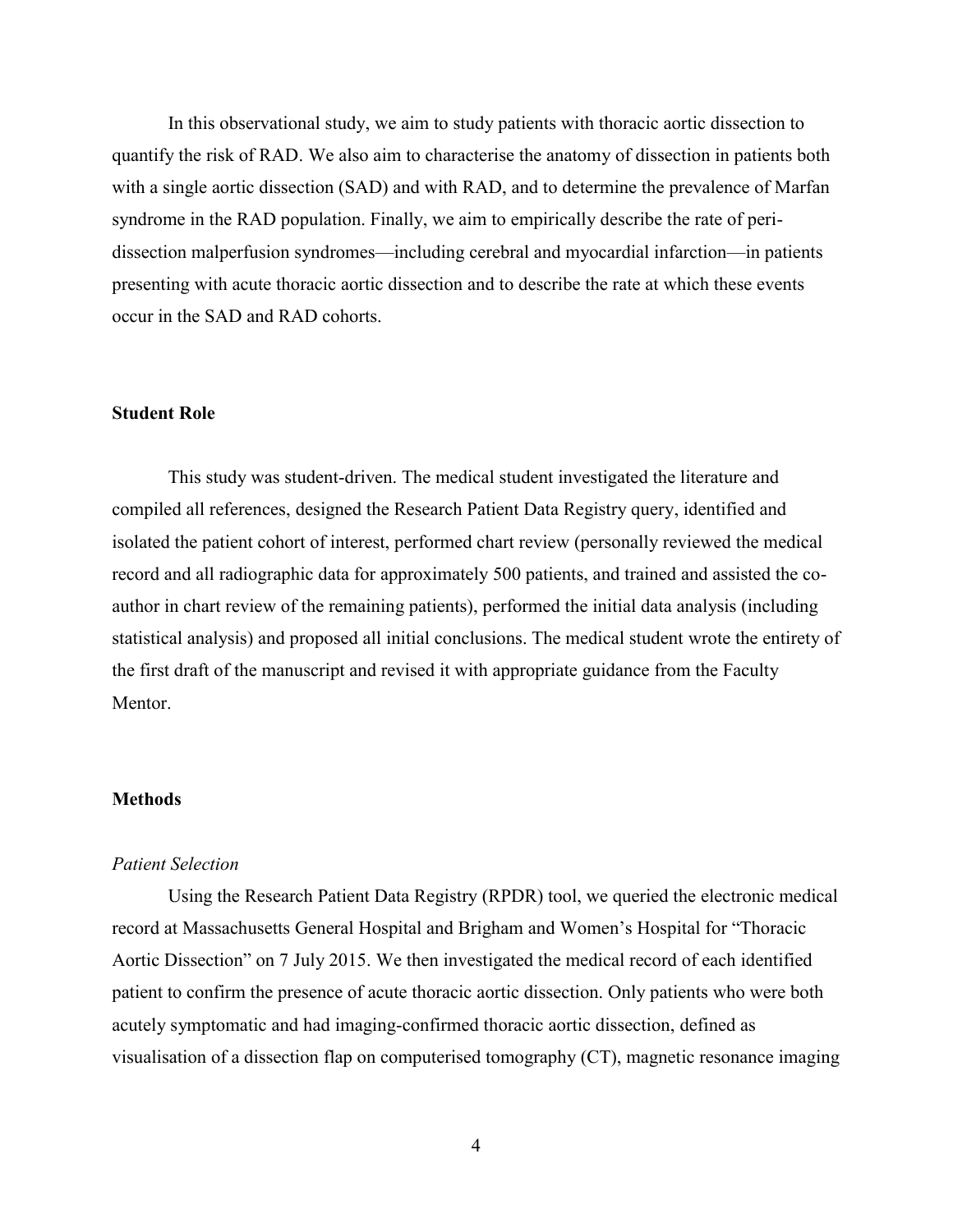(MRI), aortic angiography or transoesophageal echocardiography (TEE), were included for further analysis.

#### *Data Collection*

Demographic information including sex and date of birth and all clinical diagnoses in the form of ICD-9 codes were collected using the RPDR data request feature on 19 July 2015. Specific clinical diagnoses of interest included hypertension (ICD-9 codes 401.0 to 401.9), diabetes mellitus (ICD-9 codes 250.0-250.93), dyslipidaemia (ICD-9 codes 272.0 to 272.9), personal history of tobacco use (ICD-9 code V15.82), cerebrovascular accident (ICD-9 codes 433.0 to 434.91 and 436), myocardial infarction (ICD-9 codes 410.0-410.92), heart failure (ICD-9 codes 428.0 to 428.9), disorders of the mitral valve (ICD-9 code 424.0), disorders of the aortic valve (ICD-9 code 424.1), atrial fibrillation (ICD-9 427.31), ventricular tachycardia or ventricular fibrillation (ICD-9 codes 427.4 to 427.42), cardiac arrest (ICD-9 code 427.5), Ehlers-Danlos syndrome (ICD-9 code 756.83) and Marfan syndrome (ICD-9 759.82). Prevalence prior to the dissection event was determined by the presence of the appropriate ICD-9 code at least 5 days prior to the date of thoracic aortic dissection. Incidence within 30 days of the dissection event was determined by the new presence of the appropriate ICD-9 code within 30 days of the date of the thoracic aortic dissection.

Review of all imaging modalities at the time of presentation with dissection was used to characterise dissection anatomy. Chart review was then performed for additional arterial dissection events after the initial thoracic aortic dissection. Patients with no additional arterial dissection events were assigned to the Single Aortic Dissection (SAD) Group whereas patients with at least one additional arterial dissection event were assigned to the Recurrent Arterial Dissection (RAD) Group.

#### *Statistical Analysis*

Mean age at time of dissection between SAD Group and RAD Group were compared using a two-sample Student's *t*-test. All categorical variables, including dissection anatomy and prevalence/incidence of clinical diagnoses, were compared using chi-square testing.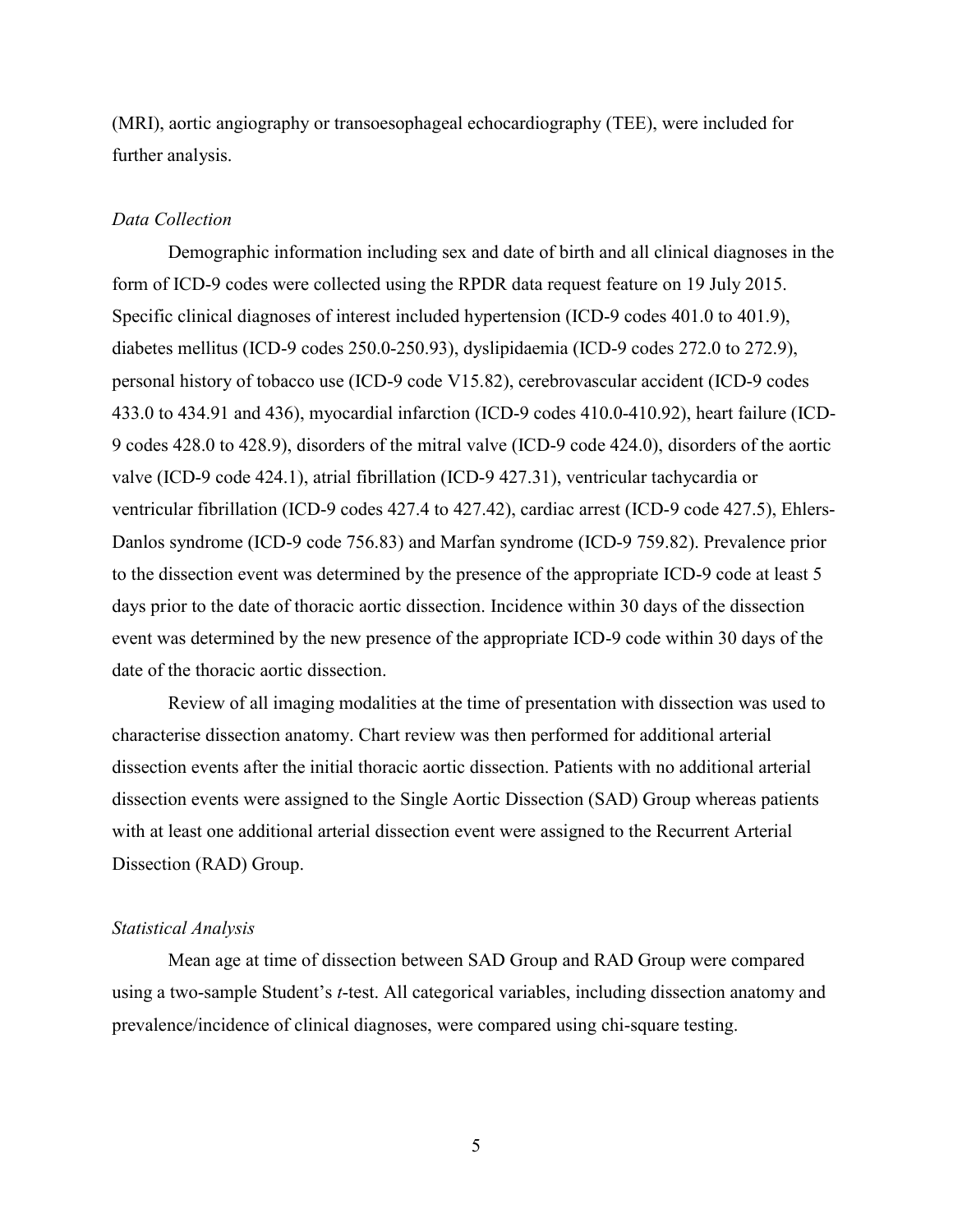The authors had full access to and take full responsibility for the integrity of the data. All authors have read and agree to the manuscript as written. The protocol was approved by an Institutional Review Board at each participating clinical site.

## **Results**

#### *Patient Identification*

As presented in *Figure 1*, 1,680 patients were identified by the initial RPDR query for "Thoracic Aortic Dissection." Chart review of this group revealed 691 patients with no evidence of acute aortic pathology and 954 patients with imaging-confirmed thoracic aortic dissection (56.8 %). A total of 33 additional patients were excluded from further analysis. Eleven had an iatrogenic thoracic aortic dissection. Seven patients had mention of thoracic aortic dissection in clinic notes but no imaging to confirm this diagnosis. Seven patients underwent non-diagnostic or inconclusive non-contrast chest CT. Five patients were identified to have a non-dissecting thoracic aortic ulcer or haematoma. Four asymptomatic patients had an incidental finding of thoracic aortic dissection of unknown age discovered by CT chest for another indication. One patient was excluded as there were major discrepancies between the radiographic images and the radiographic imaging reports. The earliest thoracic aortic dissection event included for further analysis occurred on 1 January 1979 and the most recent thoracic aortic dissection event included for further analysis occurred on 1 April 2015. Further chart review of the 954 patients with imaging-confirmed thoracic aortic dissection revealed no additional non-iatrogenic dissection events in 837 patients (87.7 %) and an additional, non-iatrogenic dissection event in 117 patients (12.3 %). The 837 patients with no additional non-iatrogenic arterial dissection events comprised the SAD Group and the 117 patients with an additional, non-iatrogenic arterial dissection event after thoracic aortic dissection comprised the RAD Group. One patient experienced an initial non-iatrogenic thoracic aortic dissection and later had an iatrogenic thoracic aortic dissection; this patient was assigned to the SAD Group.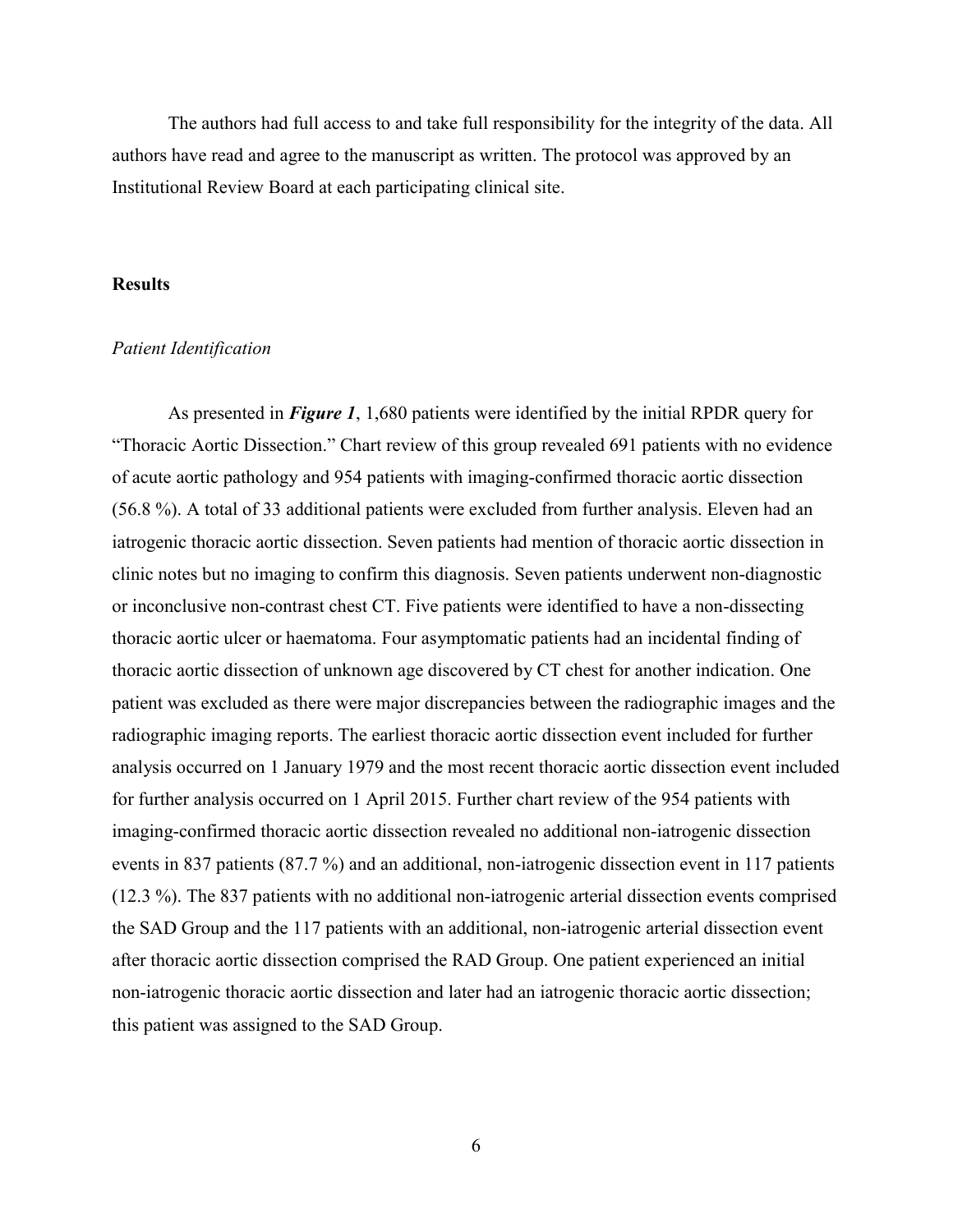

*Figure 1.* Patient isolation and group designation following the initial RPDR query. Excluded patients included: 11 patients with iatrogenic thoracic aortic dissection, 7 patients with thoracic aortic dissection mentioned in notes but no confirmatory imaging, 7 patients with non-diagnostic or inconclusive non-contrast chest CT, 5 patients with non-dissecting aortic ulcer or haematoma, 4 patients with an incidental finding of a thoracic aortic dissection of unknown age, and 1 patient for whom there were major discrepancies between the radiology images and reports.

#### *Overview of All Patients*

Demographic and general dissection characteristics for all patients are presented below in *Table 1*. The age distribution at time of thoracic aortic dissection is presented below in *Figure 2*. Amongst the 954 total patients with imaging-confirmed thoracic aortic dissection, the mean age at the time of initial thoracic aortic dissection was  $61.45 \pm 15.91$  years. There were 628 male patients and 326 female patients (male-to-female ratio 1.93). There were 569 patients with Stanford Type A dissection (59.6 %) and 385 patients with Stanford Type B dissection (40.4 %). Amongst the 882 patients who underwent cervical imaging as part of the diagnostic evaluation at the time of presentation with acute thoracic aortic dissection, 139 had extension of the thoracic aortic dissection flap to involve the cervical arteries (15.8 %), defined as either the carotid or vertebral arteries.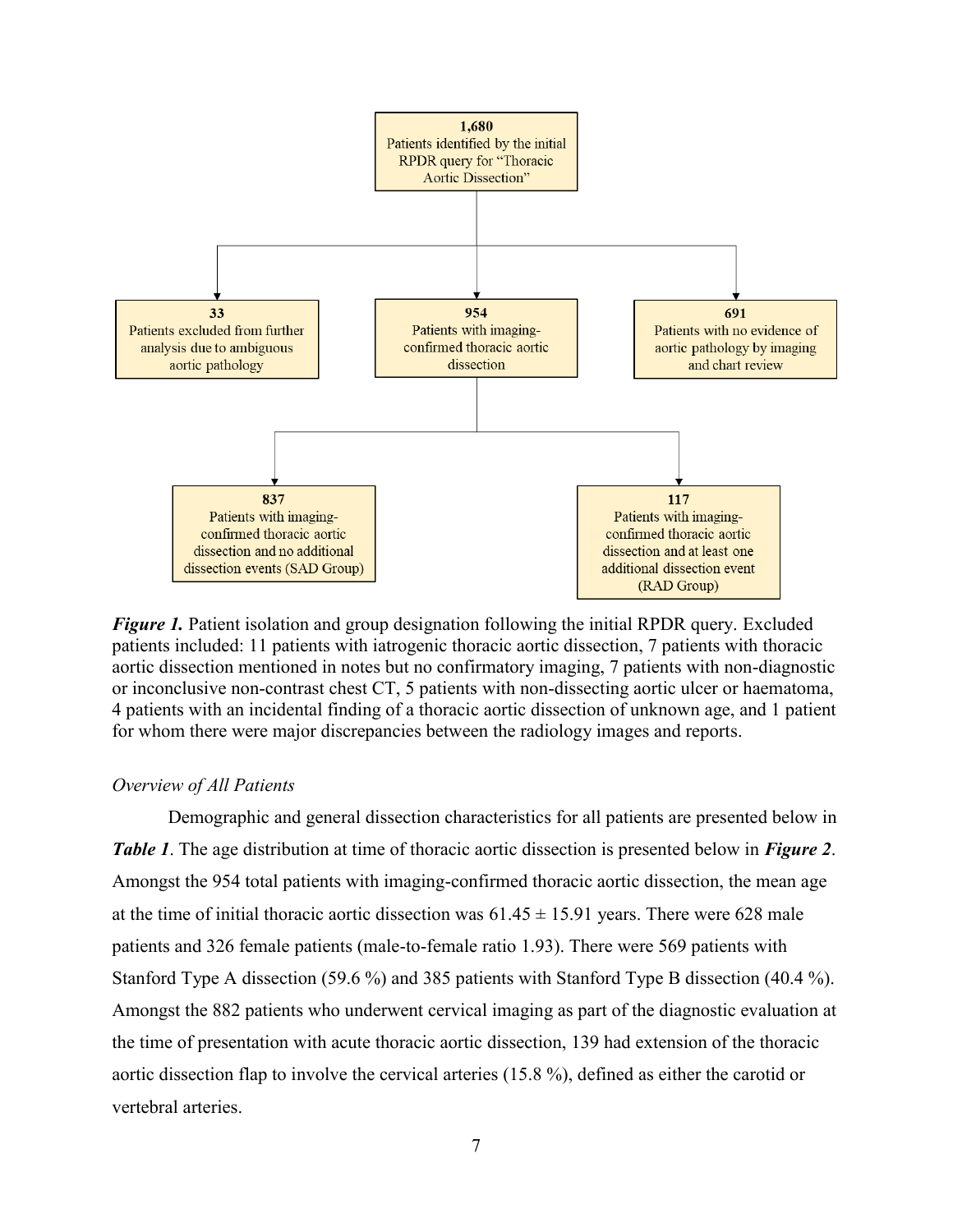|                                          | <b>All Patients</b> |
|------------------------------------------|---------------------|
| Age (years)                              | $61.45 \pm 15.91$   |
| <b>Female</b>                            | 326/954 (34.2)      |
|                                          | $\%$ )              |
| <b>Stanford Type A Dissection</b>        | 569/954 (59.6       |
|                                          | $\%$ )              |
| <b>Stanford Type B Dissection</b>        | 385/954 (40.4       |
|                                          | $\%$ )              |
| <b>Involvement of Cervical Arteries*</b> | 139/882 (15.8)      |
|                                          | $\frac{0}{0}$       |

*Table 1*. Patient demographics and general dissection characteristics in all patients.

\* Includes the carotid and vertebral arteries. Cervical arterial involvement was unable to be determined in 72 patients who did not undergo cervical arterial imaging at the time of diagnosis.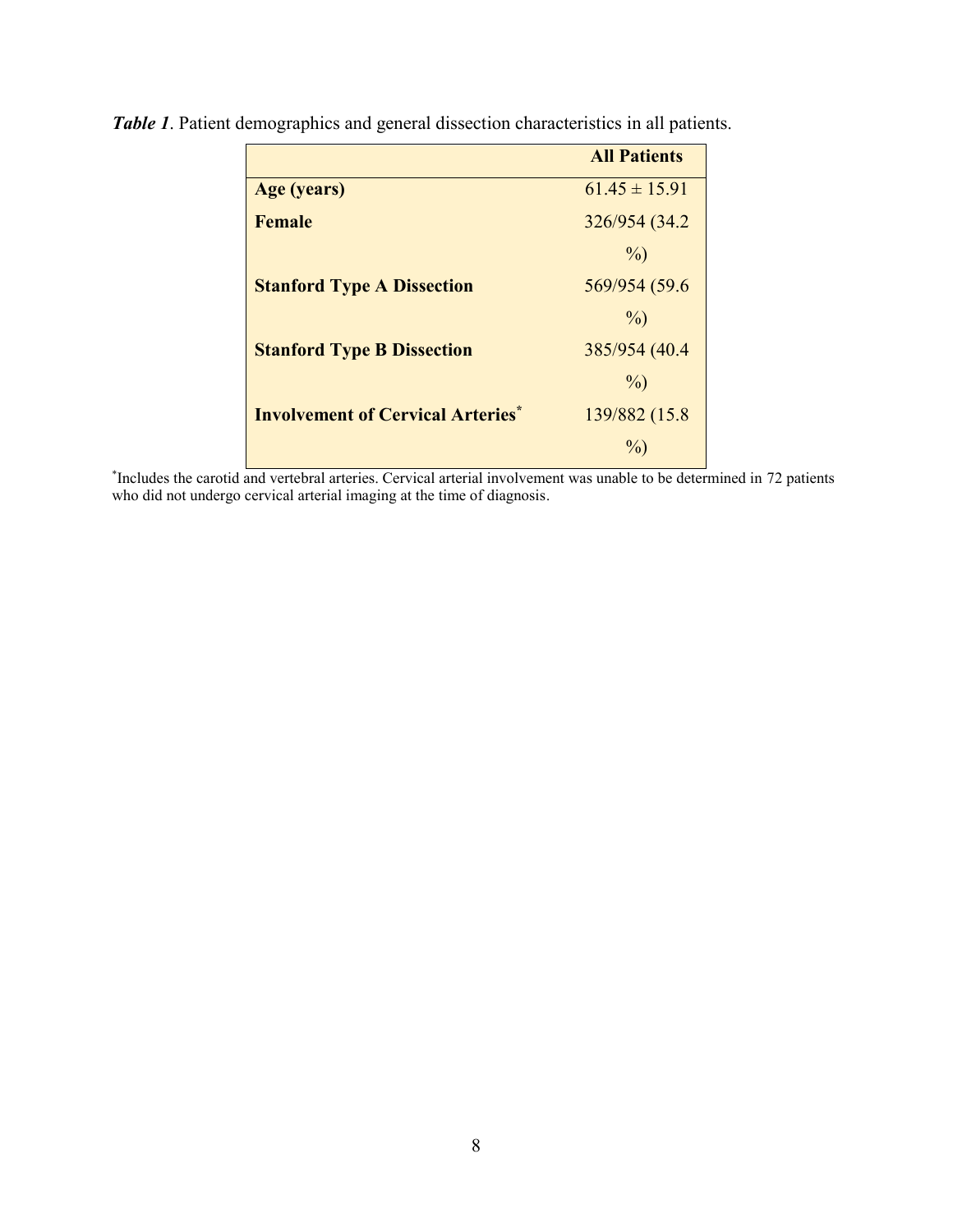

*Figure 2.* Age distribution for the 954 patients with imaging-confirmed thoracic aortic dissection. Mean age was  $61.45 \pm 15.91$  years.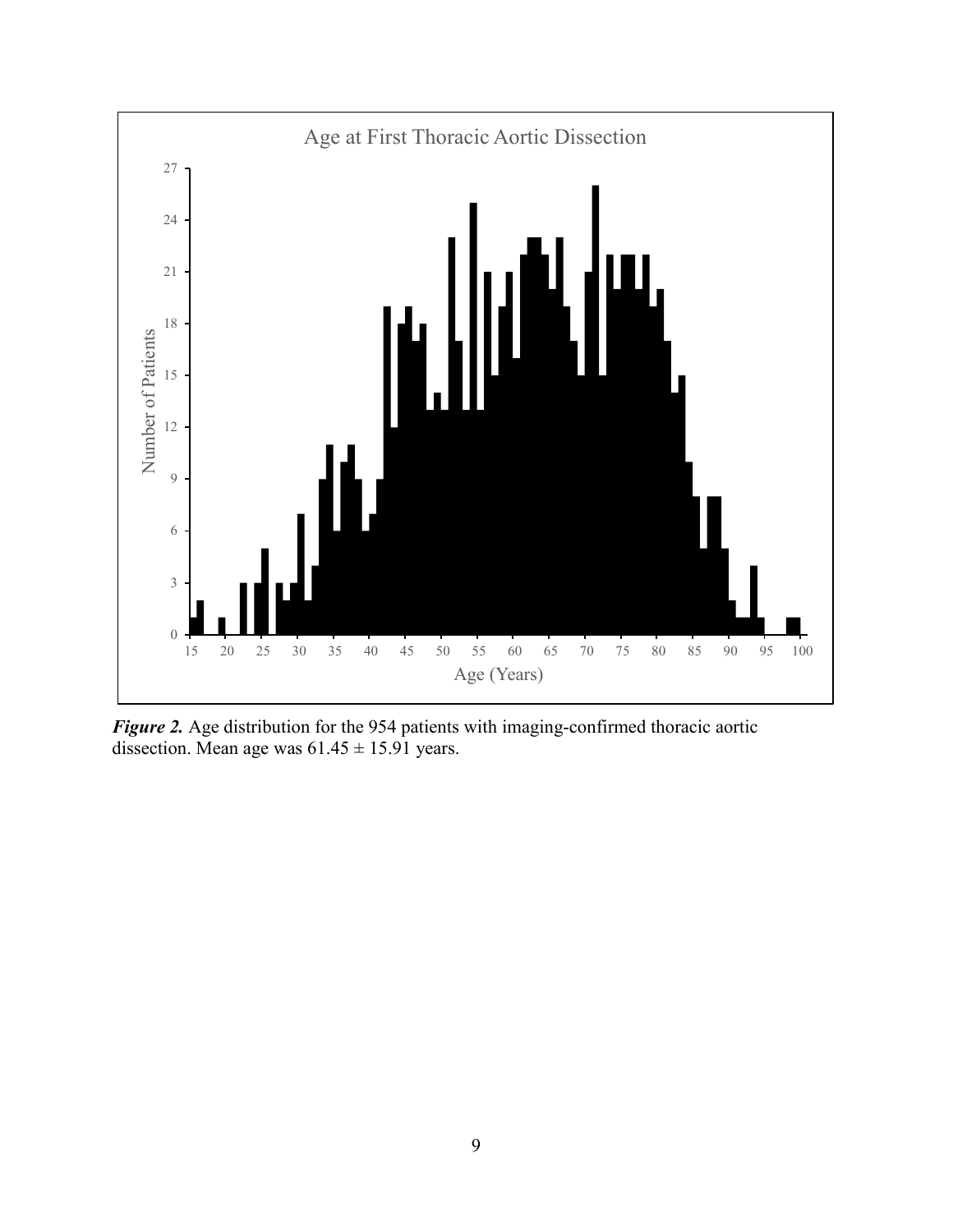Of the 954 identified total patients with imaging-confirmed thoracic aortic dissection, 836 underwent imaging that allowed a more detailed description of dissection anatomy, as presented below in *Table 2*. There were 223 patients (26.7 %) with dissection arising in the aortic root, 164 patients (19.6 %) with dissection arising in the ascending aorta, 88 patients (10.5 %) with dissection arising in the aortic arch and 361 patients (43.2 %) with dissection arising in the descending thoracic aorta.

| <b>Dissection Start Site</b>     | <b>Dissection End Site</b>          | No. (%)   |
|----------------------------------|-------------------------------------|-----------|
| <b>Aortic Root</b>               |                                     | 223(26.7) |
|                                  | Aortic Root*                        | 1(0.12)   |
|                                  | <b>Ascending Aorta</b>              | 34(4.07)  |
|                                  | Aortic Arch                         | 37(4.43)  |
|                                  | <b>Descending Thoracic Aorta</b>    | 15(1.79)  |
|                                  | Suprarenal Abdominal Aorta          | 24(2.87)  |
|                                  | <b>Infrarenal Aorta</b>             | 17(2.03)  |
|                                  | Aortic Bifurcation and below        | 95(11.4)  |
| <b>Ascending Aorta</b>           |                                     | 164(19.6) |
|                                  | <b>Ascending Aorta*</b>             | 29 (3.47) |
|                                  | <b>Aortic Arch</b>                  | 39(4.67)  |
|                                  | <b>Descending Thoracic Aorta</b>    | 21(2.51)  |
|                                  | <b>Suprarenal Abdominal Aorta</b>   | 6(0.72)   |
|                                  | <b>Infrarenal Aorta</b>             | 15(1.79)  |
|                                  | Aortic Bifurcation and below        | 54 (6.46) |
| <b>Aortic Arch</b>               |                                     | 88 (10.5) |
|                                  | Aortic Arch <sup>*</sup>            | 13(1.56)  |
|                                  | <b>Descending Thoracic Aorta</b>    | 11(1.32)  |
|                                  | Suprarenal Abdominal Aorta          | 13(1.56)  |
|                                  | <b>Infrarenal Aorta</b>             | 13(1.56)  |
|                                  | Aortic Bifurcation and below        | 38 (4.55) |
| <b>Descending Thoracic Aorta</b> |                                     | 361(43.2) |
|                                  | <b>Descending Thoracic Aorta</b> *  | 116(13.9) |
|                                  | Suprarenal Abdominal Aorta          | 56(6.70)  |
|                                  | <b>Infrarenal Aorta</b>             | 60(7.18)  |
|                                  | <b>Aortic Bifurcation and below</b> | 129(15.4) |

*Table 2.* Anatomic characteristics of the initial thoracic aortic dissection event in the 836 patients with imaging-confirmed thoracic aortic dissection.

\* Indicates focal dissection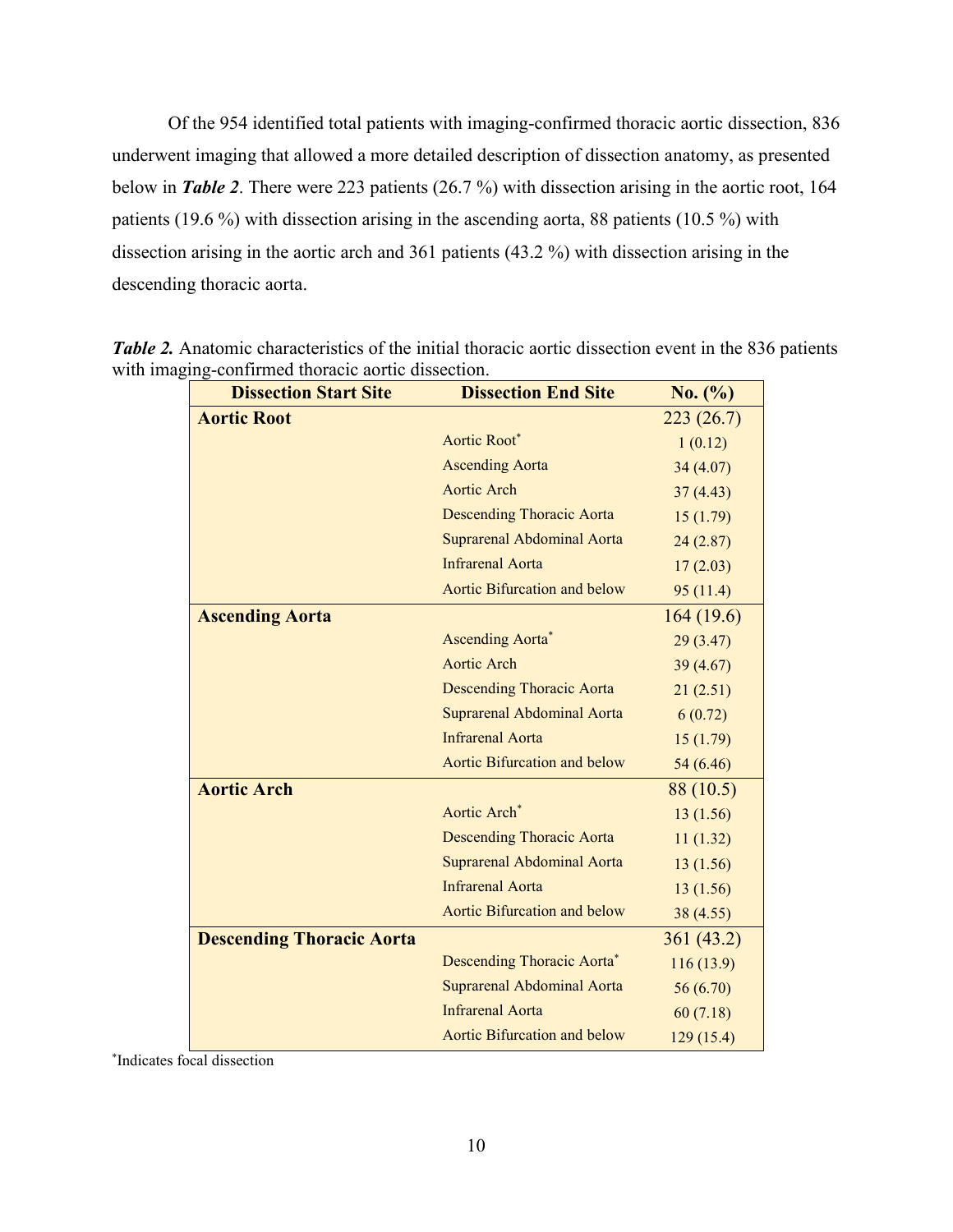The prevalence of specific cardiovascular diagnoses prior to thoracic aortic dissection and the incidence of new diagnoses within 30 days of the dissection for all patients are presented below in *Table 3*. Prior to dissection, atherosclerotic risk factors included hypertension in 482 patients (50.5 %), diabetes mellitus in 68 patients (7.13 %), dyslipidaemia in 208 patients (21.9 %) and current or former tobacco use in 218 patients (22.9 %). Within 30 days of dissection, newly diagnosed atherosclerotic risk factors included hypertension in 203 of 472 patients (incidence 43.0 %), diabetes mellitus in 35 of 886 patients (incidence 3.95 %) and dyslipidaemia in 91 of 746 patients (incidence 12.2 %). One hundred and twenty-seven patients (13.3 %) had a history of cerebrovascular accident prior to dissection, and 89 patients had a first acute cerebrovascular accident within 30 days of dissection (incidence 10.8 %). Eighty-five patients (8.91 %) had a history of myocardial infarction prior to dissection, and 61 patients had a first acute myocardial infarction within 30 days of dissection (incidence 7.02 %). Heart failure was diagnosed in 162 patients (17.0 %) prior to dissection, and 145 patients had a new diagnosis of heart failure within 30 days of dissection (incidence 18.3 %). Disorders of the mitral valve were present in 99 patients (10.4 %) prior to dissection, and 87 new cases were diagnosed within 30 days of dissection (incidence 10.2 %). Disorders of the aortic valve were present in 230 patients (24.1 %) prior to dissection, 172 new cases were diagnosed within 30 days of dissection (incidence 23.8 %). Cardiac dysrhythmias included a history of atrial fibrillation in 140 patients (14.7 %) and an episode of ventricular tachycardia or ventricular fibrillation in 4 patients (0.42 %) prior to dissection. In the 30 days following dissection, there were 103 new cases of atrial fibrillation (incidence 12.7 %) and 11 new cases of ventricular tachycardia or ventricular fibrillation (incidence 1.16 %). Although there were no patients with a history of cardiac arrest prior to dissection, cardiac arrest occurred in 19 patients within 30 days of dissection (incidence 1.99 %).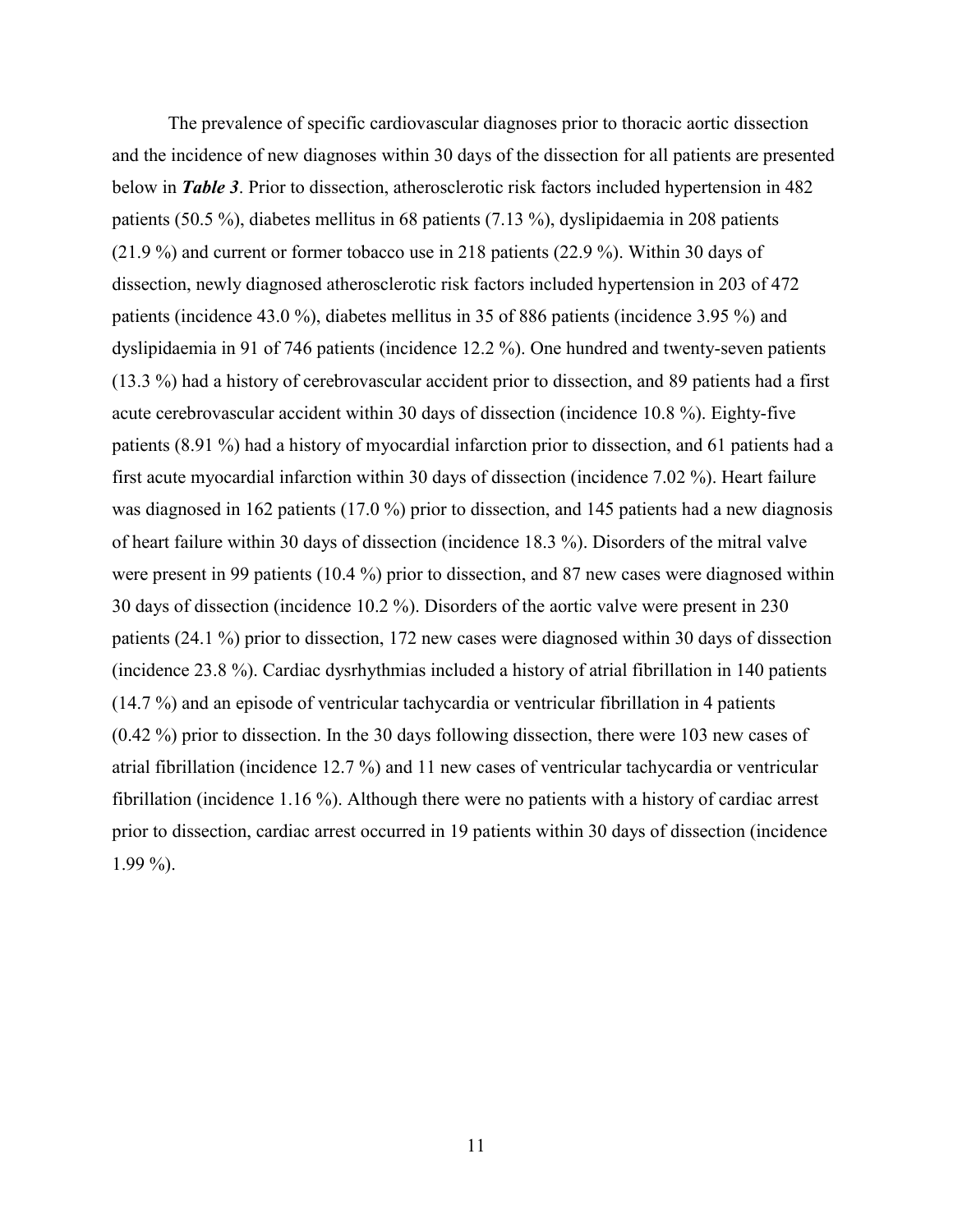|                                      | <b>Prevalence Prior</b> | <b>Incidence within</b>      |
|--------------------------------------|-------------------------|------------------------------|
|                                      | to Dissection           | <b>30 Days of Dissection</b> |
|                                      | No. (%)                 | No./At Risk $(\% )$          |
|                                      |                         |                              |
| <b>Hypertension</b>                  | 482(50.5)               | 203/472 (43.0)               |
| <b>Diabetes Mellitus</b>             | 68 (7.13)               | 35/886 (3.95)                |
| <b>Dyslipidaemia</b>                 | 208(21.9)               | 91/746 (12.2)                |
| <b>Current or Former</b>             |                         |                              |
| <b>Tobacco Use</b>                   | 218 (22.9)              |                              |
|                                      |                         |                              |
| <b>Cerebrovascular Accident</b>      | 127(13.3)               | 89/827 (10.8)                |
| <b>Myocardial Infarction</b>         | 85 (8.91)               | 61/869(7.02)                 |
| <b>Heart Failure</b>                 | 162(17.0)               | 145/792 (18.3)               |
| <b>Disorders of the Mitral Valve</b> | 99(10.4)                | 87/855 (10.2)                |
| <b>Disorders of the Aortic Valve</b> | 230(24.1)               | 172/724 (23.8)               |
|                                      |                         |                              |
| <b>Atrial Fibrillation</b>           | 140(14.7)               | 103/814(12.7)                |
| Ventricular Tachycardia or           | 4(0.42)                 | 11/950(1.16)                 |
| <b>Ventricular Fibrillation</b>      |                         |                              |
| <b>Cardiac Arrest</b>                | 0(0)                    | 19/954 (1.99)                |
|                                      |                         |                              |

*Table 3.* Prevalence of cardiovascular disease prior to dissection and incidence of new cardiovascular disease within 30 days of dissection in the 954 patients with imaging-confirmed thoracic aortic dissection.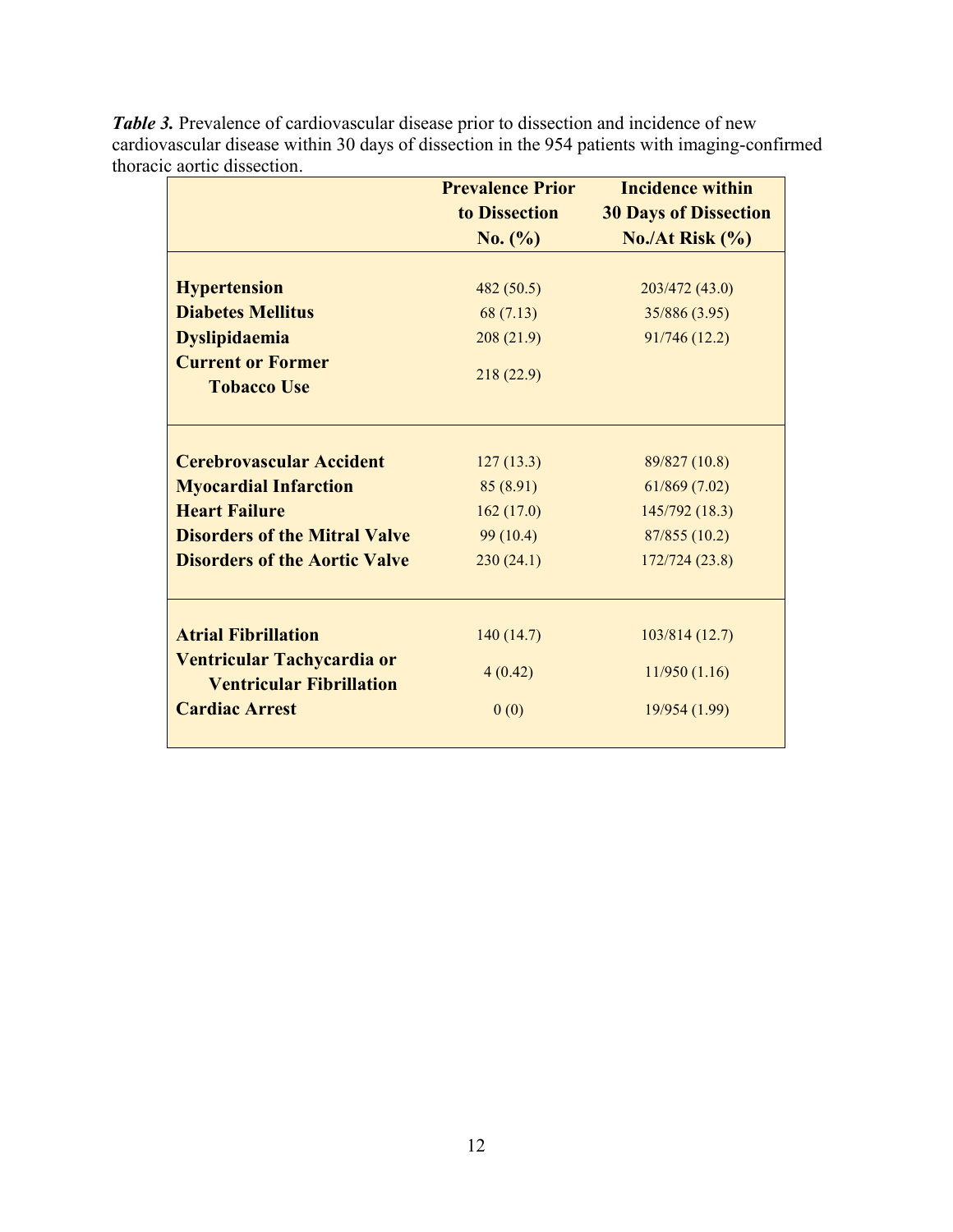Demographic and general dissection characteristics for the SAD Group and RAD Group are presented below in *Table 4*. The age distribution at time of initial thoracic aortic dissection is presented below in *Figure 3*. Patients in the RAD Group were significantly younger (mean age  $49.21 \pm 15.65$  years vs  $63.20 \pm 15.19$  years,  $p < 0.0001$ ) and more likely to experience a Stanford Type A dissection (77.8 % vs 57.1 %, *p* < 0.0001) than patients in the SAD Group. Although the majority of patients in both groups were male, the SAD Group was enriched for female sex (35.2 % vs 26.5 %,  $p = 0.0476$ ). Stanford Type B dissection was also more common in the SAD Group (42.9 % vs 22.2 %,  $p < 0.0001$ ). In the 68 patients in the RAD Group and the 814 patients in the SAD Group who underwent cervical imaging at time of diagnosis of thoracic aortic dissection, extension of the dissection into the cervical arteries was more common in the RAD Group than in the SAD Group (25.0 % vs 15.0 %,  $p = 0.0207$ ).

*Table 4*. Patient demographics and general dissection characteristics in the SAD Group (*n* = 837) and RAD Group  $(n = 117)$ .

|                                          | <b>SAD Group</b>  | <b>RAD Group</b>  | $\boldsymbol{p}$ |
|------------------------------------------|-------------------|-------------------|------------------|
| Age (years)                              | $63.20 \pm 15.19$ | $49.21 \pm 15.65$ | ${}< 0.0001$     |
| Female                                   | 295/837 (35.2 %)  | $31/117(26.5\%)$  | 0.0476           |
| <b>Stanford Type A Dissection</b>        | 478/837 (57.1 %)  | 91/117(77.8%)     | ${}< 0.0001$     |
| <b>Stanford Type B Dissection</b>        | 359/837 (42.9 %)  | $26/117(22.2\%)$  | ${}< 0.0001$     |
| <b>Involvement of Cervical Arteries*</b> | $122/814(15.0\%)$ | $17/68(25.0\%)$   | 0.0207           |

\*Cervical arterial involvement was unable to be determined in 23 patients in the SAD Group and 49 patients in the RAD Group.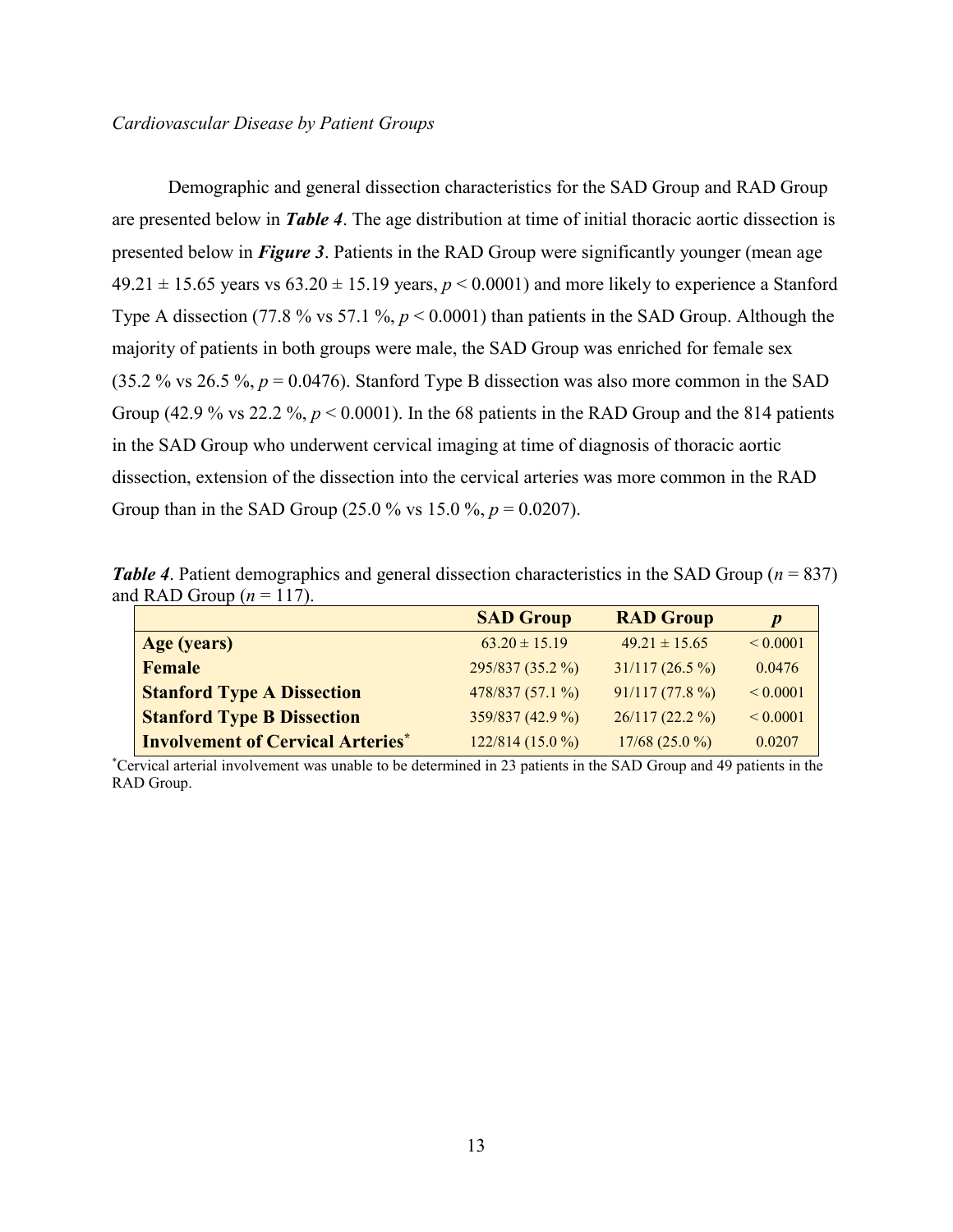

*Figure 3.* Age distribution at the time of initial thoracic aortic dissection by patient group. Mean age was  $63.20 \pm 15.19$  years in the SAD Group and  $49.21 \pm 15.65$  years in the RAD Group  $(p < 0.0001)$ .

Detailed dissection anatomy was then reanalysed after segregation by patient group. Data were available for 778 patients in the SAD Group and the 58 patients in the RAD Group and are presented below in *Table 5*. There was no difference in the rate of dissections originating at the aortic root (27.0 % vs 22.4 %,  $p = 0.4322$ ). Dissections originating in the ascending aorta (31.0 % vs 18.8 %,  $p = 0.0167$ ) and aortic arch (22.4 % vs 9.64 %,  $p = 0.0010$ ) were more common in the RAD Group, whereas dissections originating in the descending thoracic aorta were more common in the SAD Group (44.6  $\%$  vs 24.1  $\%$ , *p* = 0.0017).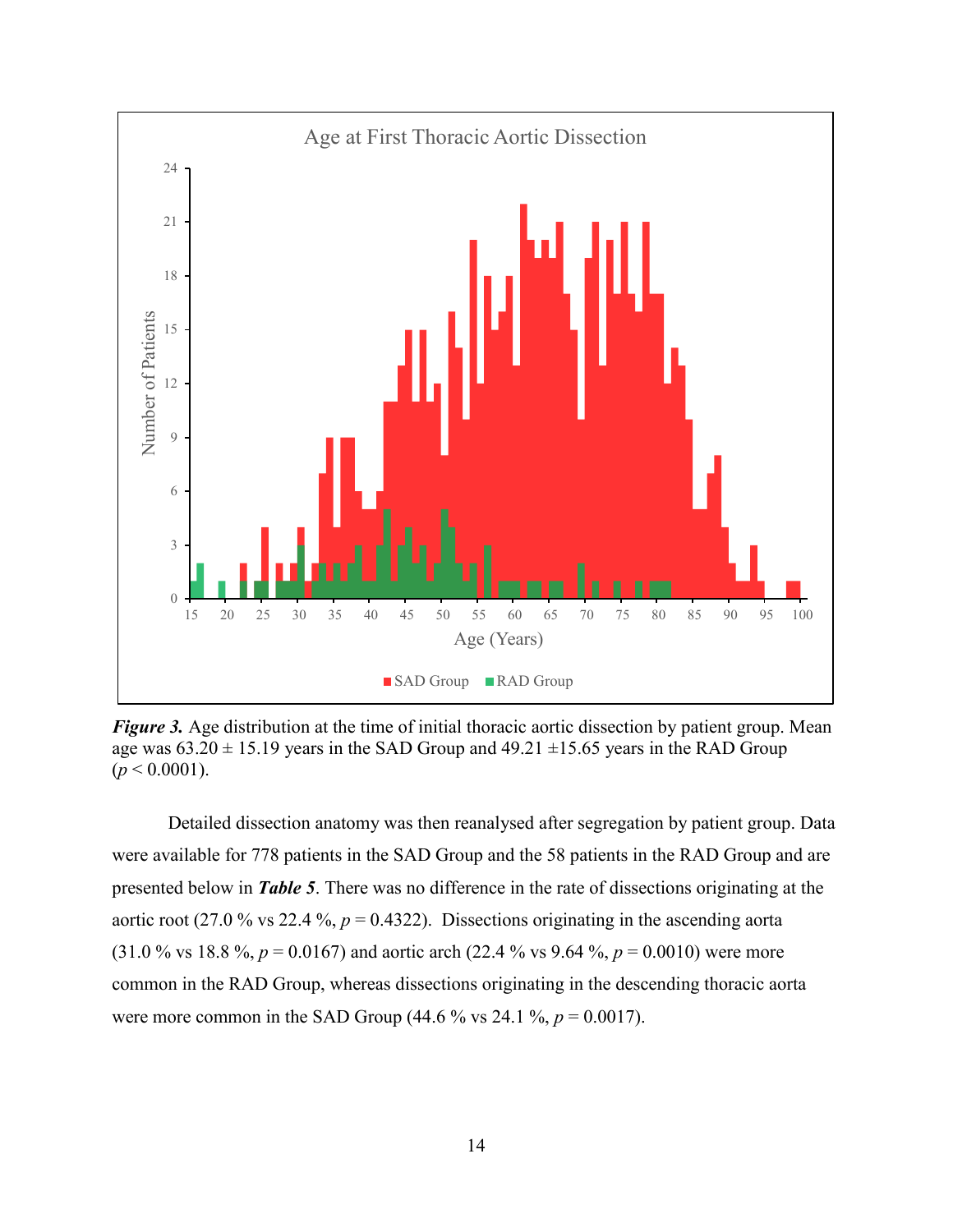| $(10)$ and the Read Stroup $(n)$<br><b>Dissection Start Site</b> | JU J.<br><b>Dissection End Site</b>       | <b>SAD Group</b> | <b>RAD Group</b> | $\boldsymbol{p}$ |
|------------------------------------------------------------------|-------------------------------------------|------------------|------------------|------------------|
|                                                                  |                                           | No. (%)          | No. (%)          |                  |
| <b>Aortic Root</b>                                               |                                           | 210(27.0)        | 13(22.4)         | 0.4322           |
|                                                                  | Aortic Root*                              | 1(0.13)          | 0(0)             | 0.7847           |
|                                                                  | <b>Ascending Aorta</b>                    | 33 (4.24)        | 1(1.72)          | 0.3414           |
|                                                                  | <b>Aortic Arch</b>                        | 31 (3.98)        | 6(10.3)          | 0.0133           |
|                                                                  | <b>Descending Thoracic Aorta</b>          | 14(1.80)         | 1(1.72)          | 0.9656           |
|                                                                  | <b>Suprarenal Abdominal Aorta</b>         | 22(2.83)         | 2(3.45)          | 0.7756           |
|                                                                  | <b>Infrarenal Aorta</b>                   | 16(2.06)         | 1(1.72)          | 0.8584           |
|                                                                  | Aortic Bifurcation and below              | 93(12.0)         | 2(3.45)          | 0.0459           |
| <b>Ascending Aorta</b>                                           |                                           | 146(18.8)        | 18(31.0)         | 0.0167           |
|                                                                  | <b>Ascending Aorta</b> *                  | 27(3.47)         | 2(3.45)          | 0.9926           |
|                                                                  | <b>Aortic Arch</b>                        | 31(39.8)         | 8(13.8)          | 0.0001           |
|                                                                  | <b>Descending Thoracic Aorta</b>          | 18(2.31)         | 3(5.17)          | 0.1476           |
|                                                                  | Suprarenal Abdominal Aorta                | 5(0.64)          | 1(1.72)          | 0.3027           |
|                                                                  | <b>Infrarenal Aorta</b>                   | 15(1.93)         | 0(0)             | 0.2856           |
|                                                                  | Aortic Bifurcation and below              | 50(6.43)         | 4(6.90)          | 0.8840           |
| <b>Aortic Arch</b>                                               |                                           | 75(9.64)         | 13(22.4)         | 0.0010           |
|                                                                  | Aortic Arch*                              | 9(1.16)          | 4(6.90)          | ${}_{0.0001}$    |
|                                                                  | <b>Descending Thoracic Aorta</b>          | 10(1.29)         | 1(1.72)          | 0.7667           |
|                                                                  | Suprarenal Abdominal Aorta                | 12(1.54)         | 1(1.72)          | 0.9106           |
|                                                                  | <b>Infrarenal Aorta</b>                   | 10(1.29)         | 3(5.17)          | 0.0086           |
|                                                                  | Aortic Bifurcation and below              | 34 (4.37)        | 4(6.90)          | 0.3466           |
| <b>Descending Thoracic</b>                                       |                                           | 347(44.6)        |                  | 0.0017           |
| <b>Aorta</b>                                                     |                                           |                  | 14(24.1)         |                  |
|                                                                  | Descending Thoracic Aorta*                | 111(14.3)        | 5(8.62)          | 0.2188           |
|                                                                  | Suprarenal Abdominal Aorta*               | 56 (7.20)        | 0(0)             | 0.0339           |
|                                                                  | Infrarenal Aorta*                         | 57(7.33)         | 3(5.17)          | 0.5290           |
|                                                                  | Aortic Bifurcation and below <sup>*</sup> | 123(15.8)        | 6(10.3)          | 0.2540           |

*Table 5.* Anatomic characteristics of the initial thoracic aortic dissection event in the SAD Group  $(n = 778)$  and the RAD Group  $(n = 58)$ .

\* Indicates focal dissection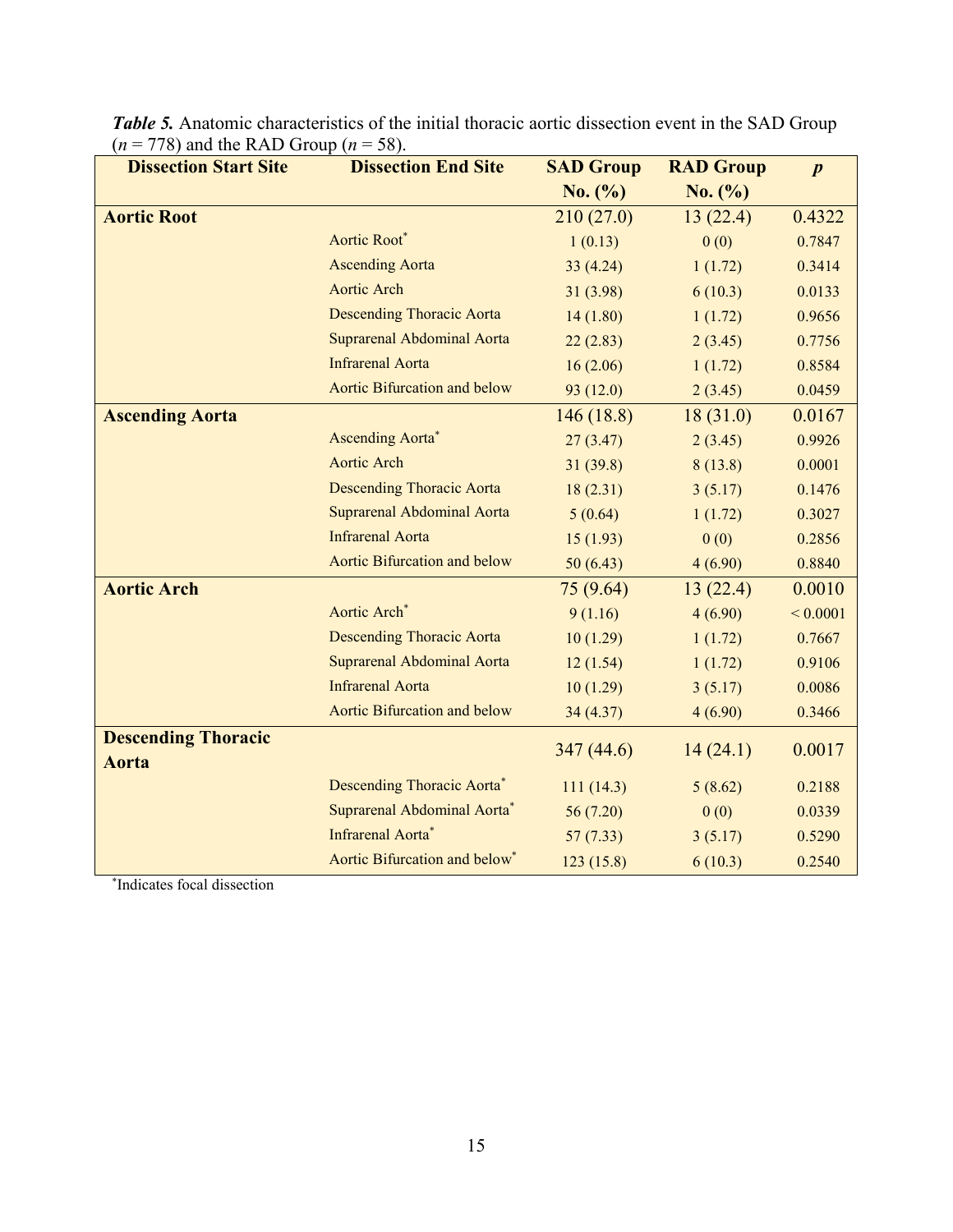The prevalence of specific cardiovascular diagnoses as documented in the medical record at least 5 days prior to thoracic aortic dissection are presented below in *Table 6* for patients in the SAD Group and RAD Group. Hypertension (53.5 % vs 29.1 %, *p* < 0.0001), diabetes mellitus (7.77 % vs 2.56 %,  $p = 0.0355$ ) and dyslipidaemia (23.2 % vs 12.0 %,  $p = 0.0041$ ) were more common in the SAD Group, but current or former tobacco use  $(22.0\% \text{ vs } 29.1\% , p = 0.0646)$ was not. The percentage of patients with at least one previous cerebrovascular accident was higher in the SAD Group (14.2 % vs 6.84 %,  $p = 0.0223$ ). Although the percentage of patients with at least one previous myocardial infarction was also nominally higher in the SAD Group (9.32 % vs 5.98 %), this difference was not statistically significant. However, patients in the SAD Group had higher rates of heart failure (18.5 % vs 5.98 %, *p* = 0.0005), disorders of the mitral valve (11.2 % vs 4.27 %,  $p = 0.0172$ ) and disorders of the aortic valve (25.7 % vs 12.8 %,  $p = 0.0014$ ). Atrial fibrillation was also more common in the SAD Group (16.1 % vs 4.27 %,  $p = 0.0005$ ), but ventricular tachycardia or ventricular fibrillation was not (0.36 % vs 0.85 %). No patients in either the SAD Group or RAD Group had a history of previous cardiac arrest. The RAD Group was significantly enriched for both Marfan syndrome (26.5 % vs 4.30 %, *p* < 0.0001) and Ehlers-Danlos syndrome (3.42 % vs 0.12 %, *p* < 0.0001).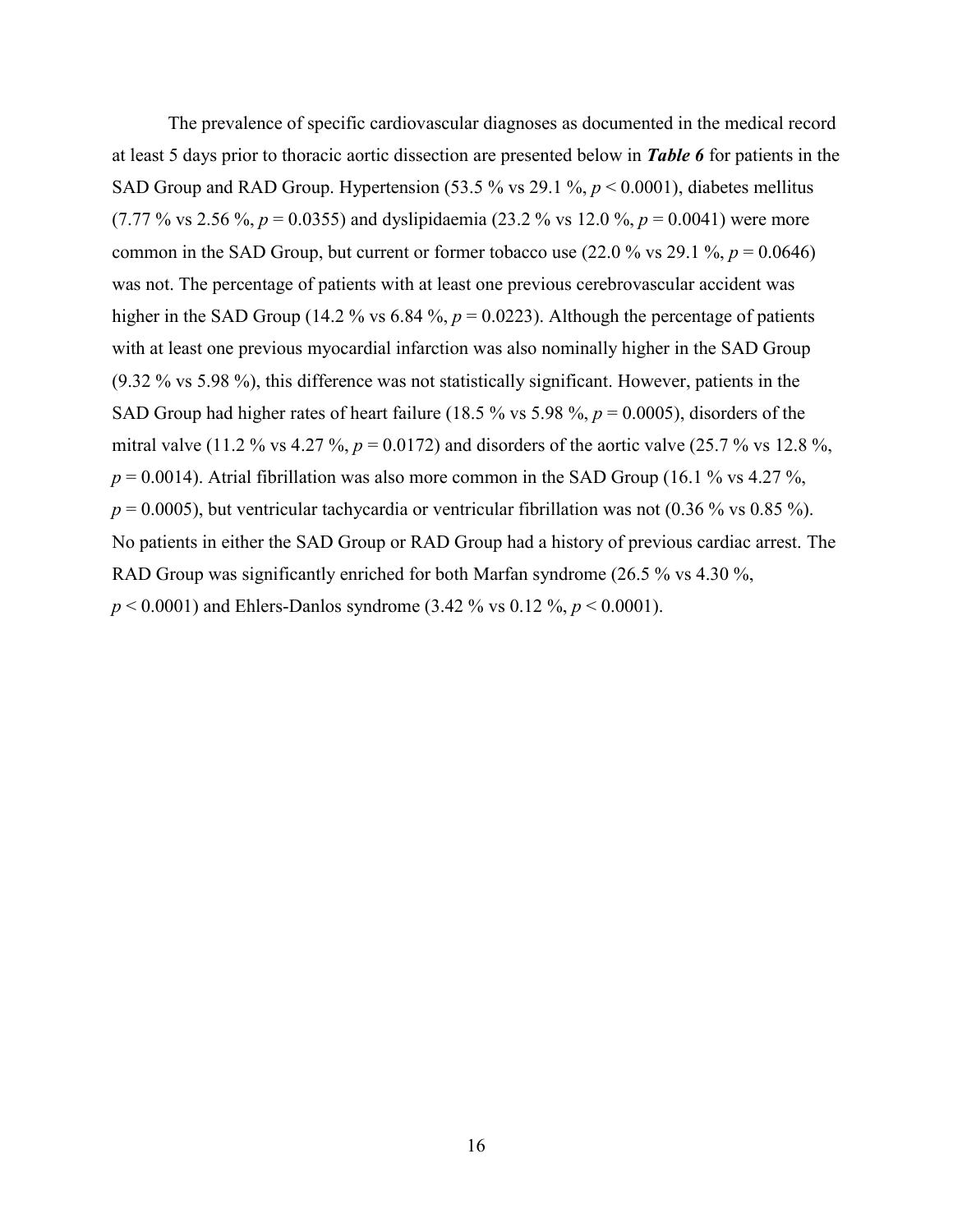|                                      | <b>SAD Group</b> | <b>RAD Group</b> | $\boldsymbol{p}$ |
|--------------------------------------|------------------|------------------|------------------|
|                                      | No. (%)          | No. (%)          |                  |
|                                      |                  |                  |                  |
| <b>Hypertension</b>                  | 448(53.5)        | 34(29.1)         | ${}_{0.0001}$    |
| <b>Diabetes Mellitus</b>             | 65(7.77)         | 3(2.56)          | 0.0355           |
| <b>Dyslipidaemia</b>                 | 194(23.2)        | 14(12.0)         | 0.0041           |
| <b>Current or Former Tobacco Use</b> | 184(22.0)        | 34(29.1)         | 0.0646           |
|                                      |                  |                  |                  |
| <b>Cerebrovascular Accident</b>      |                  |                  | 0.0223           |
|                                      | 119(14.2)        | 8(6.84)          |                  |
| <b>Myocardial Infarction</b>         | 78 (9.32)        | 7(5.98)          | 0.2145           |
| <b>Heart Failure</b>                 | 155(18.5)        | 7(5.98)          | 0.0005           |
| <b>Disorders of the Mitral Valve</b> | 94(11.2)         | 5(4.27)          | 0.0172           |
| <b>Disorders of the Aortic Valve</b> | 215(25.7)        | 15(12.8)         | 0.0014           |
|                                      |                  |                  |                  |
| <b>Atrial Fibrillation</b>           | 135(16.1)        | 5(4.27)          | 0.0005           |
| <b>Ventricular Tachycardia</b>       | 3(0.36)          | 1(0.85)          | 0.3690           |
| orVentricular Fibrillation           |                  |                  |                  |
| <b>Cardiac Arrest</b>                | $\theta$         | $\theta$         |                  |
|                                      |                  |                  |                  |
| <b>Marfan Syndrome</b>               | 36(4.30)         | 31(26.5)         | ${}_{0.0001}$    |
| <b>Ehlers-Danlos Syndrome</b>        | 1(0.12)          | 4(3.42)          | ${}_{0.0001}$    |

*Table 6.* Prevalence of cardiovascular risk factors and pre-existing cardiovascular disease as documented at least 5 days prior to the initial thoracic aortic dissection event in the SAD Group  $(n = 837)$  and RAD Group  $(n = 117)$ .

The incidence of specific cardiovascular diagnoses as documented in the medical record within 30 days of thoracic aortic dissection are presented below in *Table 7* for patients in the SAD Group and RAD Group. First-time diagnoses of hypertension (incidence 49.4 % vs 13.3 %,  $p < 0.0001$ ), diabetes mellitus (incidence 4.53 % vs 0 %,  $p = 0.0200$ ) and dyslipidaemia (incidence 14.0 % vs 0.97 %,  $p = 0.0001$ ) within 30 days of thoracic aortic dissection were more common in the SAD Group. Rate of first cerebrovascular accident was significantly higher in the SAD Group (incidence 11.8 % vs 3.67 %,  $p = 0.0088$ ), whereas rate of first myocardial infarction was nominally, but not statistically, higher in the SAD Group (incidence 7.51 % vs 3.64 %, *p* = 0.1232). New diagnoses of heart failure (incidence 20.1 % vs 7.27 %, *p* = 0.0008)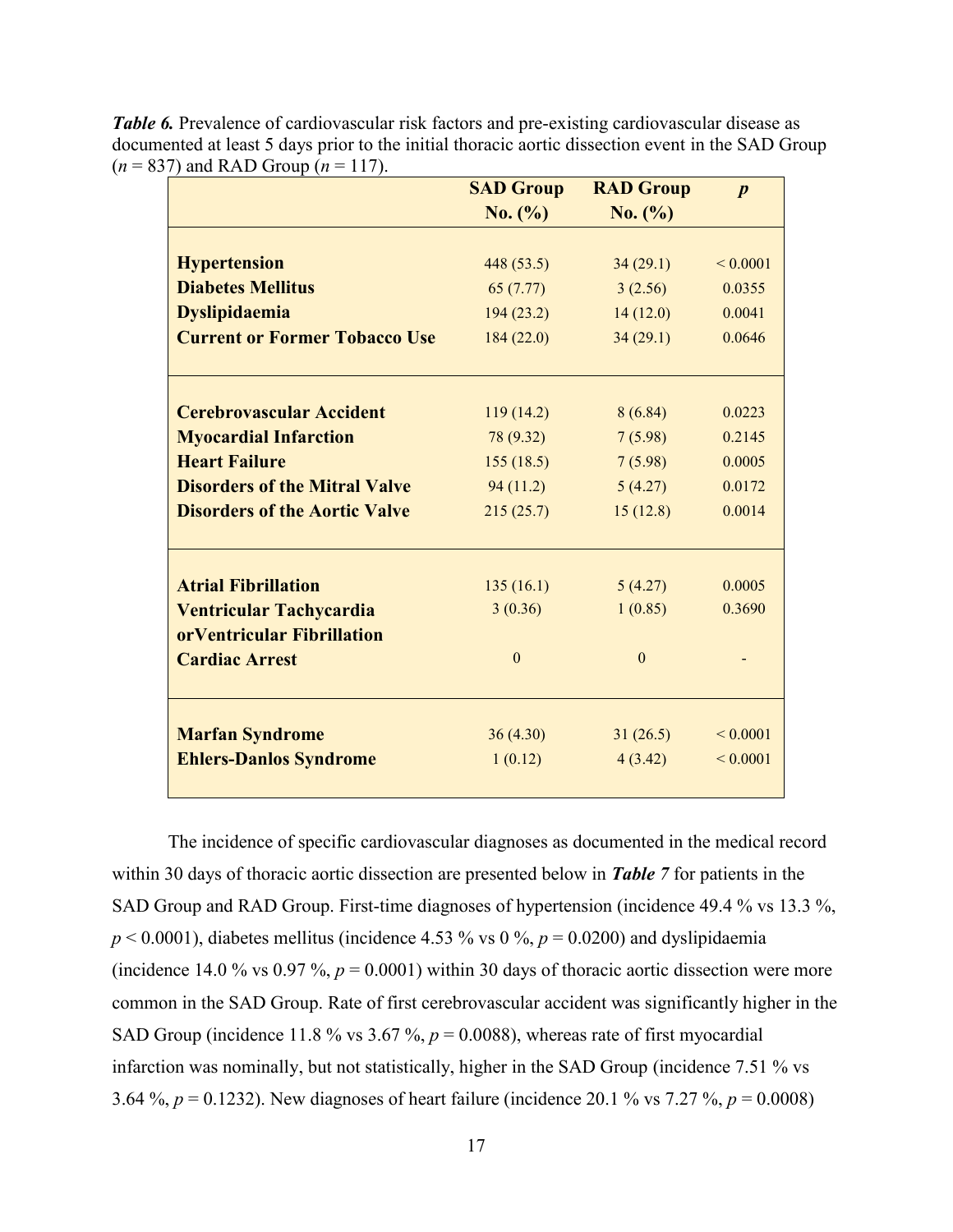and disorders of the mitral valve (incidence 11.3  $\%$  vs 2.68  $\%$ ,  $p = 0.0039$ ) were more common in the SAD Group. Although incidence of new disorders of the aortic valve was nominally higher in the SAD Group (incidence 24.9 % vs 16.7 %,  $p = 0.0540$ ), this difference was not statistically significant. Likewise, incidence of new atrial fibrillation (13.2 % vs 8.93 %,  $p = 0.1775$ ), ventricular tachycardia or ventricular fibrillation (1.20 % vs 0.86 %, *p* = 0.7388) and cardiac arrest (2.15 % vs 0.85 %,  $p = 0.5538$ ) were not different between the SAD Group and the RAD Group.

|                                                               | <b>SAD Group</b>            | <b>RAD Group</b>                   | $\boldsymbol{p}$ |
|---------------------------------------------------------------|-----------------------------|------------------------------------|------------------|
|                                                               | $\text{No./At Risk } (\% )$ | $\text{No}./\text{At Risk } (\% )$ |                  |
|                                                               |                             |                                    |                  |
| <b>Hypertension</b>                                           | 192/389 (49.4)              | 11/83(13.3)                        | ${}_{0.0001}$    |
| <b>Diabetes Mellitus</b>                                      | 35/772(4.53)                | 0/114(0)                           | 0.0200           |
| <b>Dyslipidaemia</b>                                          | 90/643(14.0)                | 1/103(0.97)                        | 0.0001           |
| <b>Acute Cerebrovascular Accident</b>                         | 85/718(11.8)                |                                    | 0.0088           |
|                                                               |                             | 4/109(3.67)                        |                  |
| <b>Acute Myocardial Infarction</b>                            | 57/759 (7.51)               | 4/110(3.64)                        | 0.1232           |
| <b>Heart Failure</b>                                          | 137/682(20.1)               | 8/110(7.27)                        | 0.0008           |
| <b>Disorders of the Mitral Valve</b>                          | 84/743(11.3)                | 3/112(2.68)                        | 0.0039           |
| <b>Disorders of the Aortic Valve</b>                          | 155/622(24.9)               | 17/102(16.7)                       | 0.0540           |
| <b>Atrial Fibrillation</b>                                    | 93/702 (13.2)               | 10/112(8.93)                       | 0.1775           |
| Ventricular Tachycardia or<br><b>Ventricular Fibrillation</b> | 10/834(1.20)                | 1/116(0.86)                        | 0.7388           |
| <b>Cardiac Arrest</b>                                         | 18/837(2.15)                | 1/117(0.85)                        | 0.5538           |
|                                                               |                             |                                    |                  |

*Table 7.* Incidence of new cardiovascular diagnoses within the first 30 days following the initial thoracic aortic dissection event in the SAD Group and RAD Group.

## *Group Comparisons after Exclusion of Patients with Marfan Syndrome*

Demographic and general dissection characteristics after exclusion of patients with Marfan syndrome are presented below in *Table 8*. Patients in the RAD Group continued to be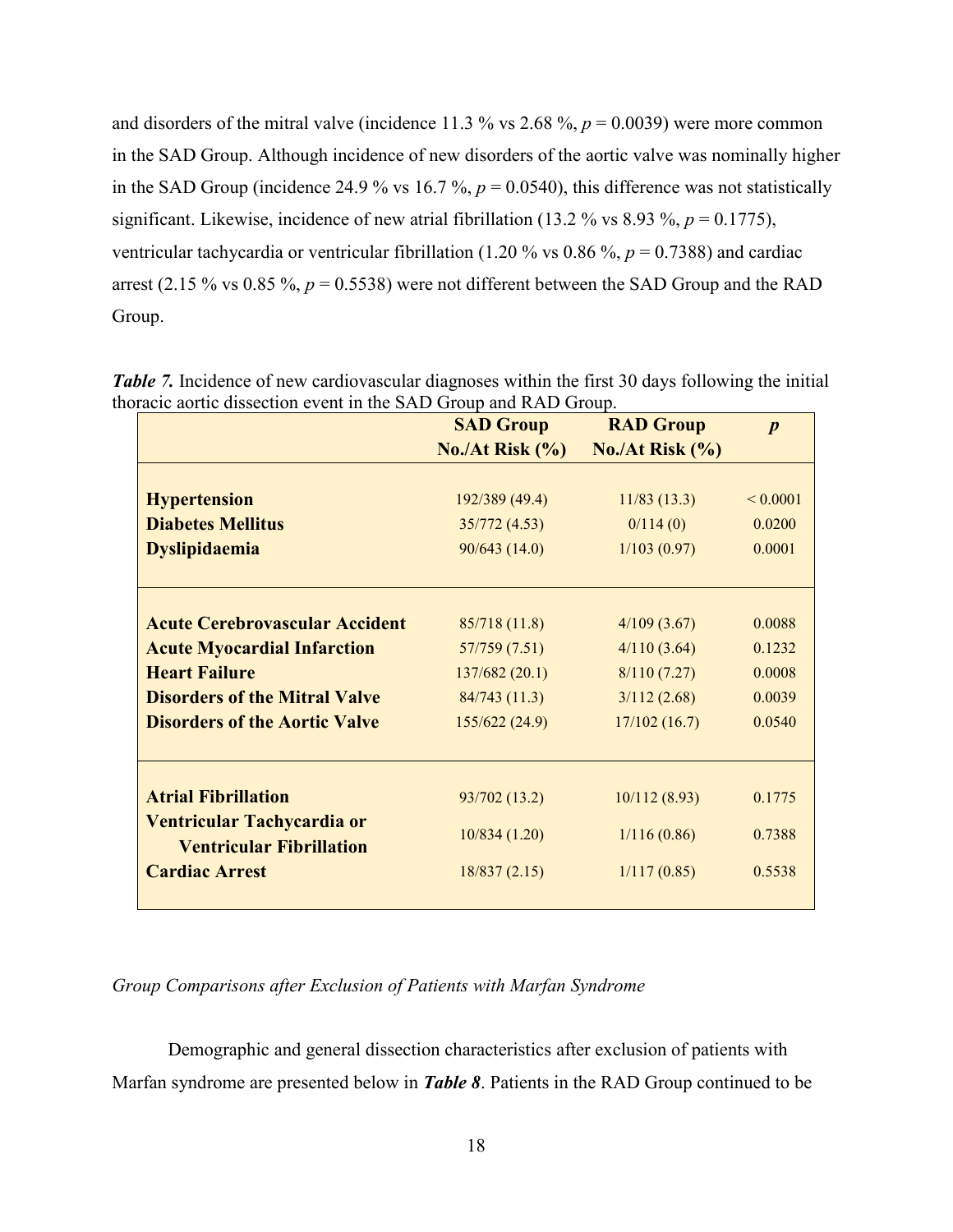significantly younger (mean age  $54.69 \pm 13.61$  years vs  $64.13 \pm 14.71$  years,  $p < 0.0001$ ) and more likely to experience a Stanford Type A dissection (75.6 % vs 56.3 %,  $p = 0.0002$ ) than patients in the SAD Group. Female sex was no longer different between the two groups (35.2 % in SAD Group vs 26.7 % in RAD Group,  $p = 0.1004$ ). Stanford Type B dissection was again more common in the SAD Group (43.7 % vs 24.4 %,  $p = 0.0004$ ). In the 53 patients in the RAD Group and the 778 patients in the SAD Group who underwent cervical imaging at time of diagnosis of thoracic aortic dissection, extension of the dissection into the cervical arteries was again more common in the RAD Group (24.5  $\%$  vs 14.7  $\%$ ,  $p = 0.0421$ ).

*Table 8*. Patient demographics and general dissection characteristics in the SAD Group (*n* = 801) and RAD Group ( $n = 86$ ) after exclusion of all patients with Marfan syndrome.

|                                          | <b>SAD Group</b>  | <b>RAD Group</b>  | $\boldsymbol{p}$ |
|------------------------------------------|-------------------|-------------------|------------------|
| Age (years)                              | $64.13 \pm 14.71$ | $54.69 \pm 13.61$ | ${}< 0.0001$     |
| Female                                   | 282/801 (35.2 %)  | 23/86(26.7%)      | 0.1004           |
| <b>Stanford Type A Dissection</b>        | 451/801 (56.3 %)  | $65/86(75.6\%)$   | 0.0002           |
| <b>Stanford Type B Dissection</b>        | 350/801 (43.7 %)  | $21/86(24.4\%)$   | 0.0004           |
| <b>Involvement of Cervical Arteries*</b> | 114/778(14.7%)    | $13/53$ (24.5 %)  | 0.0421           |

\* Includes the carotid and vertebral arteries. Cervical arterial involvement was unable to be determined in 23 patients in the SAD Group and 33 patients in the RAD Group who did not undergo cervical imaging.

The prevalence of specific cardiovascular diagnoses as documented in the medical record at least 5 days prior to thoracic aortic dissection are presented below in *Table 9* after exclusion of all patients with Marfan syndrome in the SAD Group and RAD Group. Hypertension continued to be more common in the SAD Group (54.1 % vs  $33.7$  %,  $p = 0.0002$ ), but diabetes mellitus (7.99 % vs 3.49 %,  $p = 01236$ ) and dyslipidaemia (23.5 % vs 16.3 %,  $p = 0.1156$ ) were no longer more common in the SAD Group. Current or former tobacco use was now less common in the SAD Group (22.3 % vs 32.6 %,  $p = 0.0230$ ). The proportion of patients who had experienced at least one previous cerebrovascular accident (14.7 % vs 9.30 %, *p* = 0.1554) or myocardial infarction (9.36 % vs 8.14 %,  $p = 0.6969$ ) continued to be nominally, but not significantly, higher in the SAD Group as compared to the RAD Group. However, patients in the SAD Group continued to have higher rates of heart failure (18.9 % vs 6.98 %,  $p = 0.0049$ ), disorders of the mitral valve (10.4 % vs 3.49 %,  $p = 0.0365$ ) and disorders of the aortic valve (24.8 % vs 11.6 %,  $p = 0.0046$ ). Atrial fibrillation continued to be more common in the SAD Group (16.2 % vs 5.81 %, *p* = 0.0088) and ventricular tachycardia or ventricular fibrillation continued to be no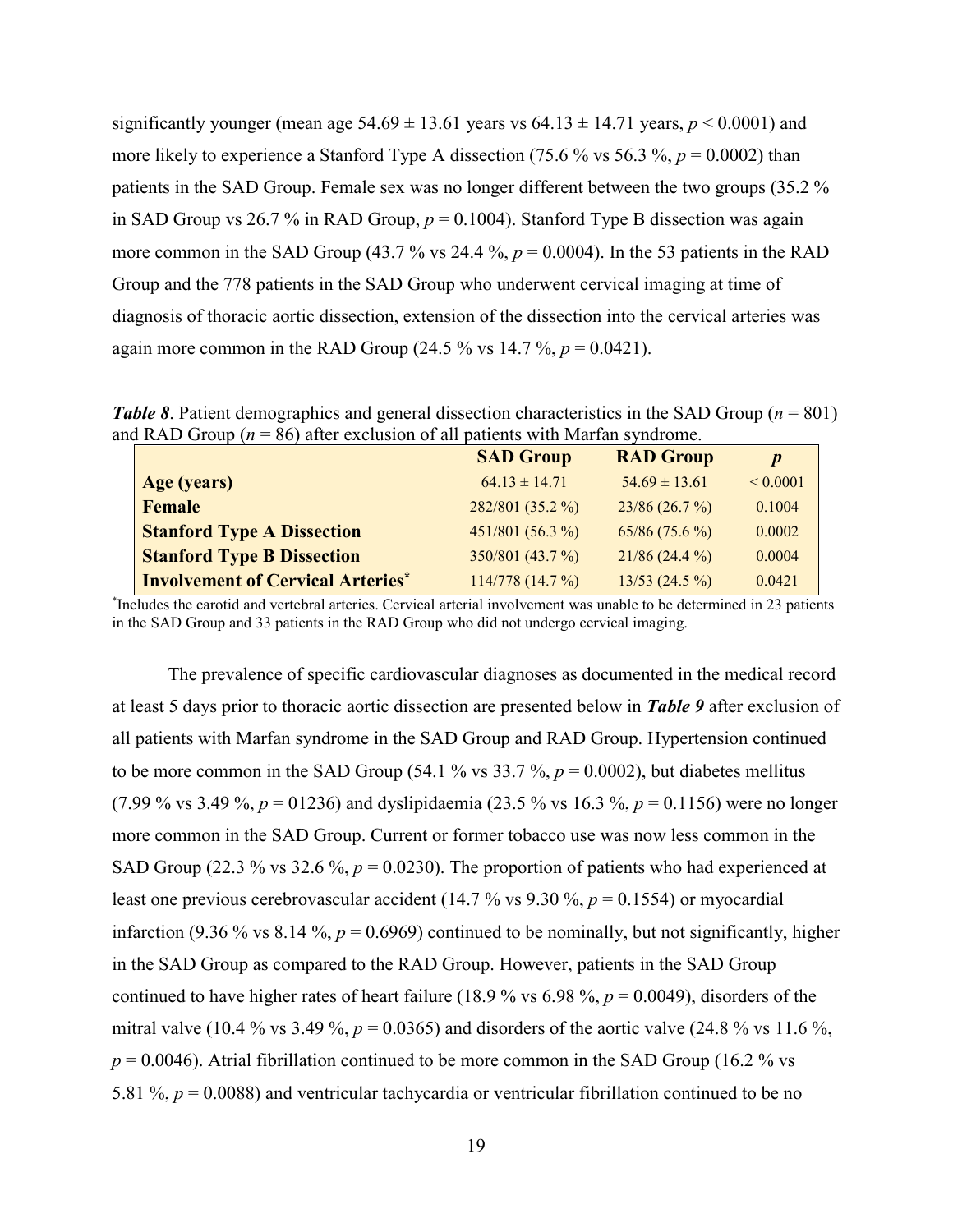different between the two groups  $(0.37\% \text{ vs } 1.16\%, p = 0.2314)$ . As stated previously, no patients in the SAD Group or RAD Group had a history of cardiac arrest prior to thoracic aortic dissection.

| <b>Table 9.</b> Prevalence of cardiovascular risk factors and pre-existing cardiovascular disease as |
|------------------------------------------------------------------------------------------------------|
| documented at least 5 days prior to the initial thoracic aortic dissection event in the SAD Group    |
| $(n = 801)$ and RAD Group $(n = 86)$ after exclusion of all patients with Marfan Syndrome.           |

|                                                               | <b>SAD Group</b> | <b>RAD Group</b> | $\boldsymbol{p}$ |
|---------------------------------------------------------------|------------------|------------------|------------------|
|                                                               | No. (%)          | No. (%)          |                  |
|                                                               |                  |                  |                  |
| <b>Hypertension</b>                                           | 433(54.1)        | 29(33.7)         | 0.0002           |
| <b>Diabetes Mellitus</b>                                      | 64 (7.99)        | 3(3.49)          | 0.1236           |
| <b>Dyslipidaemia</b>                                          | 188(23.5)        | 14(16.3)         | 0.1156           |
| <b>Current or Former</b><br><b>Tobacco Use</b>                | 179(22.3)        | 28(32.6)         | 0.0230           |
| <b>Cerebrovascular Accident</b>                               | 118(14.7)        | 8(9.30)          | 0.1554           |
| <b>Myocardial Infarction</b>                                  | 75 (9.36)        | 7(8.14)          | 0.6969           |
| <b>Heart Failure</b>                                          | 151 (18.9)       | 6(6.98)          | 0.0049           |
| <b>Disorders of the Mitral Valve</b>                          | 83(10.4)         | 3(3.49)          | 0.0365           |
| <b>Disorders of the Aortic Valve</b>                          | 199 (24.8)       | 10(11.6)         | 0.0046           |
| <b>Atrial Fibrillation</b>                                    | 130(16.2)        | 5(5.81)          | 0.0088           |
| Ventricular Tachycardia or<br><b>Ventricular Fibrillation</b> | 3(0.37)          | 1(1.16)          | 0.2314           |
| <b>Cardiac Arrest</b>                                         | 0(0)             | 0(0)             |                  |

The incidence of specific cardiovascular diagnoses as documented in the medical record within 30 days of thoracic aortic dissection are presented below in *Table 10* for patients in the SAD Group and RAD Group after exclusion of all patients with Marfan syndrome. As previously observed, the incidence of new hypertension (50.0 % vs 12.3 %, *p* < 0.0001), diabetes mellitus (4.75 % vs 0 %,  $p = 0.0419$ ) and dyslipidaemia (14.5 % vs 1.39 %,  $p = 0.0016$ ) within 30 days of thoracic aortic dissection were more common in the SAD Group. Rates of first cerebrovascular accident (incidence 12.0 % vs 5.13 %,  $p = 0.0616$ ) and first myocardial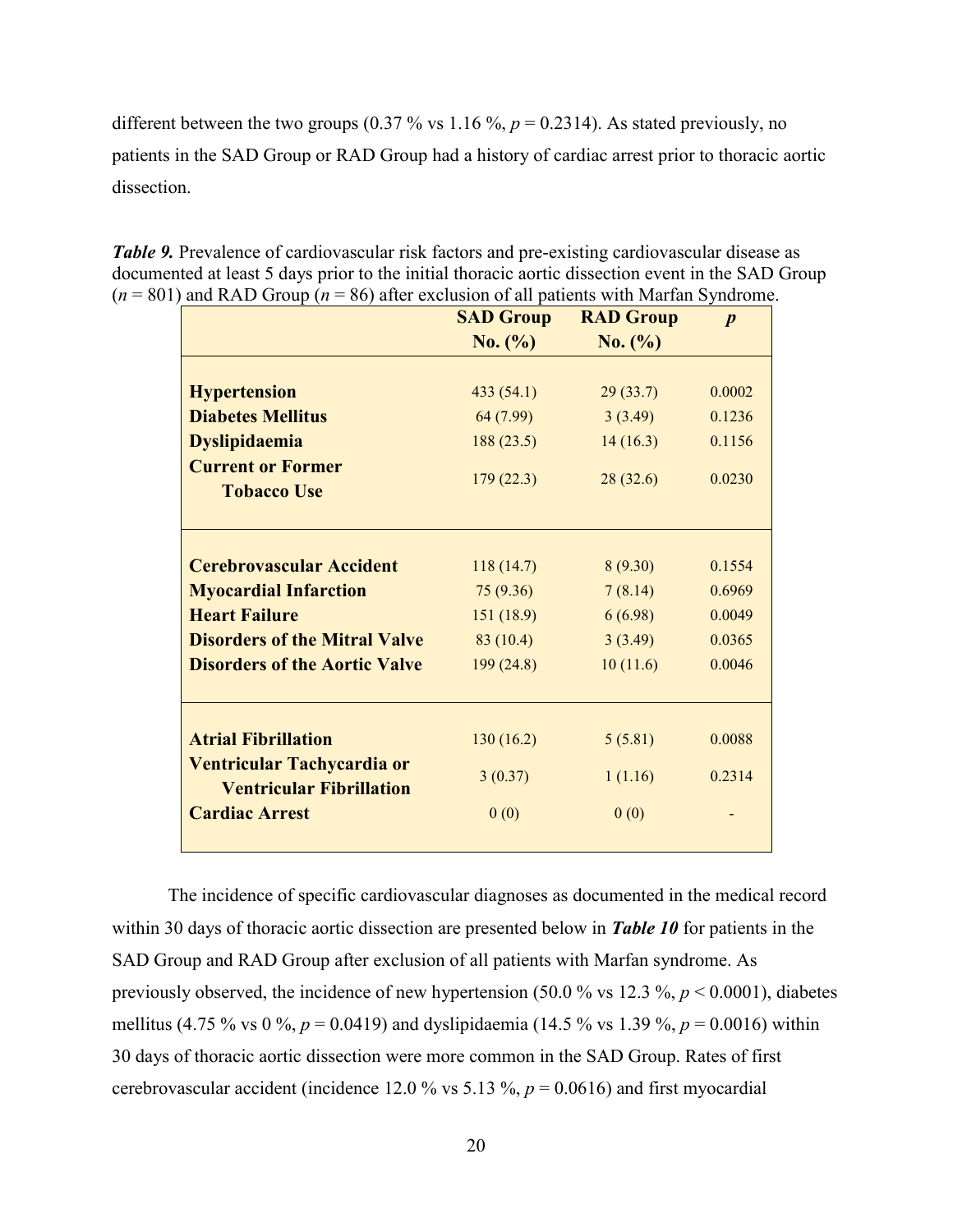infarction (incidence 7.71 % vs 2.53 %,  $p = 0.0843$ ) were again nominally, but not significantly, higher in the SAD Group. New diagnoses of heart failure (incidence 20.0 % vs 10.0 %,  $p = 0.0253$ ) and disorders of the mitral valve (incidence 11.7% vs 2.41%,  $p = 0.0085$ ) were again more common in the SAD Group. In addition, though incidence of new disorders of the aortic valve was nominally higher in the SAD Group (24.9 % vs 15.8 %,  $p = 0.0658$ ), this difference was not statistically significant. Incidence of new atrial fibrillation (13.4 % vs 8.64 %,  $p = 0.2077$ , ventricular tachycardia or ventricular fibrillation (1.25 % vs 1.18 %,  $p = 0.9493$ ) and cardiac arrest (2.12 % vs 1.16 %,  $p = 0.5370$ ) were again not different between the SAD Group and the RAD Group.

*Table 10.* Incidence of new cardiovascular diagnoses within the first 30 days following thoracic aortic dissection in the SAD Group and RAD Group after exclusion of all patients with Marfan syndrome.

|                                       | <b>SAD Group</b> | <b>RAD Group</b>                   | $\boldsymbol{p}$ |
|---------------------------------------|------------------|------------------------------------|------------------|
|                                       | No./At Risk (%)  | $\text{No}./\text{At Risk } (\% )$ |                  |
|                                       |                  |                                    |                  |
| <b>Hypertension</b>                   | 184/368 (50.0)   | 7/57(12.3)                         | ${}_{0.0001}$    |
| <b>Diabetes Mellitus</b>              | 35/737(4.75)     | 0/83(0)                            | 0.0419           |
| <b>Dyslipidaemia</b>                  | 89/613 (14.5)    | 1/72(1.39)                         | 0.0016           |
| <b>Acute Cerebrovascular Accident</b> | 82/683 (12.0)    | 4/78(5.13)                         | 0.0616           |
| <b>Acute Myocardial Infarction</b>    | 56/726 (7.71)    | 2/79(2.53)                         | 0.0843           |
| <b>Heart Failure</b>                  | 130/650 (20.0)   | 8/80(10.0)                         | 0.0253           |
| <b>Disorders of the Mitral Valve</b>  | 84/718 (11.7)    | 2/83(2.41)                         | 0.0085           |
| <b>Disorders of the Aortic Valve</b>  | 150/602 (24.9)   | 12/76(15.8)                        | 0.0658           |
| <b>Atrial Fibrillation</b>            | 90/671 (13.4)    | 7/81(8.64)                         | 0.2077           |
| Ventricular Tachycardia or            |                  |                                    |                  |
| <b>Ventricular Fibrillation</b>       | 10/798(1.25)     | 1/85(1.18)                         | 0.9493           |
| <b>Cardiac Arrest</b>                 | 17/801(2.12)     | 1/86(1.16)                         | 0.5370           |
|                                       |                  |                                    |                  |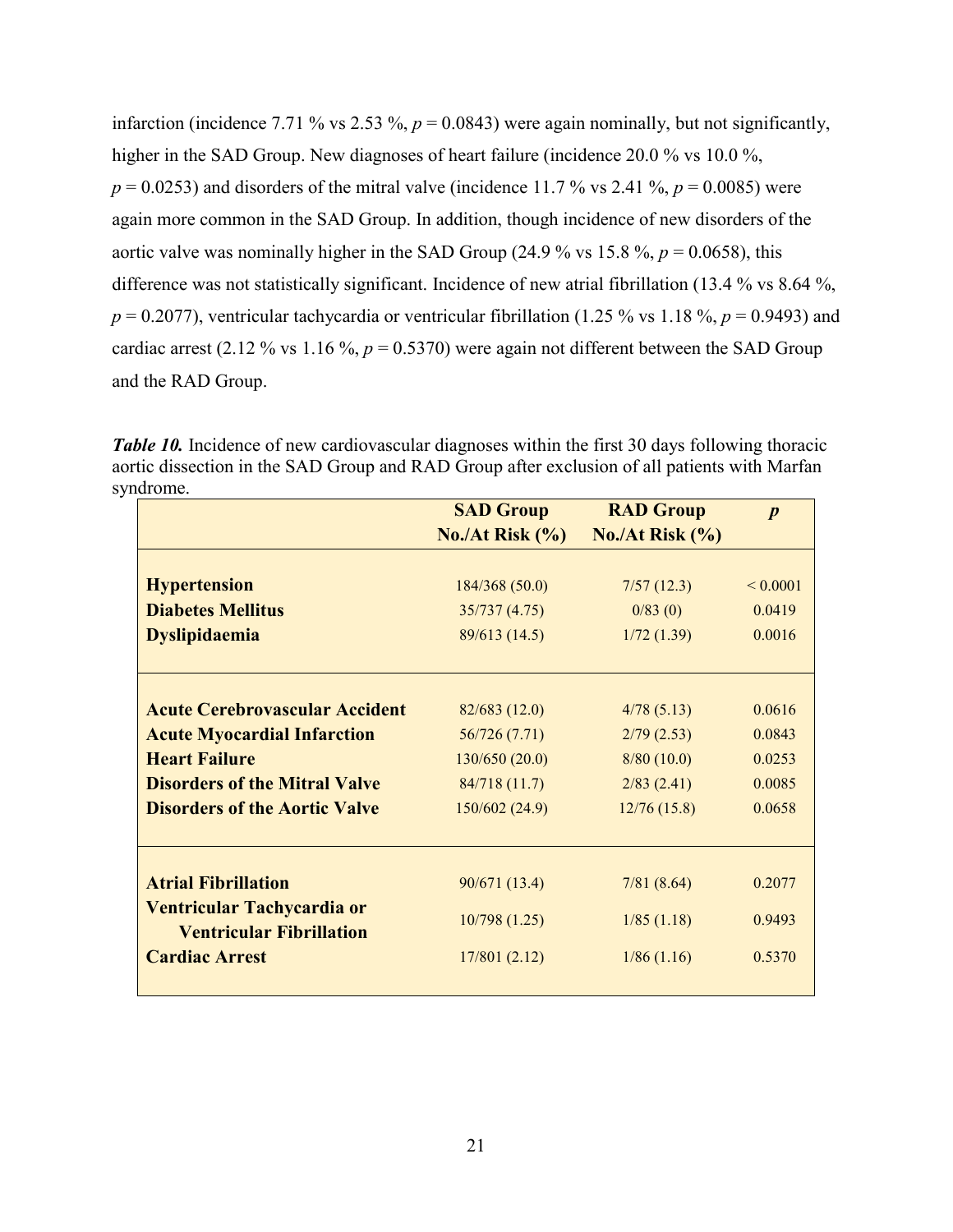#### *Recurrent Arterial Dissection*

The mean time to recurrent dissection was  $6.88 \pm 6.29$  years in the RAD Group. Dissection details are presented in *Table 11*. Sixty-six patients (56.4 %) had recurrent Stanford Type A thoracic aortic dissection. Of these 66 patients, 22 had extension of the thoracic aortic dissection flap to involve the cervical arteries. Thirty-seven patients (31.6 %) had recurrent Stanford Type B aortic dissection. Eleven patients (9.40 %) had recurrent dissection of the cervical arteries without involvement of the aorta. Of these 11 patients, 3 had dissection of the right common carotid artery, 2 had dissection of the right internal carotid artery, 2 had dissection of the left common carotid artery, 2 had dissection of the left internal carotid artery, 1 had bilateral common carotid artery dissection and 1 had bilateral internal carotid artery dissections. There was 1 patient (0.85 %) with left main coronary artery dissection, 1 patient (0.85 %) with pulmonary artery dissection and 1 patient (0.85 %) with superior mesenteric artery dissection.

|                                          |                           | <b>RAD Patients</b> |
|------------------------------------------|---------------------------|---------------------|
|                                          |                           | No. (%)             |
| <b>Stanford Type A Aortic Dissection</b> |                           | 66(56.4)            |
|                                          | With Cervical Involvement | 22(18.8)            |
| <b>Coronary Artery Dissection</b>        |                           | 1(0.85)             |
| <b>Pulmonary Artery Dissection</b>       |                           | 1(0.85)             |
| <b>Cervical Artery Dissection</b>        |                           | 11(9.40)            |
| <b>Stanford Type B Aortic Dissection</b> |                           | 37(31.6)            |
| <b>Mesenteric Artery Dissection</b>      |                           | 1(0.85)             |

*Table 11.* Recurrent arterial dissection characteristics in the RAD Group ( $n = 117$ ).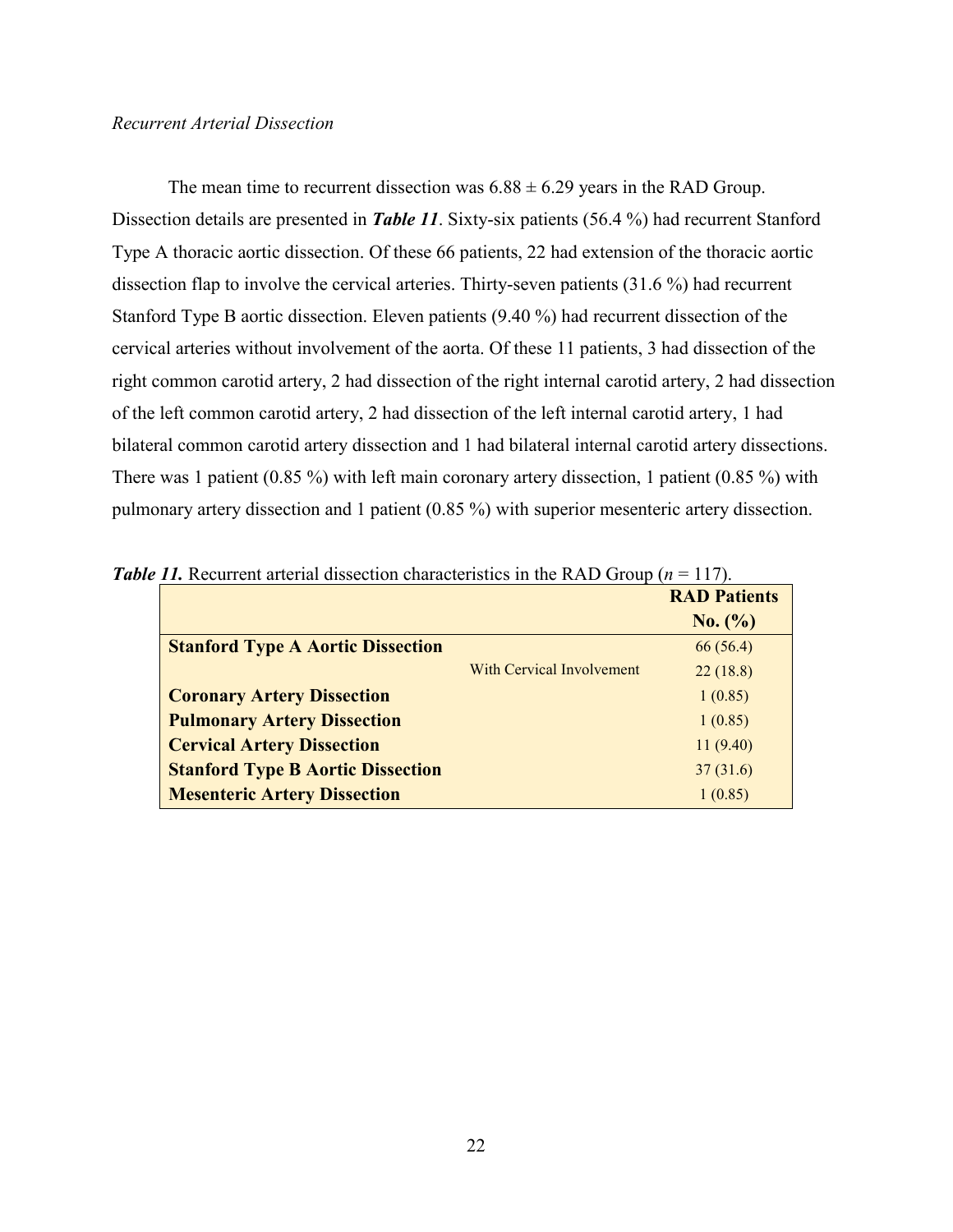#### **Discussion**

In this study, we identified a large cohort of 954 patients with acute, imaging-confirmed thoracic aortic dissection and characterised the extent of propagation and anatomy of each dissection event. We investigated the baseline prevalence and incidence of cardiovascular disease within this cohort. We then divided our large cohort into two distinct groups: 837 patients who experienced a single aortic dissection (SAD) and 117 patients who experienced a subsequent recurrent arterial dissection (RAD) after the initial thoracic aortic dissection in order to better elucidate the clinical characteristics and behaviours of these two distinct patient populations. We then re-performed our analyses after the exclusion of patients with Marfan syndrome in order to understand the contribution of Marfan syndrome to the trends we observed. Finally, we characterised the extent and anatomy of the RAD event.

#### *Patient Demographics and Dissection Anatomy*

Initial observations by Hagan *et al.* from the International Registry of Acute Aortic Dissection (IRAD) database described aortic dissection as a disease predominantly affecting the proximal aorta in men in the seventh decade of life (464 patients, 62.3 % Stanford Type A dissection, 65.[3](#page-35-2) % male, mean age  $63.1 \pm 14.0$  years).<sup>3</sup> We observed similar trends in our cohort of 954 patients with acute, imaging-confirmed, thoracic aortic dissection (59.6 % Stanford Type A dissection, 65.8 % male, mean age  $61.45 \pm 15.91$  years). A large proportion of patients (882 of 954, 92.5 %) underwent imaging that allowed visualisation of the cervical vessels (computerised tomography [CT], magnetic resonance imaging [MRI], or aortic angiography) at the time of diagnosis of thoracic aortic dissection. Although cervical arterial involvement, defined in this study as extension of the thoracic aortic dissection flap into the carotid or vertebral arteries, has been described in case reports,  $2^{1, 22}$  $2^{1, 22}$  $2^{1, 22}$  this phenomenon has not been otherwise robustly described. In our cohort, cervical arterial involvement occurred in 15.8 % of patients, which suggests that compromise of the cervical arteries may be a more common complication of acute thoracic aortic dissection than previously believed. Among patients who did not undergo cervical vessel imaging, most were diagnosed with thoracic aortic dissection by transoesophageal echocardiography (TEE). Nicosia *et al.* have shown TEE to be a powerful tool in the diagnosis of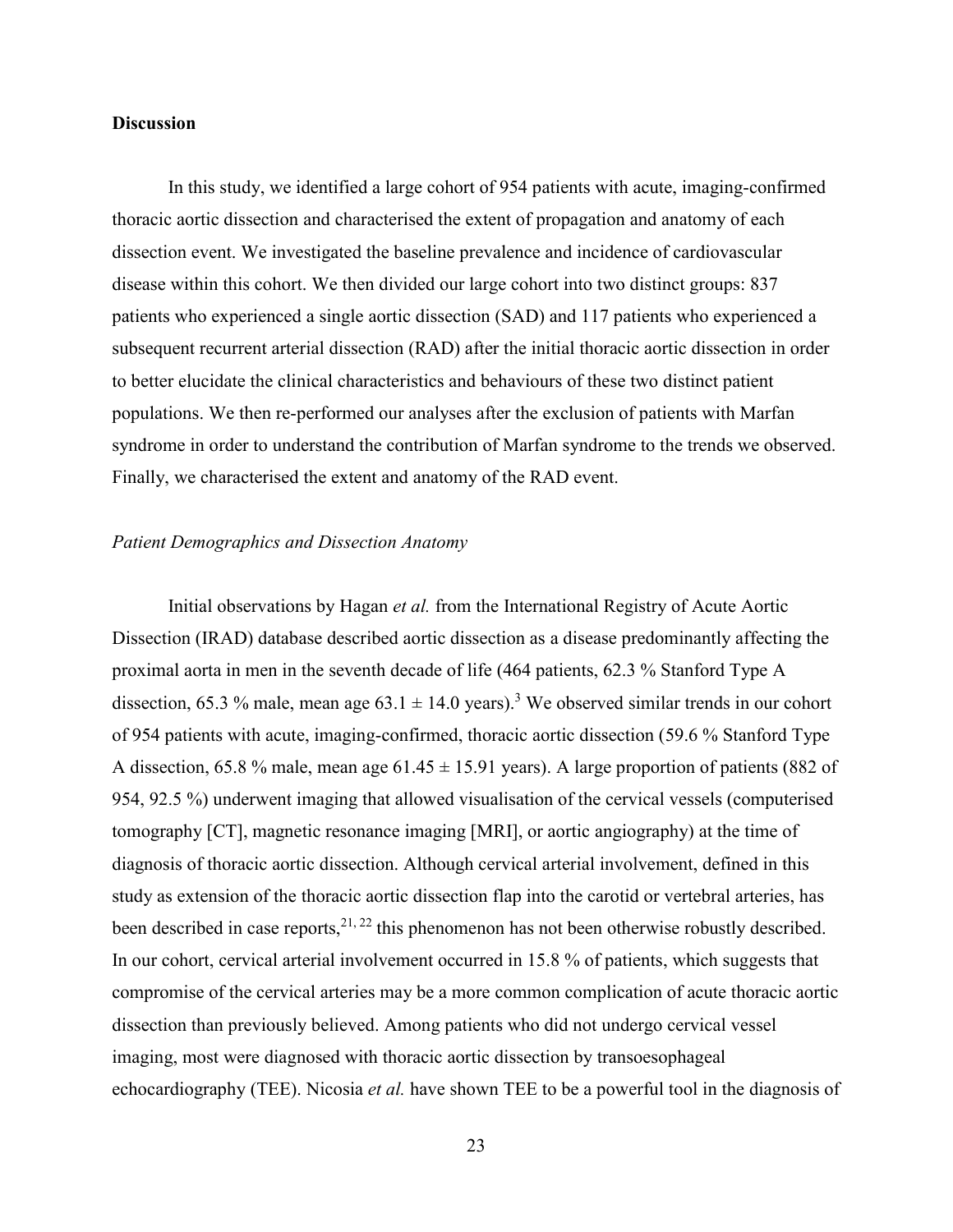aortic dissection with a sensitivity of 100 % and specificity of 94 %, though it remains an unreliable tool for correctly identifying dissections in the aortic arch (62.5 % accurate) or arch branch vessels  $(71.4\%$  accurate).<sup>[23](#page-36-12)</sup> Although TEE remains a rapid and accessible tool to diagnose aortic dissection at the bedside in the unstable patient, our results suggest that these patients may require broader vascular imaging in order to assess the integrity of the cervical vessels.

Detailed dissection anatomy was determined by direct visualisation of the dissection origin site and following of the dissection flap to the termination site. Data were available in 836 of the 954 total patients (87.6 %). Extension of the dissection flap to the aortic bifurcation was the most common occurrence in patients with Stanford Type A dissection regardless of dissection origin site (95 of 223 patients with dissection originating at the aortic root, 42.6 %; 54 of 164 patients with dissection originating in the ascending aorta, 32.9 %; 38 of 88 patients with dissection originating in the aortic arch, 43.2 %), whereas focal dissection was a relatively rare occurrence (1 of 223 patients with dissection originating at the aortic root, 0.45 %; 29 of 164 patients with dissection originating in the ascending aorta, 17.7 %; 13 of 88 patients with dissection originating in the aortic arch, 14.8 %). Although extension of the dissection flap to the aortic bifurcation was also the most common occurrence in patients with Stanford Type B thoracic aortic dissection (129 of 361 patients, 35.7 %), focal dissection was also very common (116 of 361 patients, 32.1 %). In models of aortic dissection constructed from harvested human aortas, Tiessen and Roach have found that the location of dissection origin site and presence of plaque, but not age or dissection origin tear depth, are predictive of pressure required to overcome aortic medial integrity and therefore of dissection propagation patterns. More specifically, they report higher pressures required for medial separation in thoracic as compared to abdominal aorta in both men and women.[24](#page-36-13) Although extent of dissection propagation *in vivo* is likely highly variable and dependent on individual patient factors (including heart rate, vascular tone, position, local wall pressures, presence of other aortic and connective tissue disease, among other factors), it is plausible to suggest that proximal aortic dissections stem from more severe pressure aberrations and therefore are more likely to propagate extensively whereas distal aortic dissection stem from less severe pressure aberrations and therefore are less likely to propagate extensively. More research in the mechanisms and determinants of dissection propagation are needed.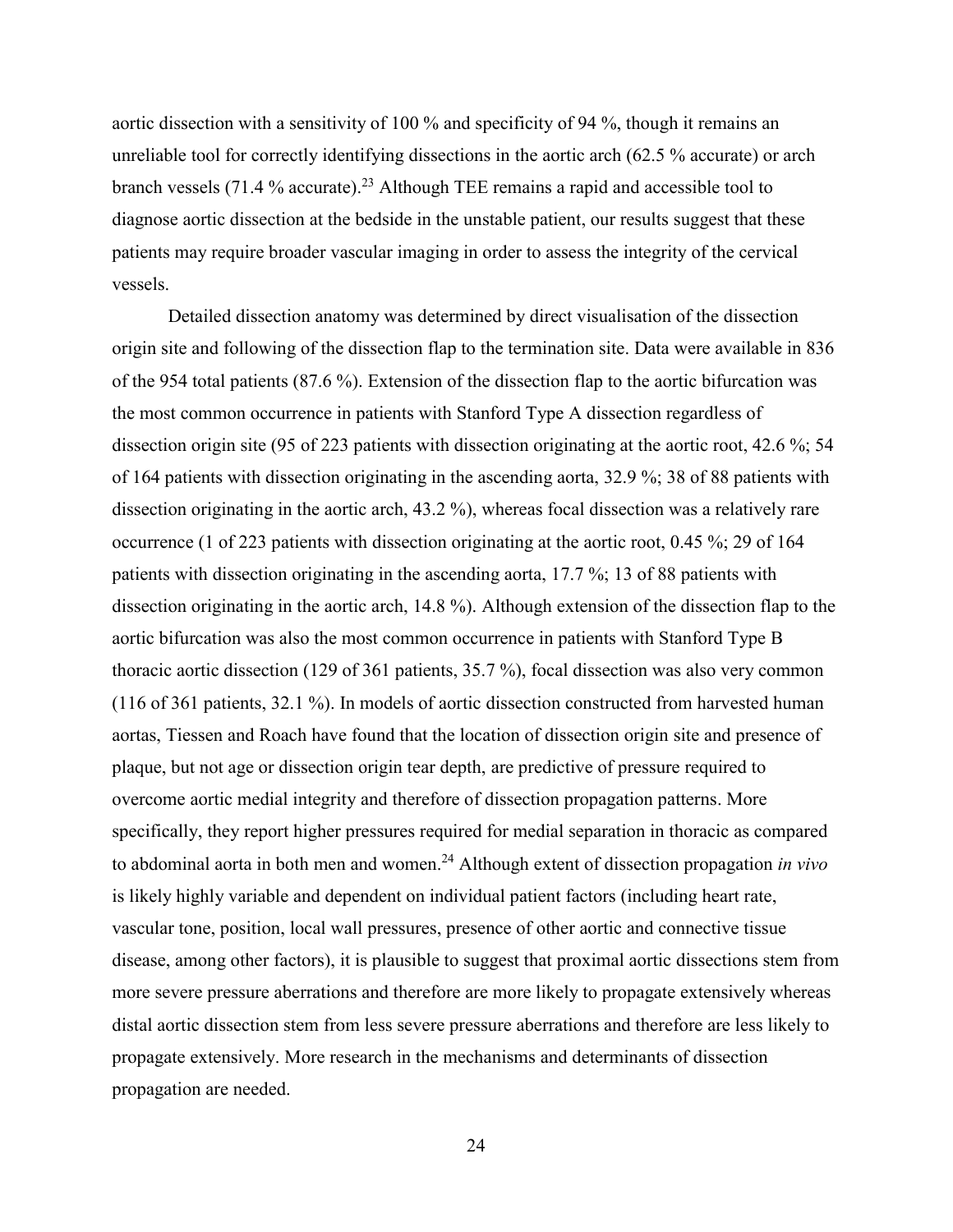#### *Cardiovascular Disease in Patients with Thoracic Aortic Dissection*

Cardiovascular disease was common in patients with thoracic aortic dissection. Hypertension, previously reported at rates of 70-75  $\%$  in patients with aortic dissection,<sup>[1,](#page-35-0) [3](#page-35-2)</sup> was documented in only 50.5 % of patients in our cohort. Hypertension is believed to be the single most important modifiable risk factor for aortic dissection,<sup>[25](#page-37-0)</sup> as chronic aortic wall shear stress results in intimal thickening, calcification and adventitial fibrosis, all of which promotes dissection formation.<sup>[1](#page-35-0)</sup> In addition, chronic hypertension is believed to act as an indirect proinflammatory trigger by inducing macrophage recruitment to and activation within the aortic wall, ultimately leading to aortic remodelling which may compromise wall integrity.<sup>[25](#page-37-0)</sup> Of note, of the 472 patients within our cohort without a diagnosis of hypertension prior to thoracic aortic dissection, 203 were newly diagnosed with hypertension within 30 days of aortic dissection. Thus, of the 954 patients in our cohort, 685 patients had a diagnosis of hypertension prior to or within 30 days of aortic dissection (71.8 %). This most likely suggests that a significant proportion of patients in the cohort had undiagnosed, underlying hypertension, which may have contributed to the development and propagation of dissection. Proactive monitoring and treatment of hypertension remains essential.

Diabetes mellitus was present in 7.13 % of patients prior to thoracic aortic dissection and was newly diagnosed in an additional 35 patients within 30 days of the dissection event (incidence 3.95 %). The relationship between diabetes and thoracic aortic dissection remains under investigation. Some studies have suggested that diabetes is protective against aneurysm and dissection formation and that patients with diabetes have improved outcomes, including lower mortality, following aortic dissection.<sup>[26,](#page-37-1) [27,](#page-37-2) [28](#page-37-3)</sup> One theory for this observation is that glycated cross-links in aortic wall connective tissue may enhance structural integrity,<sup>[28](#page-37-3)</sup> though further research is needed to better understand the relationship between diabetes mellitus and thoracic aortic dissection. Similarly, dyslipidaemia, a known risk factor for abdominal aortic aneurysm[29](#page-37-4) and a possible risk factor for thoracic aortic dissection, was present in 21.9 % of patients prior to thoracic aortic dissection and was newly diagnosed in an additional 91 patients within 30 days of the dissection event (incidence 12.2 %). As with hypertension, new diagnoses of diabetes mellitus and dyslipidaemia likely represented underlying, undiagnosed disease that was newly recognised in the peri-dissection period rather than truly new disease processes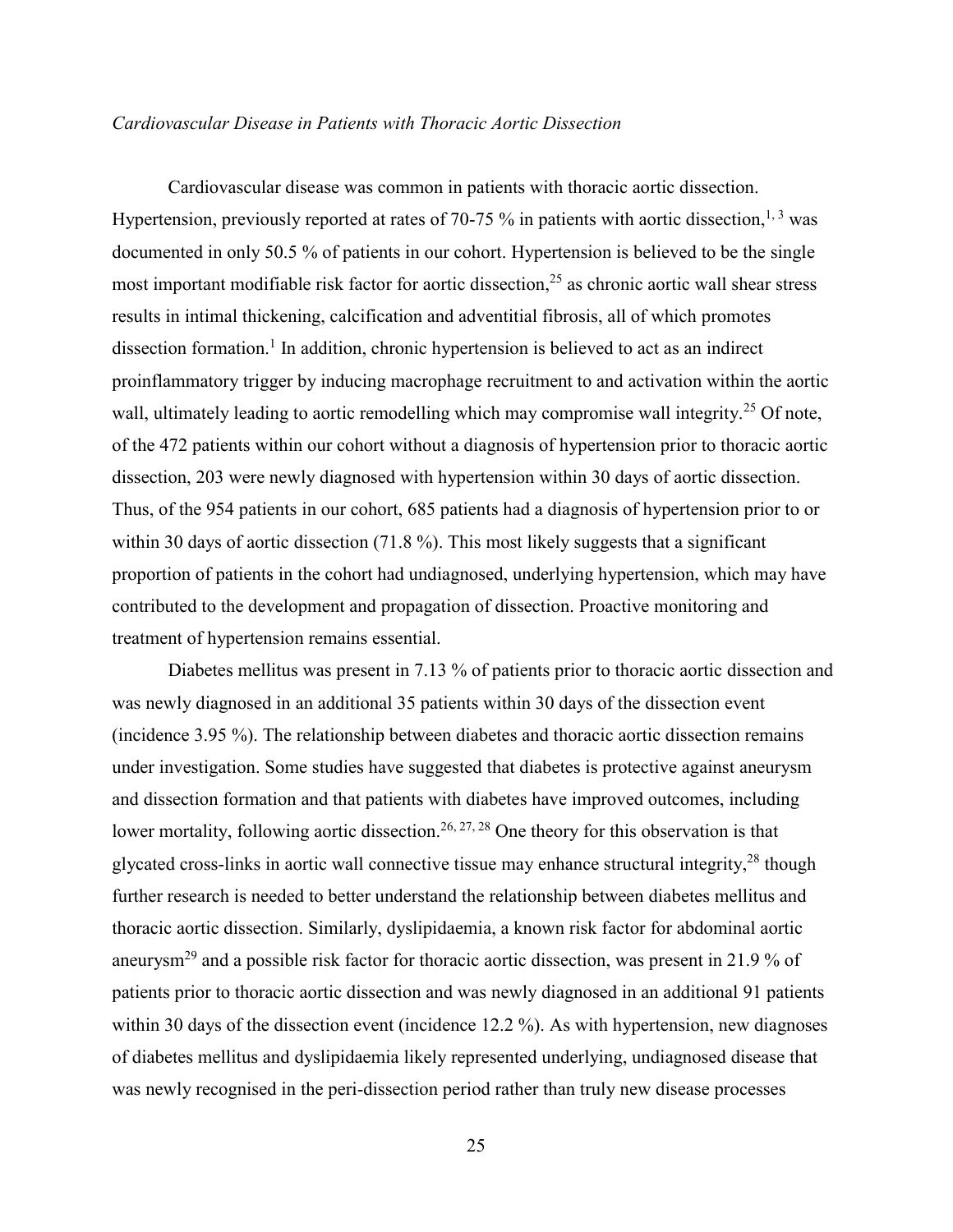triggered by the thoracic aortic dissection. This highlights the need to carefully screen patients with thoracic aortic dissection for modifiable cardiovascular risk factors in order to improve future cardiovascular outcomes. Finally, current or former tobacco use was present in 22.9 % of patients in our cohort. Smoking has been strongly linked to abdominal aortic aneurysm (confers greater population-attributable risk than hypertension) and with thoracic aortic dissection (confers lower population-attributable risk than hypertension).[29](#page-37-4) Smoking cessation remains paramount to the prevention and mitigation of cardiovascular disease and ought to remain a primary target for therapeutic interventions.

Many patients in our cohort had a history of previous major ischaemic events (13.3 % with previous cerebrovascular accident and 8.91 % with previous myocardial infarction). Strikingly, 89 patients with no history of previous cerebrovascular accident had a first-time cerebrovascular accident within 30 days of dissection (incidence 10.8 %), and 61 patients with no history of previous myocardial infarction had a first-time myocardial infarction within 30 days of dissection (incidence 7.02 %). Gaul *et al*. report a similar rate (albeit in a slightly different patient population) of cerebral ischaemia in 15.7 % (16 out of 102 patients) of patients presenting with acute Stanford Type A dissection,<sup>[7](#page-35-6)</sup> and while the rate of myocardial ischaemia in patients with aortic dissection remains largely undescribed, this phenomenon is well-documented in case reports.[13,](#page-36-2) [14,](#page-36-3) [15,](#page-36-4) [16,](#page-36-5) [17,](#page-36-6) [18,](#page-36-7) [19,](#page-36-8) [20](#page-36-9) Aortic dissection, and particularly thoracic aortic dissection, results in abrupt changes in cardiovascular anatomy and haemodynamics. Specifically, invasion of a critical vessel, such as a cervical or coronary artery, by a propagating dissection flap with thrombosis and compression of the native vessel lumen can directly precipitate a local ischaemic event. In addition, aortic rupture and massive haemorrhage can precipitate shock and global ischaemia. Finally, acute aortic insufficiency resulting from thoracic aortic dissection can acutely volume overload the left ventricle, subsequently leading to an acute increase in left ventricular end diastolic pressure, while simultaneously dropping diastolic blood pressure due to regurgitation into the left ventricle during diastole. Because coronary perfusion pressure decreases with increasing left ventricular end diastolic pressure and increases with diastolic blood pressure, acute aortic insufficiency can dramatically suppress coronary perfusion pressure. This abrupt fall in coronary perfusion pressure can directly precipitate myocardial ischaemia and indirectly (due to the development of contractile dysfunction or frank cardiogenic shock)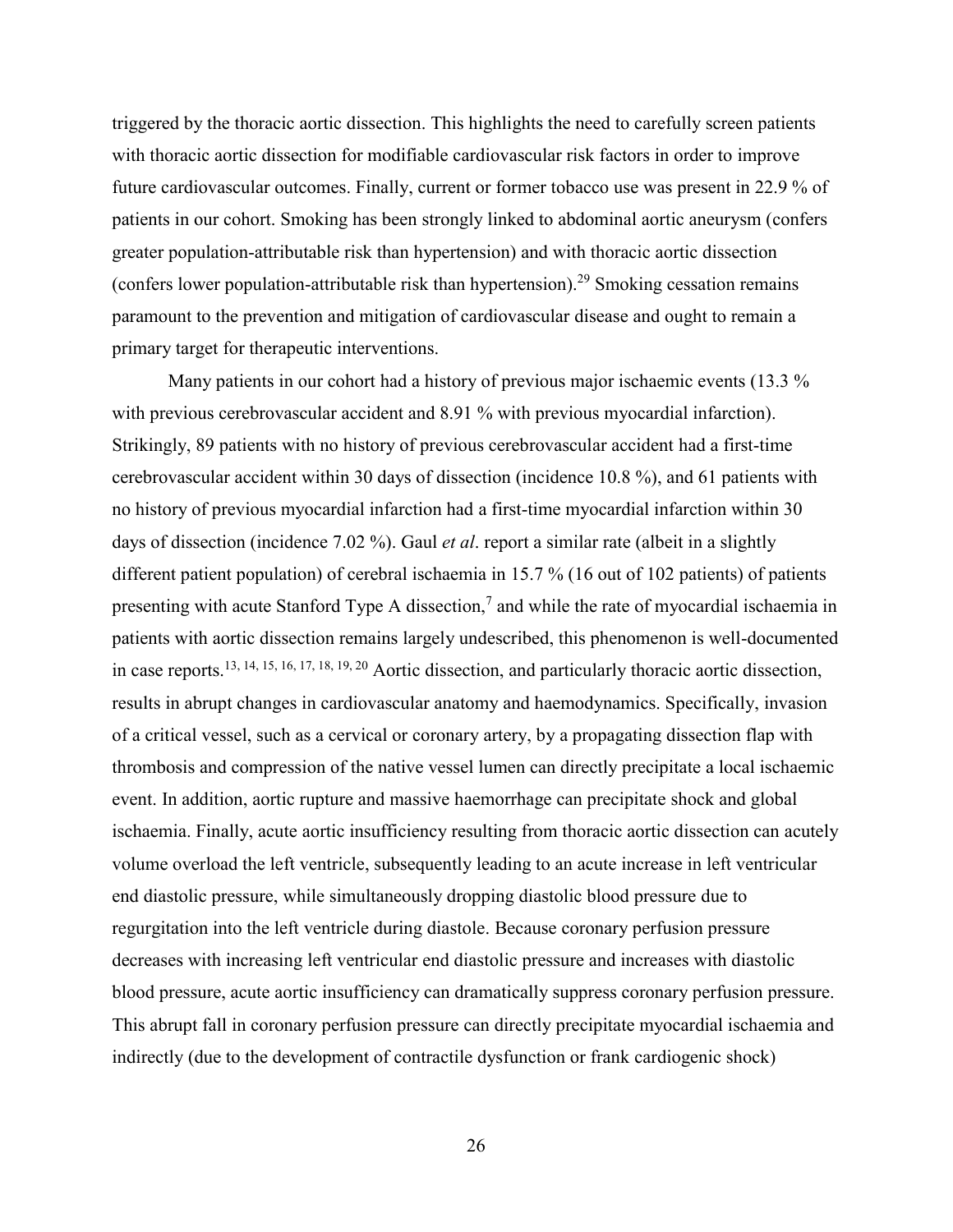precipitate global ischaemia. Ultimately, our observations demonstrate that ischaemic cardiovascular events may be a common complication of acute thoracic aortic dissection.

Heart failure was also common in our patient cohort, with 17.0 % of patients having a previous history of heart failure and 145 patients with no previous history of heart failure having heart failure within 30 days of thoracic aortic dissection (incidence 18.3 %). The mechanism of heart failure precipitated by thoracic aortic dissection is likely similar to that discussed above (acute aortic insufficiency and myocardial ischaemia). However, our observed rate of new heart failure within 30 days of dissection is much higher than the rate of heart failure at time of presentation with acute aortic dissection of 6 % (64 of 1,069 patients in the IRAD database) reported by Januzzi *et al*. [30](#page-37-5) This suggests that the development of the clinical syndrome of heart failure may not be readily apparent at the time of diagnosis and that the absence of clinical heart failure at the time of thoracic aortic dissection may not prevent the development of new heart failure within ensuing days or weeks. This may be particularly true for patients who undergo surgical interventions that drastically alter cardiovascular anatomy and haemodynamics.

Many patients in our cohort had valvular heart disease prior to thoracic aortic dissection (10.4 % with a disorder of the mitral valve and 24.1 % with a disorder of the aortic valve). Bicuspid aortic valve is a well-known and well-characterised risk factor for thoracic aortic aneurysm and dissection.<sup>[1,](#page-35-0) [29,](#page-37-4) [31](#page-37-6)</sup> Though the exact mechanism of bicuspid aortic valve in predisposing to aortopathy remains under investigation, patients with bicuspid aortic valve generate abnormally high levels of shear stress in the tubular ascending aorta.<sup>[32](#page-37-7)</sup> In addition, genetic factors associated with bicuspid aortic valve may predispose to development of thoracic aortic aneurysm independently of mechanical factors.<sup>[32](#page-37-7)</sup> Previous studies have estimated bicuspid aortic valve to occur in 5-7 % of all patients with thoracic aortic dissection.<sup>[1](#page-35-0)</sup> However, due to the fact that bicuspid aortic valve lacks a unique ICD-9 code, we were unable to determine the prevalence or incidence of bicuspid aortic valve in our cohort and report instead the prevalence and incidence of the general category of disorders of the aortic valve. New diagnoses of mitral and aortic valve disorders likely resulted from the combination of truly new disease in the setting of altered haemodynamics and possible cardiac surgery and incidental detection of underlying valvular disease during cardiac and aortic imaging.

Atrial fibrillation, but not ventricular tachyarrhythmias, were common in our cohort. Prior to dissection, 14.7 % of patients had a history of atrial fibrillation and only 0.42 % (4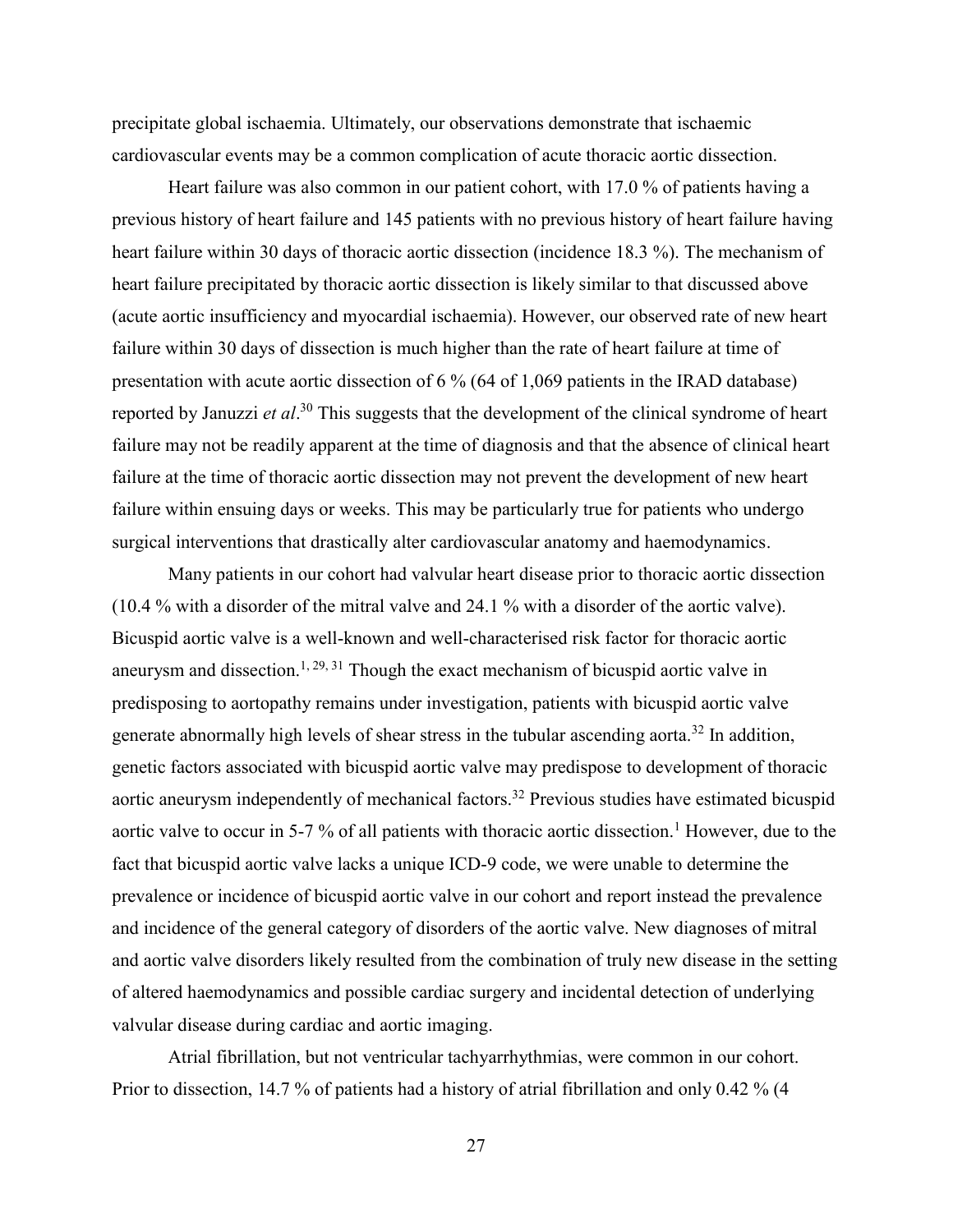patients) had a history of ventricular tachycardia or ventricular fibrillation. No patients had a history of cardiac arrest prior to thoracic aortic dissection. In the 30 days after dissection, 103 patients had new atrial fibrillation (incidence 12.7 %), 11 patients had new ventricular tachycardia or ventricular fibrillation (incidence 1.16 %) and 19 patients had new cardiac arrest (incidence 1.99 %). Atrial fibrillation is largely a disease of atrial stretch, scar or inflammation. As discussed above, acute thoracic aortic dissection can lead to abrupt changes in cardiovascular anatomy, including the development of acute aortic insufficiency. This can subsequently lead to dilation of both the left ventricle and the left atrium, thereby precipitating new atrial fibrillation via acute atrial stretch. In addition, atrial fibrillation is a common and known complication following cardiac surgery. Matsuura *et al.* report an incidence of 52.7 % for new onset atrial fibrillation after surgery involving the aortic arch.<sup>[33](#page-37-8)</sup> Given the large proportion of patients in our cohort who presented with Stanford Type A aortic dissection and likely underwent some surgical intervention, we would have expected more new atrial fibrillation in this cohort. This suggests that our observed incidence of atrial fibrillation may underestimate the true risk of atrial fibrillation in the peri-dissection period. Furthermore, atrial fibrillation can both be caused by heart failure (due to increased pressure and chamber size of the left heart) and result in heart failure (due to loss of active ventricular filling and development of tachymyopathy). Thus, part of the prevalence and incidence of atrial fibrillation we observed in our cohort of patients may have been linked to the prevalence and incidence of heart failure. Appropriate stroke prevention in patients with atrial fibrillation and aortic dissection represents a particularly perplexing clinical problem, as has been described in case reports.[34](#page-37-9) Inability to tolerate anticoagulation in patients with previous or new atrial fibrillation may be contributing to the high incidence of new cerebrovascular accidents in the peri-dissection period observed in our cohort. Matsuura *et al*. observed longer ICU stay and longer hospital stay in patients with atrial fibrillation after aortic arch surgery,<sup>[33](#page-37-8)</sup> though it was unclear to what extent these trends were driven by new acute cerebrovascular events.

Ventricular tachycardia or ventricular fibrillation was an uncommon occurrence in the peri-dissection period. Unlike atrial fibrillation, ventricular tachyarrhythmias result from re-entry (in the presence of scar, or functional re-entry in the presence of a critical mass of heterogeneously conducting ventricular myocardium), increased automaticity or trigged activity.<sup>[35,](#page-37-10) [36](#page-37-11)</sup> Although always possible secondary to myocardial ischaemia during acute thoracic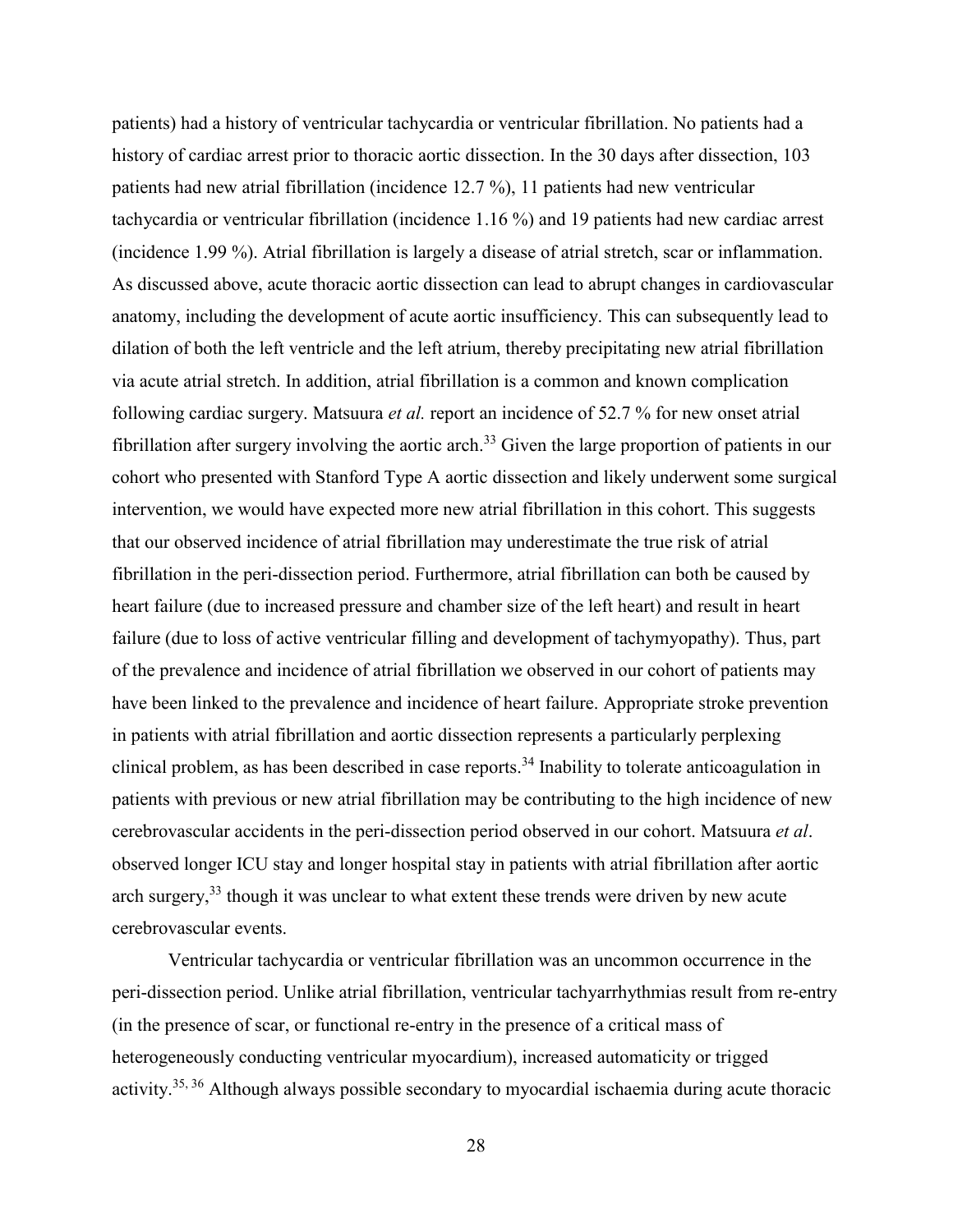aortic dissection, our cohort remained relatively protected from ventricular tachyarrhythmias. However, 19 patients (1.99 %) experienced cardiac arrest within 30 days of acute thoracic aortic dissection. This may have resulted either from ventricular tachycardia or ventricular fibrillation, or from cardiac tamponade secondary to haemopericardium. Cardiac tamponade remains the most common cause of death (87.1 %) in patients with aortic dissection.<sup>[37](#page-37-12)</sup> and likely was a significant cause of morbidity and mortality in the patients in this cohort.

#### *Group Comparisons*

Patients with RAD were significantly younger—on average by nearly 14 years—than patients with SAD. This finding is consistent with our previous findings in the IRAD population.<sup>[6](#page-35-5)</sup> Patients with RAD were also more likely to be male (73.5 % vs 64.8 %,  $p = 0.0476$ ), to have Stanford Type A dissections (77.8  $\%$  vs 57.1  $\%$ ,  $p \le 0.0001$ ), and to have extension of the thoracic aortic dissection flap to involve the cervical arteries (25.0 % vs 15.0 %,  $p = 0.0207$ ). Based on these initial findings, we suspected that RAD may represent a unique vascular phenotype rather than merely being the result of increased survivorship after thoracic aortic dissection.

Further investigation of dissection anatomy revealed that it was dissections originating in the ascending aorta or aortic arch (31.0 % vs 18.8 % and 22.4 % vs 9.64 %, respectively), but not dissections originating at the aortic root, that drove the proclivity for Stanford Type A dissection in patients with RAD as compared to patients with SAD. In addition, whereas extensive dissection to the aortic bifurcation or below continued to be the most likely occurrence in SAD patients with Type A dissection (93 of 210 patients when dissection originated at the aortic root, 44.3 %; 50 of 146 patients when dissection originated in the ascending aorta, 34.2 %; 34 of 75 patients when dissection originated in the aortic arch, 45.3 %), focal or local dissection confined to the thoracic aorta was the most likely occurrence in RAD patients (8 of 13 patients when dissection originated at the aortic root, 61.5 %; 13 of 18 patients when dissection originated in the ascending aorta, 72.2 %; 5 of 13 patients when dissection originated in the aortic arch, 38.5 %). These differences in dissection propagation trends despite similar dissection origin sites suggest that RAD patients and SAD patients may have had differences in underlying aortic structure and integrity prior to the dissection event.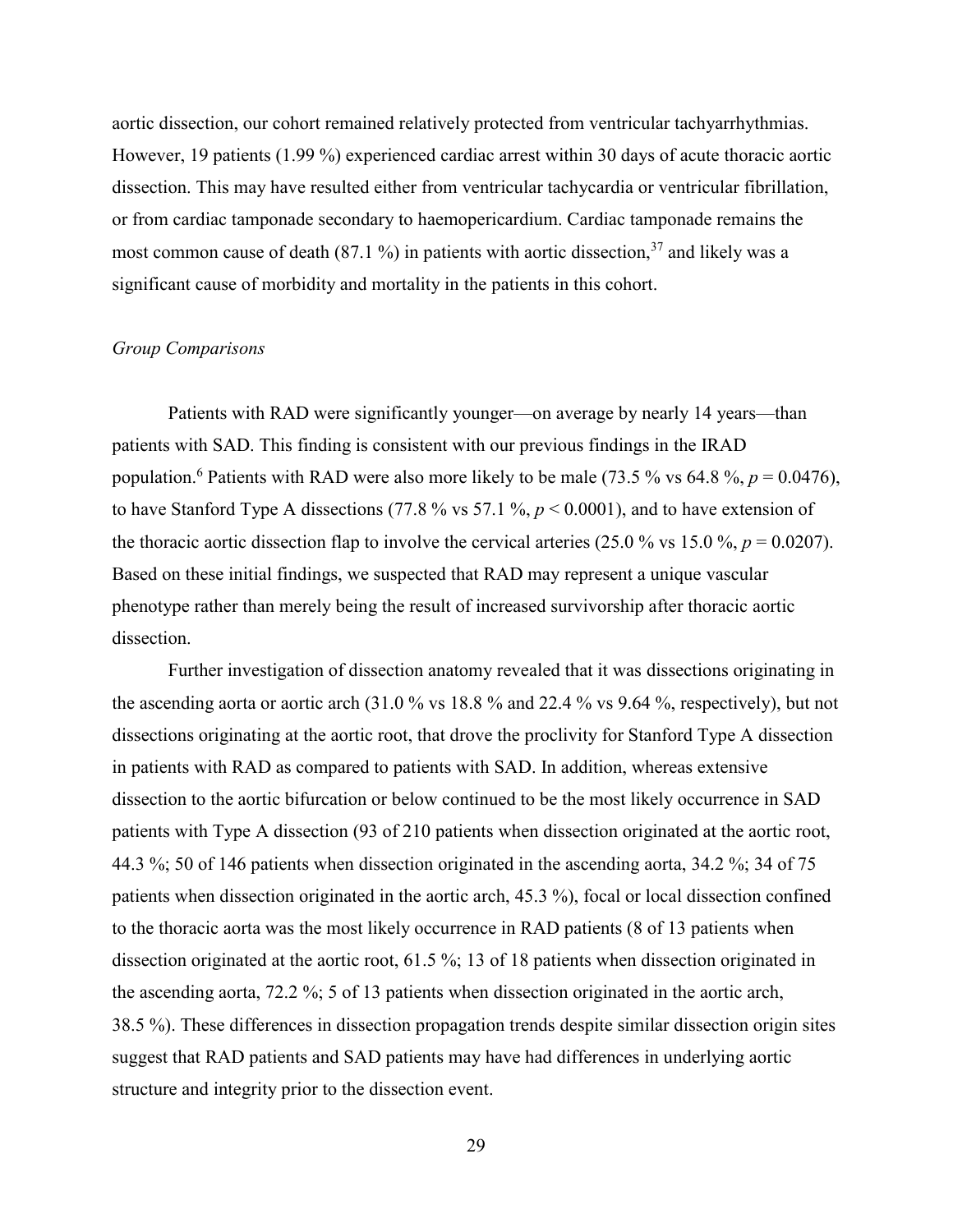RAD patients were also less likely to have hypertension, diabetes mellitus, dyslipidaemia, previous cerebrovascular accident, heart failure, disorders of the mitral valve, disorders of the aortic valve or atrial fibrillation prior to dissection. These trends were likely driven at least in part by younger age, as age is the most significant non-modifiable risk factor for many types of cardiovascular disease. Furthermore, RAD patients had lower incidence of new hypertension, diabetes mellitus, dyslipidaemia, first cerebrovascular accident, new heart failure and disorders of the mitral valve than SAD patients within 30 days of dissection. This suggests that younger age and the absence of cardiovascular risk factors at least partially protected RAD patients from some of the acute cardiovascular events precipitated by thoracic aortic dissection observed in SAD patients. Most strikingly, 72 of the 117 RAD patients (61.5 %) remained free of hypertension 30 days after dissection. This observation suggests that the traditional mechanism of chronic hypertension-induced aortic changes that allow for the development of dissection cannot be the driving force behind dissection formation in most RAD patients. In addition, we were surprised to see a lower incidence of first acute cerebrovascular accident in the RAD patients (3.67 %) as compared to the SAD patients (11.8 %) despite the fact that RAD patients were more likely to have extension of the aortic dissection flap into the cervical vessels than SAD patients (25.0 % vs 15.0 %). This suggests that underlying cardiovascular disease and risk factors, rather than dissection anatomy, drives cerebral ischaemia after acute thoracic aortic dissection. Furthermore, whereas the peri-dissection incidence of first-time cerebrovascular accident was nearly identical to the peri-dissection incidence of first-time myocardial infarction in RAD patients (4 of 109 patients, 3.67 %, vs 4 of 110, 3.64 %), the peri-dissection incidence of first-time cerebrovascular accident was higher than the peri-dissection incidence of first-time myocardial infarction in SAD patients (85 of 718 patients, 11.8 %, vs 57 of 759 patients, 7.51 %). This suggests that increasing age and increasing prevalence of cardiovascular risk factors and disease prior to thoracic aortic dissection increases the risk of new cerebral ischaemia out-of-proportion to the risk of new myocardial ischaemia. New atrial fibrillation (incidence of which was nominally, but not significantly, higher in SAD patients in the peri-dissection period) may have been one such factor, as this would be expected to increase the risk of cerebral ischaemia more than it increased the risk of myocardial ischaemia.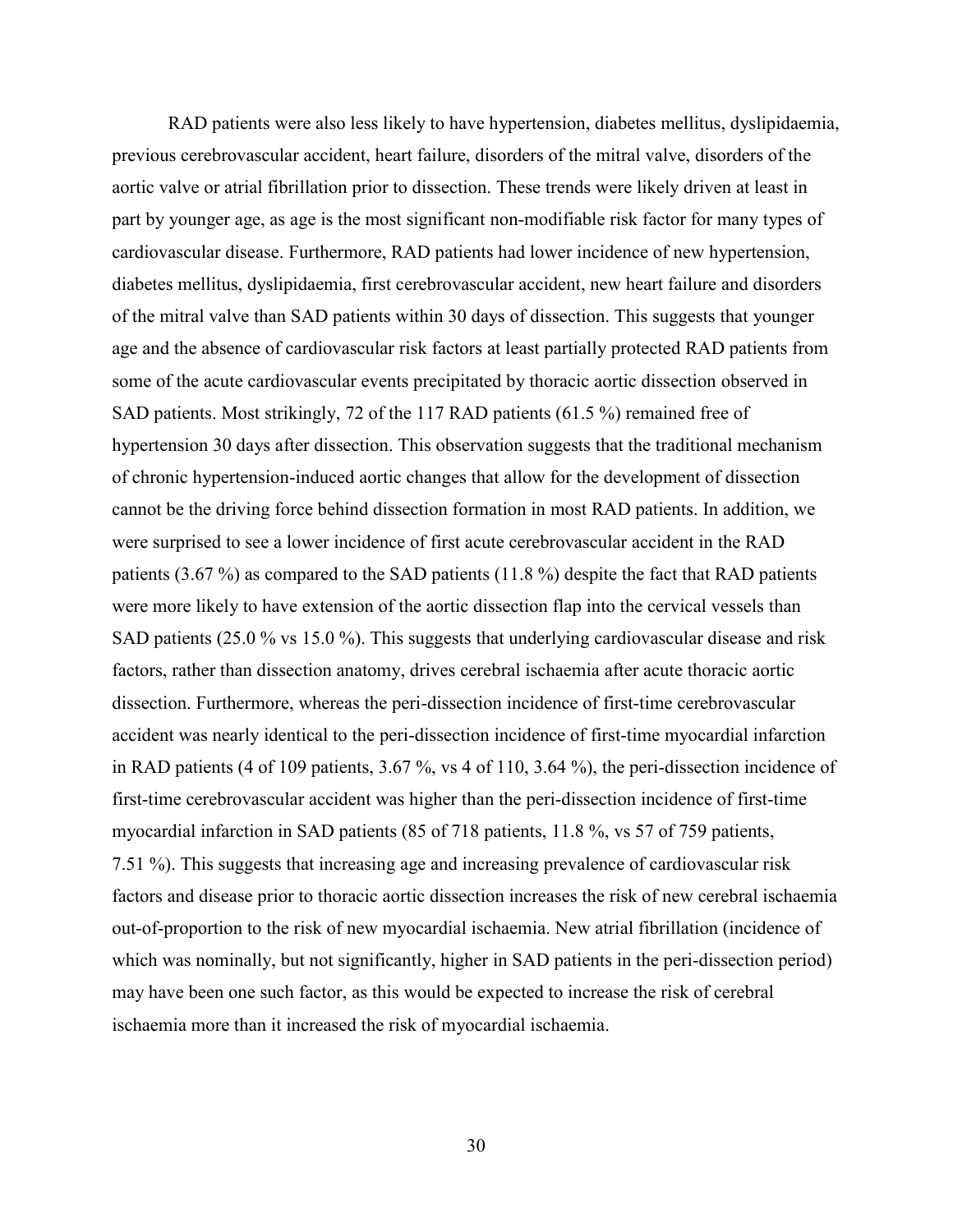#### *Marfan Syndrome*

Previously, we showed that patients who experience recurrent aortic dissection are enriched for Marfan syndrome (42 of 204 patients, 21.5 %).<sup>[6](#page-35-5)</sup> Consistent with that finding, we observed in this study that RAD patients are enriched for Marfan syndrome (26.5 % vs 4.30 % in SAD patients). Marfan syndrome is an autosomal dominant disorder that results from mutations in the fibrillin-1 (FBN1) gene that interrupt normal FBN1 interactions with transforming growth factor-β (TGF-β)-binding proteins.<sup>[1](#page-35-0)</sup> This results in excess free TGF-β and unregulated aortic remodelling, culminating in cystic medial necrosis and a proclivity for aneurysm formation and dissection.<sup>[1](#page-35-0)</sup> Mechanical factors and dampened ability of vascular endothelial cells to respond appropriately to local aberrations in shear forces may also play a role.<sup>[38](#page-37-13)</sup> This state of promiscuous TGF-β signalling and cystic medial necrosis is likely responsible for the additional aortic dissection events and may play a role in the dissection events in remote vascular beds observed in the RAD Group in this study. Investigations to better characterise TGF-β signalling in extra-aortic vessels remain ongoing. Ultimately, in our study, of the 67 total patients with Marfan syndrome who experienced a thoracic aortic dissection, 31 patients (46.3 %) survived to experience a RAD event. This suggests that current interventions in the management of acute thoracic aortic dissection in patients with Marfan syndrome do not protect these patients from future dissection events.

After the exclusion of all patients with Marfan syndrome, many of the differences between the RAD Group and SAD Group persisted. More specifically, RAD patients continued to be younger, more likely to have a Stanford Type A dissection and more likely to have extension of the thoracic aortic dissection flap into the cervical arteries than SAD patients. RAD patients continued to have lower rates of hypertension, heart failure, disorders of the mitral valve, disorders of the aortic valve or atrial fibrillation prior to dissection. However, the RAD patients no longer had lower rates of diabetes mellitus, dyslipidaemia or previous cerebrovascular accident than SAD patients, and RAD patients were now more likely to have current or former tobacco use. Thus, baseline cardiovascular health was less disparate between RAD and SAD patients after the exclusion of patients with Marfan syndrome. RAD patients continued to have lower incidence of new hypertension, diabetes mellitus, dyslipidaemia, heart failure and disorders of the mitral valve than SAD patients within 30 days of thoracic aortic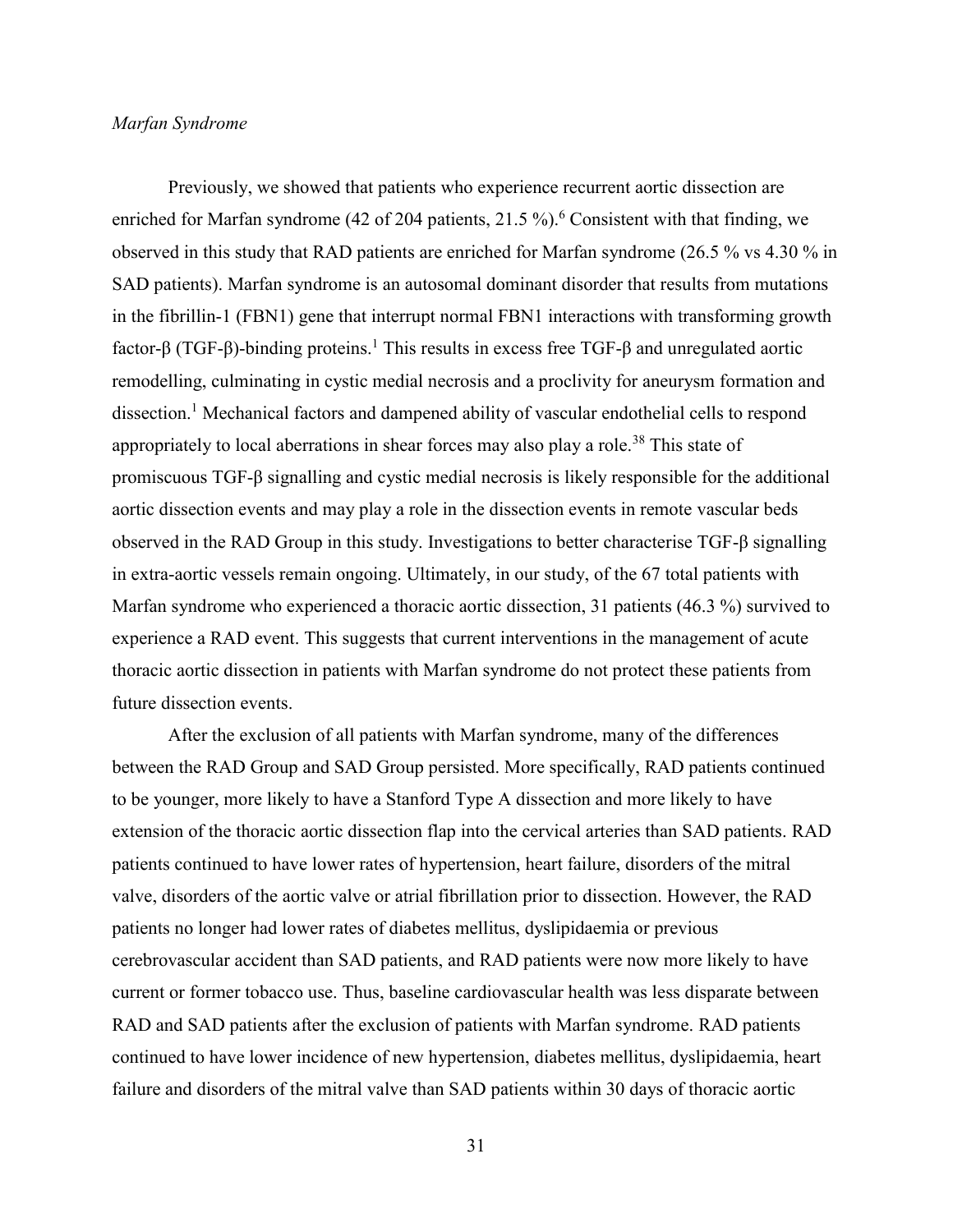dissection. Though the incidence of new cerebrovascular accident was nominally lower in RAD patients as compared to SAD patients, this difference was no longer significant after the exclusion of patients with Marfan syndrome. The persistence of many of the differences in age, dissection anatomy and baseline cardiovascular health between the SAD Group and RAD Group after the exclusion of patients with Marfan syndrome suggests that Marfan syndrome alone was not the primary driving force for the unique clinical behaviours in patients with RAD.

Ehlers-Danlos syndrome was also more common in the RAD Group as compared to the SAD Group. Although Ehlers-Danlos syndrome is a known risk factor for thoracic aortic aneurysm,<sup>[1](#page-35-0)</sup> given the very few number of total cases (4 patients in the RAD Group and 1 patient in the SAD Group), it is difficult to determine the actual significance of this finding in our cohort of patients. Similarly, though Loeys-Dietz syndrome is also a well-known risk factor for thoracic aortic aneurysm and dissection, $<sup>1</sup>$  $<sup>1</sup>$  $<sup>1</sup>$  it does not have an ICD-9 code designation. We were thus</sup> unable to determine the prevalence of Loeys-Dietz syndrome in our cohort.

The young age, relative paucity of typical risk factors, unique anatomy of dissection, dissonance with descriptions of traditional cohorts of patients, clear differences in cardiovascular events and outcomes in the peri-dissection period, and tendency to be enriched for patients with known vascular connective tissue disease all together raise the possibility that the mechanism of thoracic aortic dissection is different in RAD patients as compared to SAD patients. More specifically, RAD patients appear to clinically resemble patients with Marfan syndrome, which suggests that underlying, possibly genetically-triggered, aberrancies in vascular connective tissue may play a prominent role in the development and propagation of thoracic aortic dissection in RAD patients.

## *Recurrent Arterial Dissection*

Of the 954 patients in our cohort with acute, imaging-confirmed thoracic aortic dissection, 117 patients survived the initial dissection event and experienced a subsequent arterial dissection event (12.3 %). This is far higher than the  $\sim$  5 % rate of recurrent aortic dissection we observed in the IRAD population.<sup>[6](#page-35-5)</sup> Interestingly, the majority of RAD events were recurrent aortic dissection (in 103 of 117 patients, 88.0 %). This suggests that our initial findings in the IRAD population may not only have underestimated the risk for RAD, they may also have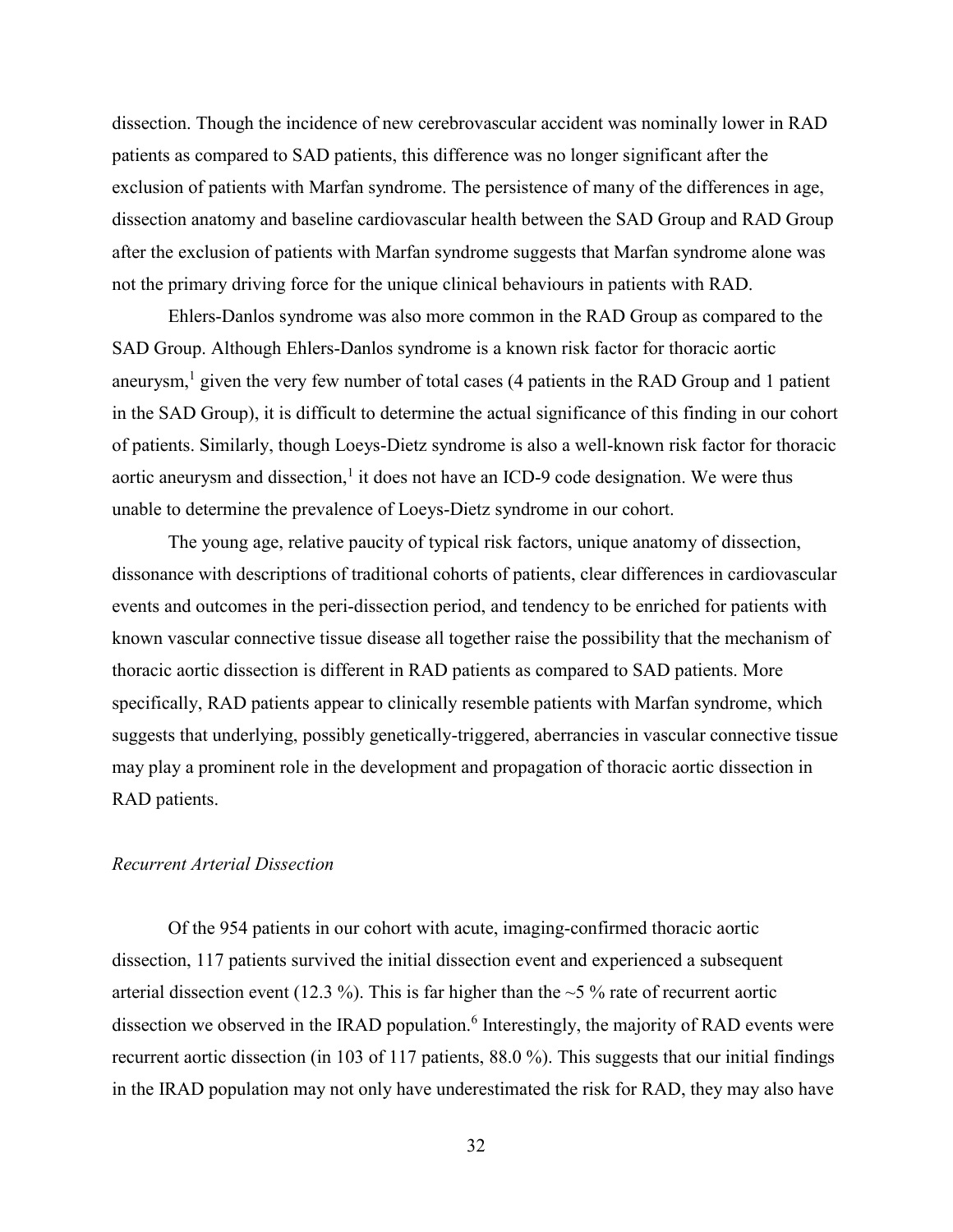underestimated the risk for recurrent aortic dissection. One possible reason for this may be that RAD may be a relatively late occurrence (mean time to RAD was  $6.88 \pm 6.29$  years). Ultimately, our observations from this study suggest that RAD may be a common and underappreciated long-term risk of thoracic aortic dissection, particularly in young patients without traditional risk factors for aortic dissection.

All RAD events in this study occurred in critical vascular beds—including the aorta, coronary arteries, carotid arteries and the superior mesenteric artery—in which perturbation of flow and loss of vessel integrity may result in critical malperfusion syndromes. It is possible that asymptomatic RAD events in non-critical vascular beds were more common than we observed. These events may have remained undiscovered due to their inability to cause symptomatic malperfusion syndromes. Thus, we may be underestimating the true prevalence of RAD after thoracic aortic dissection in this study. In contrast, if our suspicion regarding the role of underlying vascular connective tissue disease as the driving force for dissection formation and propagation in RAD patients is true, perhaps such vascular connective tissue disease may manifest most prominently in these specific vascular beds (aorta, coronaries, cervical arteries and mesenteric arteries). With improvement in surgical technologies and screening methods and better outcomes following acute thoracic aortic dissection, we hope to better understand the prevalence of and mechanisms underlying RAD.

#### *Limitations*

One major limitation of this study involved its use of ICD-9 codes, which have been demonstrated to be of varying reliability. Birman-Deych *et al.* report a > 95 % positive predictive value for ICD-9 codes in determining true presence of hypertension, diabetes mellitus and heart failure, all of which were employed in this study.[39](#page-38-0) Overall, Birman-Deych *et al.* described a low sensitivity of 76 % but high specificity of 95 % in the use of ICD-9 codes to identify cardiovascular risk factors. [39](#page-38-0) This suggests that our study may be underestimating the burden of cardiovascular disease in our thoracic aortic dissection cohort. Goldstein describes a combined sensitivity of 81 % and specificity of 90 % for ICD-9 codes 433, 434 and 436 in identifying acute stroke.[40](#page-38-1) This paper was our rationale for selecting to use these three specific ICD-9 codes to identify acute cerebrovascular accident. Accordingly, the true prevalence and incidence of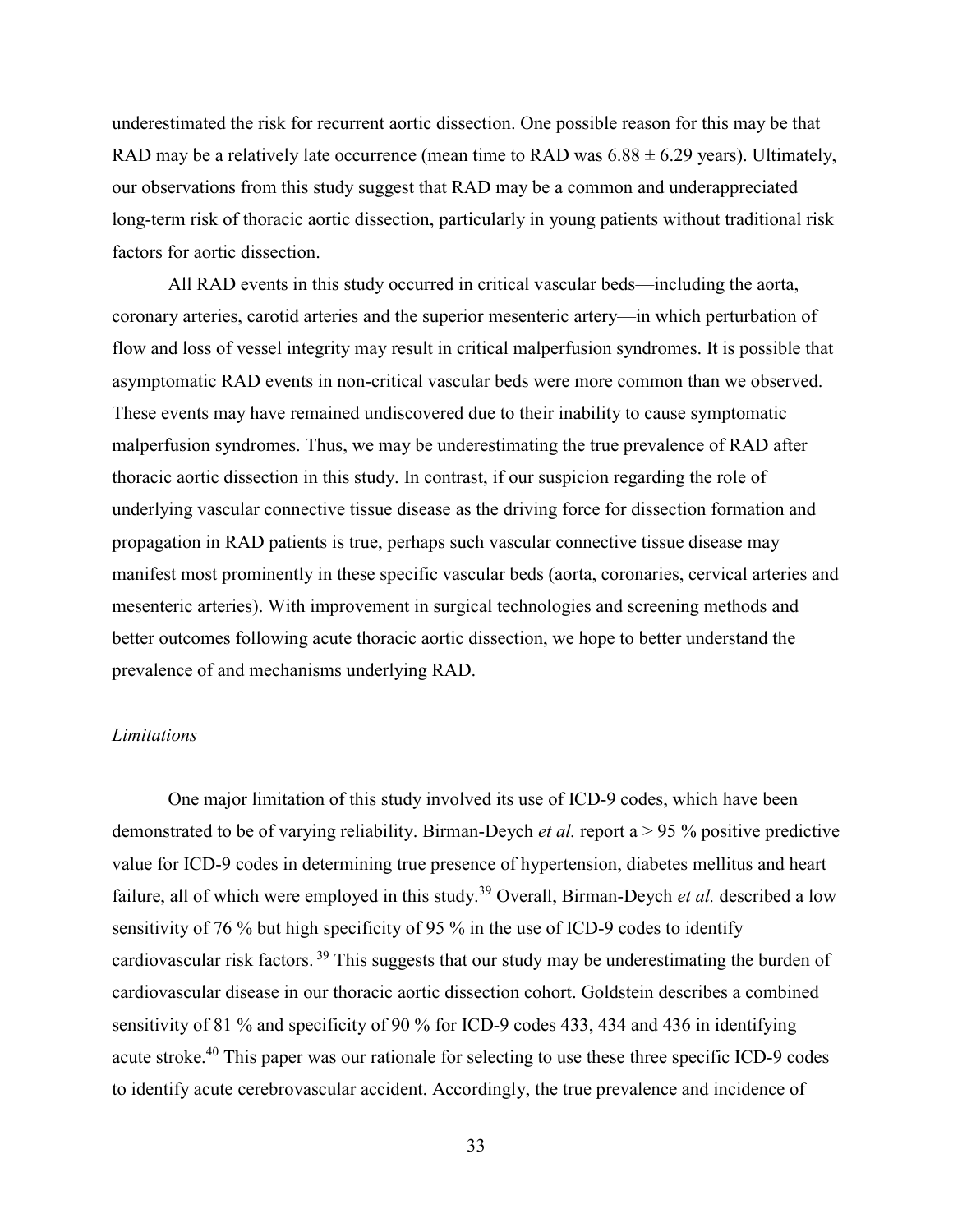cerebrovascular events during the peri-dissection period may have been higher than what we observed.

In addition to reliability, a major limitation of ICD-9 codes is that they do not distinguish between an acute event and history of an acute event (for example, new acute cerebrovascular accident vs history of cerebrovascular accident). Therefore, we were unable to determine the incidence of recurrent myocardial infarction or recurrent cerebrovascular accident in patients with a history of myocardial infarction or cerebrovascular accident, respectively. Myocardial and cerebral ischaemic events are the most commonly the most extreme manifestation of atherosclerosis within the coronary and cerebrovascular vessels, respectively. Patients with a previous history of an ischaemic event are at greatest risk for repeat ischaemic events. Therefore, we suspect that our findings underestimate the true incidence of peri-dissection myocardial infarction and cerebrovascular accidents.

Another limitation of our study was incomplete aortic imaging in patients with imagingconfirmed thoracic aortic dissection. More specifically, many patients (49 in the RAD Group and 23 in the SAD Group) underwent TEE as the means for diagnosis of acute thoracic aortic dissection. This modality does not allow visualisation of the cervical arteries, and therefore cervical involvement was unable to be determined in these patients.

In addition, there is no unique ICD-9 code for bicuspid aortic valve, Loeys-Dietz syndrome and death. Thus, we were unable to determine or even estimate the prevalence of bicuspid aortic valve and Loeys-Dietz syndrome in our cohort. Perhaps more importantly, we were unable to evaluate mortality rate following dissection. It is possible that the lower incidence of peri-dissection ischaemic and non-ischaemic cardiovascular events observed in RAD patients as compared to SAD patients in this study was actually due to increased rates of fatal ischaemic and non-ischaemic cardiovascular events in the RAD Group that were left uncoded or indeterminate after the patient's death.

Finally, as is true by design for all observational studies, our study is primarily hypothesis-generating, not hypothesis-testing. Our study allows the exploration of the clinical profile of patients who experience RAD and the suggests possible and plausible disease mechanisms in this unique and underrepresented population, but more work is needed to truly elucidate mechanisms of disease in patients with RAD.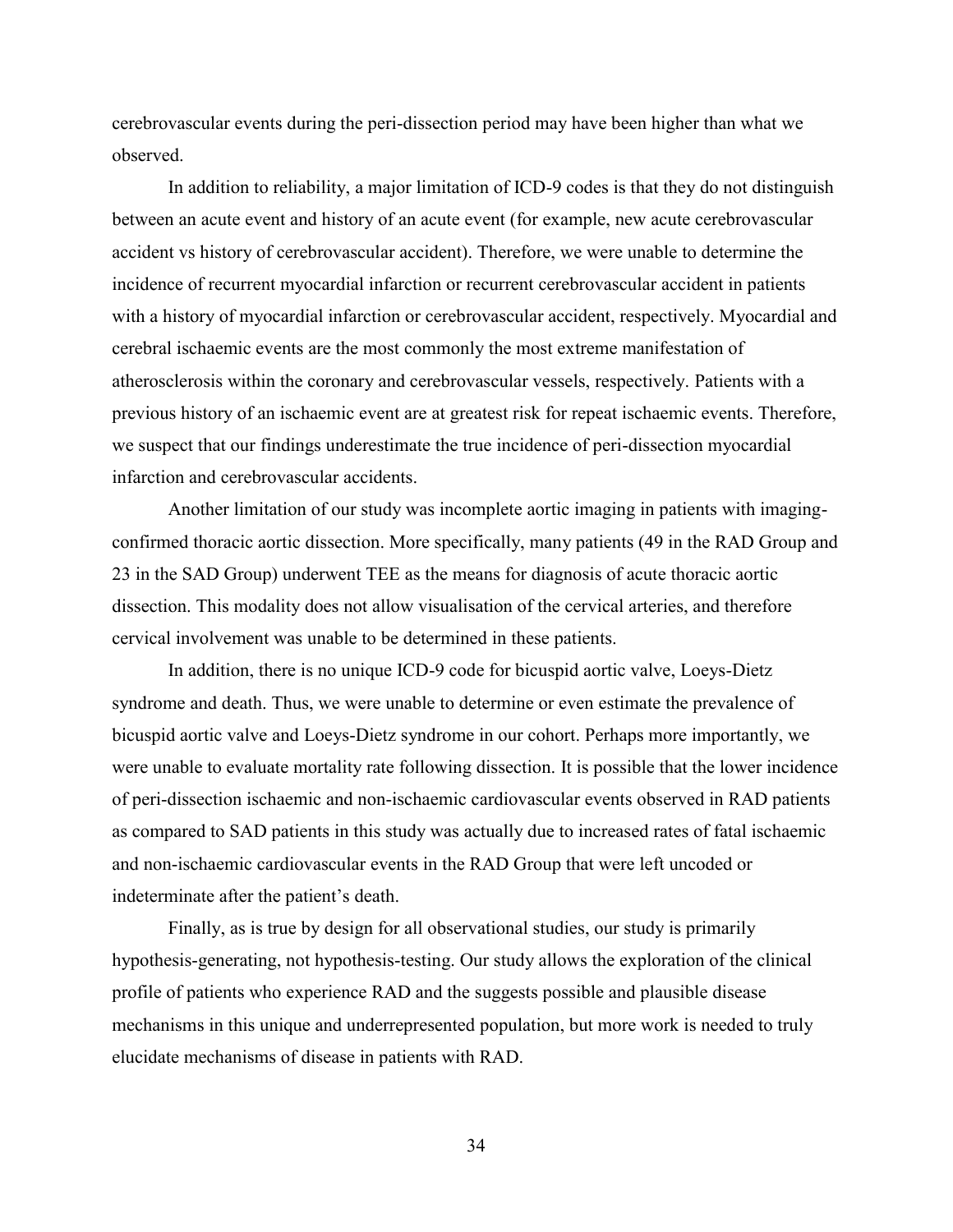## **References**

- <span id="page-35-0"></span>1. Braverman, AC. "Diseases of the Aorta." Chapter 57, *Braunwald's Heart Disease*, 10<sup>th</sup> Edition. Ed. Mann, Zipes, Libby and Bonow, Philadelphia, PA: Elsevier Saunders, 2014:1277-1311.
- <span id="page-35-1"></span>2. Melvinsdottir IH *et al.* "The Incidence and Mortality of Acute Thoracic Aortic Dissection: Results from a Whole Nation Study." *Eur I Cardiothorac Surg*. 2016 Dec;50(6):1111-1117.
- <span id="page-35-2"></span>3. Hagan PG *et al.* "The International Registry of Acute Aortic Dissection (IRAD): New Insights into an Old Disease." *JAMA*. 2000 Feb 16;283(7):897-903.
- <span id="page-35-3"></span>4. Mehta RH *et al.* "Predicting Death in Patients with Acute Type A Aortic Dissection." *Circulation*. 2002 Jan 15;105(2):200-206.
- <span id="page-35-4"></span>5. Hiratzka LF *el al.* "2010 ACCF/AHA/AATS/ACR/ASA/SCA/SCAI/SIR/STS/SVM Guidelines for the Diagnosis and Management of Patients with Thoracic Aortic Disease: A Report of the American College of Cardiology Foundation/American Heart Association Task Force on Practice Guidelines, American Association for Thoracic Surgery, American College of Radiology, American Stroke Association, Society of Cardiovascular Anaesthesiologists, Society for Cardiovascular Angiography and Interventions, Society of Interventional Radiology, Society of Thoracic Surgeons, and Society for Vascular Medicine." *Circulation*. 2010 Apr 6;121(13):e266-369.
- <span id="page-35-5"></span>6. Isselbacher EM *et al.* "Recurrent Aortic Dissection: Observations from the International Registry of Aortic Dissection." *Circulation.* 2016 Oct 4;134(14):1013-1024.
- <span id="page-35-6"></span>7. Gaul C *et al.* "Neurological Symptoms in Type A Aortic Dissections." *Stroke*. 2007 Feb;38(2):292-297.
- <span id="page-35-7"></span>8. Latter DA *et al.* "Internal Carotid Artery Aneurysm and Marfan's Syndrome." *Can J Surg.* 1989 Nov;32(6):463-466.
- <span id="page-35-8"></span>9. Schievink WI *et al.* "Neurovascular Manifestations of Heritable Connective Tissue Disorders. A Review." *Stroke.* 1994 Apr;25(4):889-903.
- <span id="page-35-9"></span>10. Schievink WI *et al.* "Coexistence of Fibromuscular Dysplasia and Cystic Medial Necrosis in a Patient with Marfan's Syndrome and Bilateral Carotid Artery Dissections." *Stroke*. 1994 Dec;25(12):2492-2496.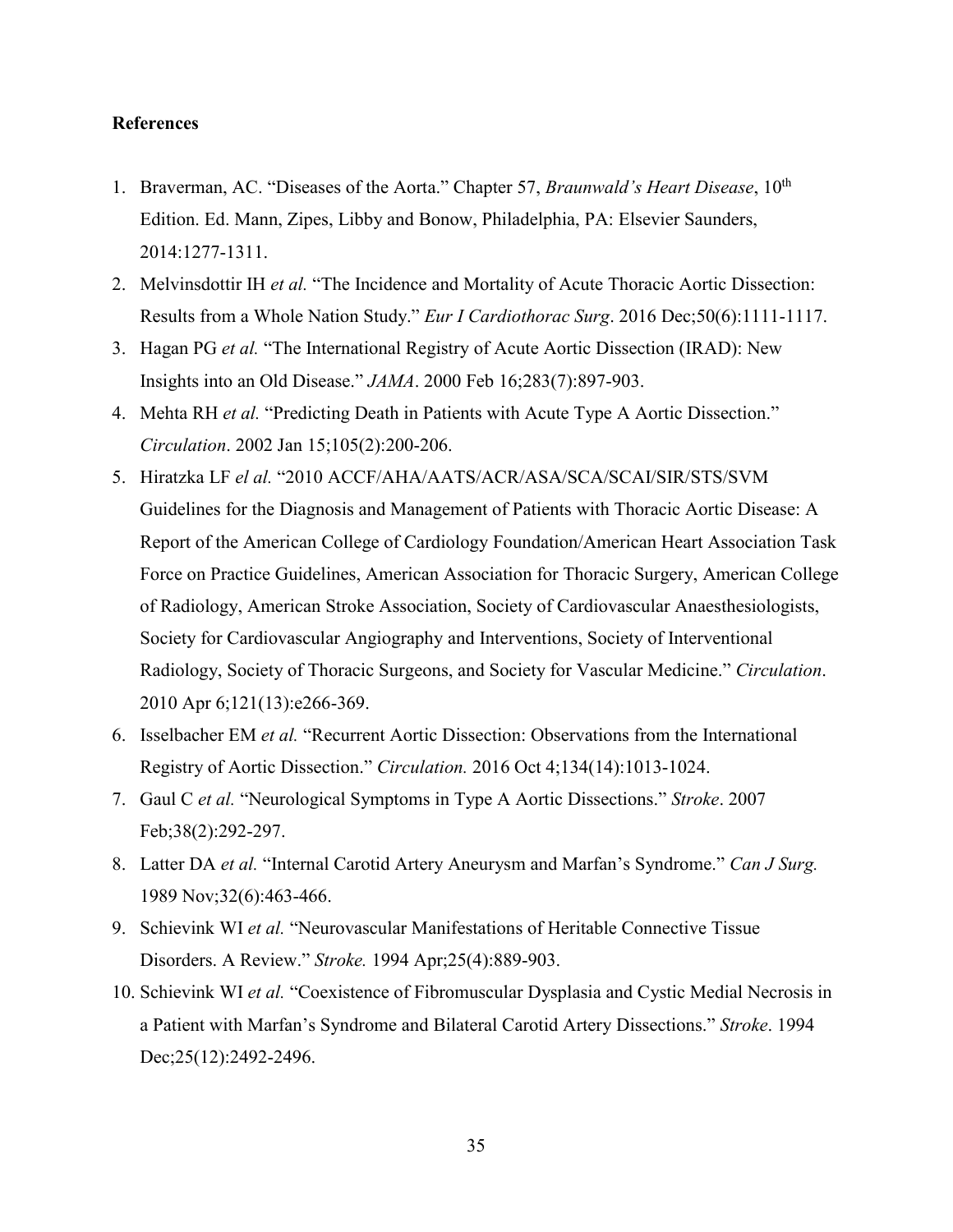- <span id="page-36-0"></span>11. Brandt T *et al.* "Association of Cervical Artery Dissection with Connective Tissue Abnormalities in Skin and Arteries." *Front Neurol Neurosci*. 2005;20:16-29.
- <span id="page-36-1"></span>12. Kaushik *et al.* "Spontaneous Dissection of Internal Carotid Artery Masquerading as Angioedema." *J Gen Intern Med*. 2009 Jan;24(1):126-128.
- <span id="page-36-2"></span>13. Zheng *et al.* "A Case Report of Acute Myocardial Infarction Concomitant with Stanford Type B Aortic Dissection." *J Cardiovasc Dis Res.* 2013 Dec;4(4):251-253.
- <span id="page-36-3"></span>14. Alsaad AA *et al.* "Ascending Aortic Dissection Presented as Inferior Myocardial Infarction: A Clinical and Diagnostic Mimicry." *BMJ Case Rep*. 2016 Dec 20;2016.
- <span id="page-36-4"></span>15. Cai *et al.* "Inferior Myocardial Infarction Secondary to Aortic Dissection Associated with Bicuspid Aortic Valve." *J Cariovasc Dis Res.*2012 Apr-Jun;3(2):138-142.
- <span id="page-36-5"></span>16. Lentini S and Perrotta S. "Aortic Dissection with Concomitant Acute Myocardial Infarction: From Diagnosis to Management." *J Emerg Trauma Shock*. 2011 Apr-Jun;4(2):273-278.
- <span id="page-36-6"></span>17. Wu BT *et al.* "Type A Aortic Dissection Presenting with Inferior ST-Elevation Myocardial Infarction." *Zhonghua Minguo Xin Zang Xue Hui Za Zhi.* 2014 May;30(3):248-252.
- <span id="page-36-7"></span>18. Zegers *et al.* "Acute Myocardial Infarction Due to an Acute Type A Aortic Dissection Involving the Left Main Coronary Artery." *Neth Heart J.* 2007 Aug;15(7-8):263-264.
- <span id="page-36-8"></span>19. Chen A and Ren X. "Aortic Dissection Manifesting as ST-Segment-Elevation Myocardial Infarction." *Circulation*. 2015 May 26;131(26):e503-e504.
- <span id="page-36-9"></span>20. Na SH *et al.* "Images in Cardiovascular Medicine: Acute Myocardial Infarction Caused by Extension of a Proximal Aortic Dissection Flap into the Right Coronary Artery: An Intracoronary Ultrasound Image." *Circulation*. 2006 Apr 4;113(13):2669-e671.
- <span id="page-36-10"></span>21. Zirkle PK *et al.* "Carotid Involvement in Aortic Dissection Diagnosed by Duplex Scanning." *J Vasc Surg*. 1984 Sep;1(5):700-703.
- <span id="page-36-11"></span>22. Demiryoguran NS *et al.* "Painless Aortic Dissection with Bilateral Carotid Involvement Presenting with Vertigo as the Chief Complaint." *Emerg Med J*. 2006 Feb;23(2):e15.
- <span id="page-36-12"></span>23. Nicosia A *et al.* "Diagnostic Accuracy of Transoesophageal Echocardiography in the Diagnosis of Aortic Dissection: Comparison with Computerised Axial Tomography." *Cardiologia*. 1995 May;40(5):329-339.
- <span id="page-36-13"></span>24. Tiessen IM and Roach MR. "Factors in the Initiation and Propagation of Aortic Dissections in Human Autopsy Aortas." *J Biomech Eng.* 1993 Feb;115(1):123-125.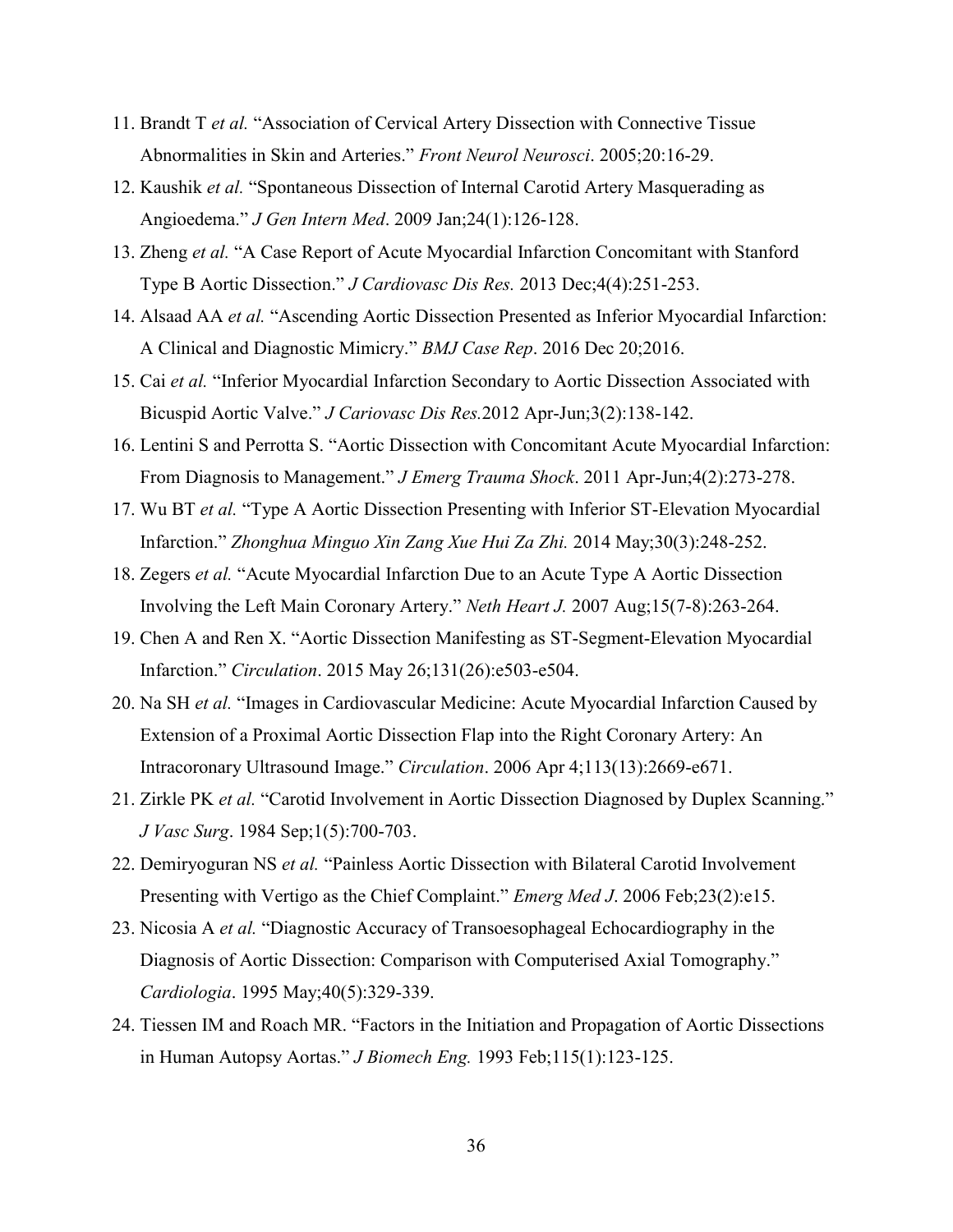- <span id="page-37-0"></span>25. Gawinecka J *et al.* "Acute Aortic Dissection: Pathogenesis, Risk Factors and Diagnosis." *Swiss Med Wkly.* 2017 Sep 5;147:w14489.
- <span id="page-37-1"></span>26. Prakash SK *et al.* "Diabetes and Reduced Risk for Thoracic Aortic Aneurysms and Dissections: A Nationwide Case-Control Study." *J Am Heart Assoc.*2012 Apr;1(2):e000323.
- <span id="page-37-2"></span>27. Jimenez-Trujillo I *et al.* "Type 2 Diabetes Mellitus and Thoracic Aortic Aneurysm and Dissection: An Observational Population-Based Study in Spain from 2001 to 2012." *Medicine*. 2016 May;95(18):e3618.
- <span id="page-37-3"></span>28. Avdic T *et al.* "Reduced Long-Term Risk of Aortic Aneurysm and Aortic Dissection among Individuals with Type 2 Diabetes Mellitus: A Nationwide Observational Study." *J Am Heart Assoc.* 2018 Jan 24;7(3):e007618.
- <span id="page-37-4"></span>29. Landenhed M *et al.* "Risk Profiles for Aortic Dissection and Ruptured or Surgically Treated Aneuryms: A Prospective Cohort Study." *J Am Heart Assoc.* 2015 Jan;4(1):e001513.
- <span id="page-37-5"></span>30. Januzzi JL *et al.* "Acute Aortic Dissection Presenting with Congestive Heart Failure: Results from the International Registry of Acute Aortic Dissection." *J Am Coll Cardiol*. 2005 Aug 16;46(4):733-735.
- <span id="page-37-6"></span>31. Wojnarski CM *et al.* "Aortic Dissection in Patients with Bicuspid Aortic Valve-Associated Aneurysms." *Ann Thorac Surg.* 2015 Nov;100(5):1666-1674.
- <span id="page-37-7"></span>32. Yassine NM *et al.* "Pathogenic Mechanisms of Bicuspid Aortic Valve Aortopathy." *Pront Physiol*. 2017;8:687.
- <span id="page-37-8"></span>33. Matsuura K *et al.* "Prediction and Incidence of Atrial Fibrillation after Aortic Arch Repair." *Ann Thorac Surg.* 2006 Feb;81(2):514-518.
- <span id="page-37-9"></span>34. Shiraishi Y *et al.* "Thrombus in Acute Aortic Dissection with Atrial Fibrillation: A Treatment Dilemma." *Am J Emerg Med.* 2015 Feb;33(2):308.
- <span id="page-37-10"></span>35. Josephson ME *et al.* "Mechanisms of Ventricular Tachycardia." *Circulation*. 1987 Apr;75(4 Pt 2):III41-47.
- <span id="page-37-11"></span>36. Clementy J *et al.* "Mechanisms of Ventricular Tachycardia." *Arch Mal Coeur Vaiss*. 1993 May;86(5 Suppl):705-713.
- <span id="page-37-12"></span>37. Li Y *et al.* "Aortic Dissection and Sudden Unexpected Deaths: A Retrospective Study of 31 Forensic Autopsy Cases." *J Forensic Sci.* 2015 Sep;60(5):1206-1211.
- <span id="page-37-13"></span>38. Westaby S. "Aortic Dissection in Marfan's Syndrome." *Ann Thorac Surg.* 1999 Jen;67(6):1861-1863.